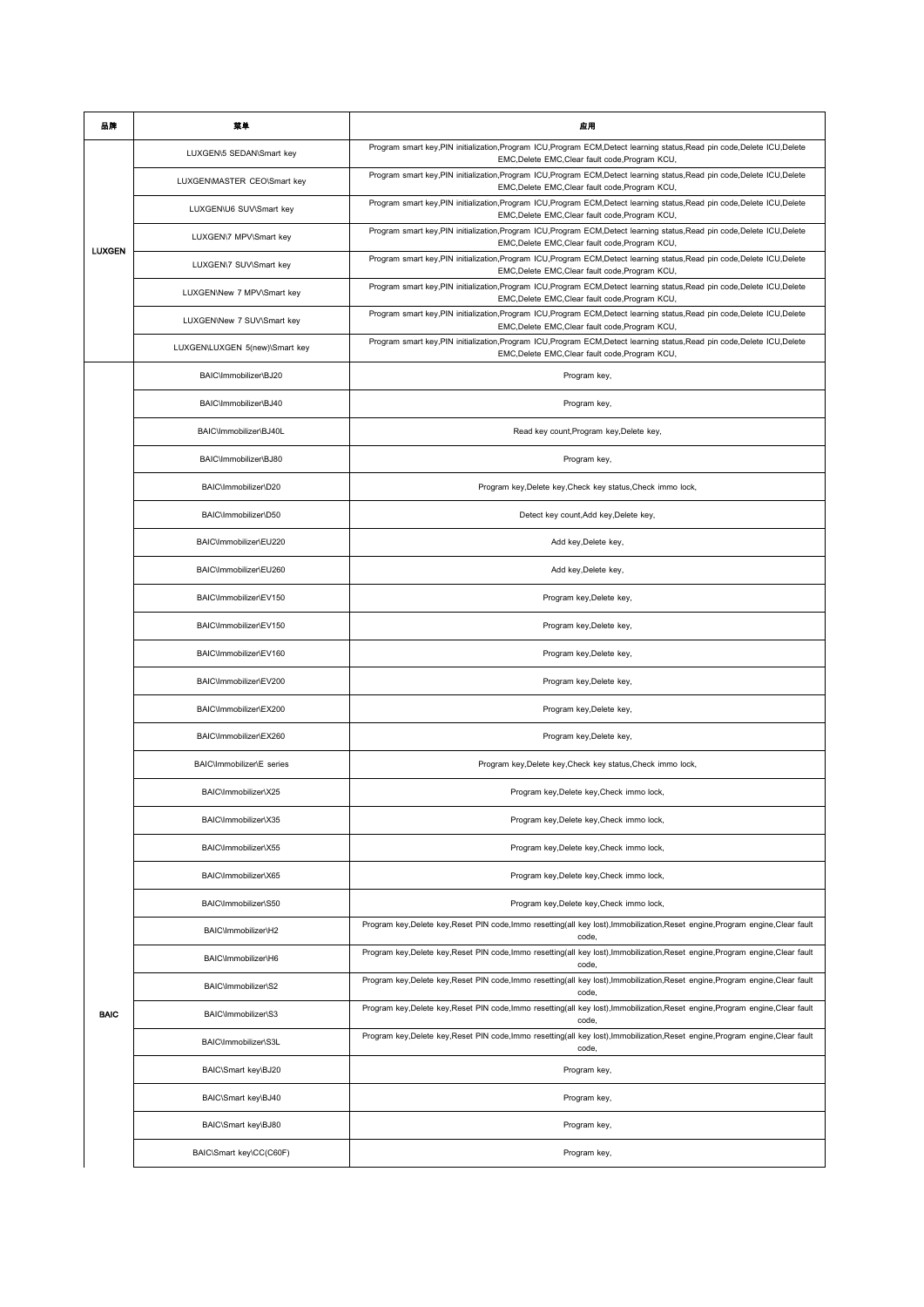|                            | BAIC\Smart key\D230        | Program key,                                                                        |
|----------------------------|----------------------------|-------------------------------------------------------------------------------------|
|                            | BAIC\Smart key\D280        | Program key,                                                                        |
|                            | BAIC\Smart key\D50(C50E)   | Program key,                                                                        |
|                            | BAIC\Smart key\D60         | Program key,                                                                        |
|                            | BAIC\Smart key\D61         | Program key,                                                                        |
|                            | BAIC\Smart key\D70(C70G)   | Program key,                                                                        |
|                            | BAIC\Smart key\D80(C80G)   | Program key,                                                                        |
|                            | BAIC\Smart key\X55         | Program key,                                                                        |
|                            | BAIC\Smart key\X65         | Program key,                                                                        |
|                            | BAIC\Smart key\S50         | Program key,                                                                        |
|                            | BAIC\Smart key\H2          | Program smart key,                                                                  |
|                            | BAIC\Smart key\H3          | Program smart key, Program ESCL,                                                    |
|                            | BAIC\Smart key\H3F         | Program smart key, Program ESCL,                                                    |
|                            | BAIC\Smart key\S3L         | Program smart key,                                                                  |
|                            | BAIC\Smart key\S5          | Program smart key, Program ESCL,                                                    |
|                            | BAIC\Smart key\S6          | Program smart key,                                                                  |
|                            | BAIC\Remote\BJ40L          | Program remote,                                                                     |
|                            | BAIC\Remote\S6             | Program remote,                                                                     |
|                            | BAOJUN\Immobilizer\310     | Check key count, Program key, Delete key, Reset engine ECM, Module programming,     |
|                            | BAOJUN\Immobilizer\330     | Check key count, Program key, Delete key,                                           |
|                            | BAOJUN\Immobilizer\510     | Check key count, Program key, Delete key, Reset engine ECM, Module programming,     |
|                            | BAOJUN\Immobilizer\530     | Check key count, Program key, Delete key, Reset engine ECM, Module programming,     |
|                            | BAOJUN\Immobilizer\560     | Check key count, Program key, Delete key, Reset engine ECM, Module programming,     |
| <b>BAOJUN</b>              | BAOJUN\Immobilizer\610     | Read key count, Program key, Delete key, Program remote,                            |
|                            | BAOJUN\Immobilizer\630     | Read key count, Program key, Delete key, Program remote,                            |
|                            | BAOJUN\Immobilizer\730     | Check key count, Program key, Delete key, Reset engine ECM, Module programming,     |
|                            | BAOJUN\Smart key\310 Wagon | Add key, All key lost,                                                              |
|                            | BAOJUN\Smart key\510       | Add key, All key lost,                                                              |
|                            | BAOJUN\Smart key\560       | Add key, All key lost,                                                              |
|                            | BAOJUN\Smart key\730       | Add key, All key lost,                                                              |
|                            | YEMA AUTO\T70\PEPS         | Program smart key, Program EMS, Program ESCL, Program PEPS, Reset EMS, Reset PEPS,  |
| <b>YEMA</b><br><b>AUTO</b> | YEMA AUTO\T70\BCM          | Program remote, Read remote count,                                                  |
|                            | YEMA AUTO\T70\IMMO         | Add key, Delete key, Replace ECM, Replace IMMO, Replace IMMO & ECM, Read key info., |
| QOROS                      | QOROS\Smart key            | Program 1 smart key, Program 2 smart keys,                                          |
|                            | JAC\Remote\10 PIN\Type 1   | Program remote,                                                                     |
|                            | JAC\Remote\10 PIN\Type 2   | Program remote,                                                                     |
|                            | JAC\Remote\16 PIN\6S EV    | Program remote,                                                                     |
|                            | JAC\Remote\16 PIN\IEV5(EV) | Program remote,                                                                     |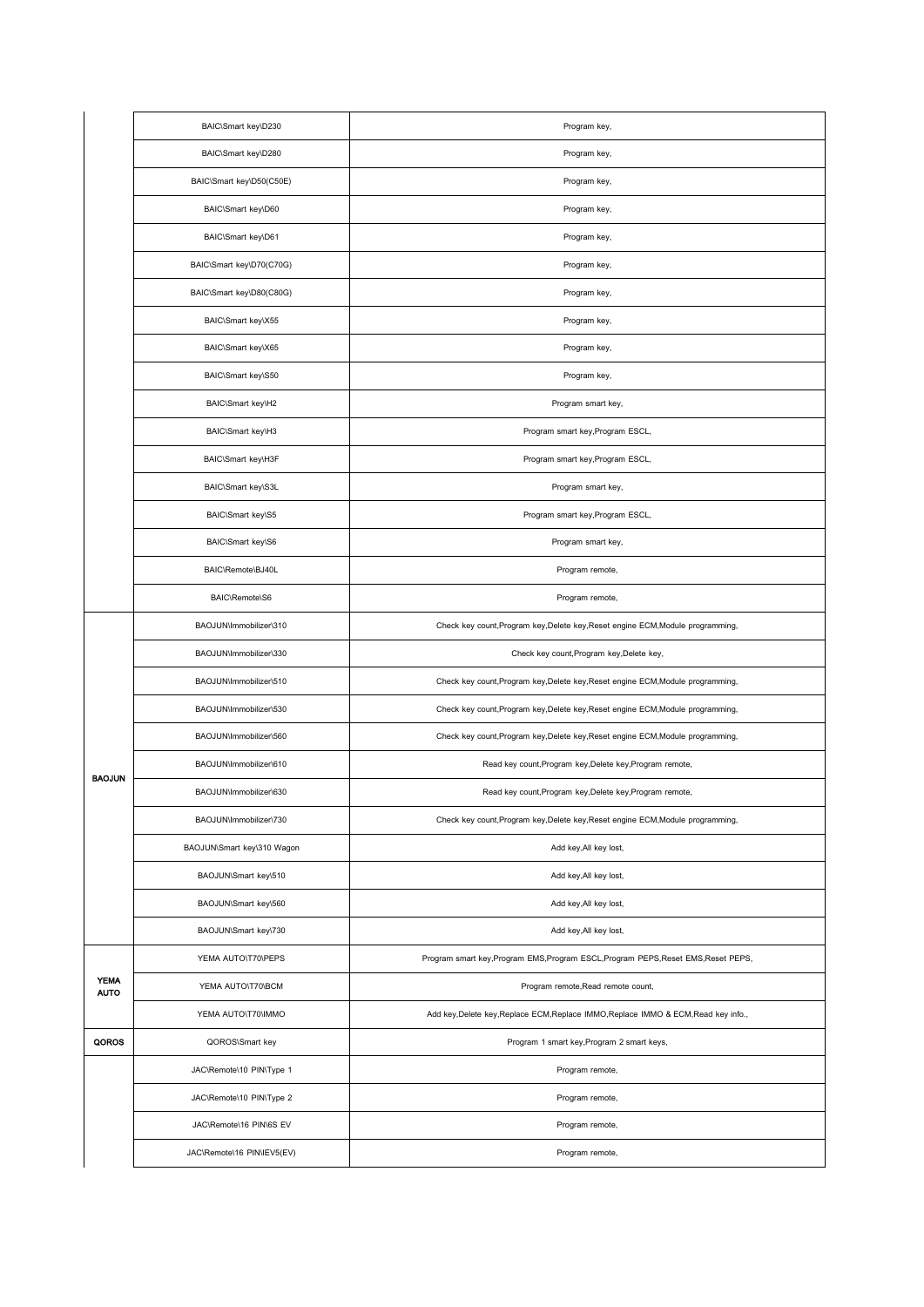|     | JAC\Remote\16 PIN\Three-ring remote | Program remote,                                                                                                                                |
|-----|-------------------------------------|------------------------------------------------------------------------------------------------------------------------------------------------|
|     | JAC\Remote\16 PIN\Tongyue           | Program remote,                                                                                                                                |
|     | JAC\Remote\16 PIN\RS\Type 1         | Program remote,                                                                                                                                |
|     | JAC\Remote\16 PIN\RS\Type 2         | Program remote,                                                                                                                                |
|     | JAC\Remote\16 PIN\RS A30(CVT)       | Program remote, Delete remote, Remote count,                                                                                                   |
|     | JAC\Remote\16 PIN\Binyue            | Program remote,                                                                                                                                |
|     | JAC\Remote\16 PIN\Sunray            | Program remote,                                                                                                                                |
|     | JAC\Remote\16 PIN\Refine M3         | Program remote,                                                                                                                                |
|     | JAC\Remote\16 PIN\Refine M4         | Program remote,                                                                                                                                |
|     | JAC\Remote\16 PIN\Refine M5         | Program remote,                                                                                                                                |
|     | JAC\Remote\16 PIN\Refine S2         | Program remote,                                                                                                                                |
|     | JAC\Remote\16 PIN\Refine S2 mini    | Program remote,                                                                                                                                |
|     | JAC\Remote\16 PIN\Refine S3         | Program remote,                                                                                                                                |
|     | JAC\Remote\16 PIN\Refine S5         | Program remote,                                                                                                                                |
|     | JAC\Remote\16 PIN\Refine S7         | Program remote,                                                                                                                                |
|     | JAC\Remote\16 PIN\Refine M5         | Program remote,                                                                                                                                |
|     | JAC\IMMO\Tongyue\Delphi IMMO        | Clear fault code, Reset PIN code, Program key, Delete key, Reset immobiliser, Immobilization, Reset engine ECU, Program engine<br>ECU,         |
|     | JAC\IMMO\Tongyue\UAES IMMO          | Clear fault code, Read key count, Add key, Detect key, Immobilization, Program engine ECU, Reset engine ECU, Reset<br>immobiliser, Delete key, |
|     | JAC\IMMO\Heyue A30\CVT\Smart PEPS   | Read key count, ESCL learning, Add key, Program engine ECU,                                                                                    |
|     | JAC\IMMO\Heyue A30\CVT\UAES IMMO    | Clear fault code, Read key count, Add key, Detect key, Immobilization, Program engine ECU, Reset engine ECU, Reset<br>immobiliser, Delete key, |
|     | JAC\IMMO\Heyue A30\MT\UAES IMMO     | Clear fault code, Read key count, Add key, Detect key, Immobilization, Program engine ECU, Reset engine ECU, Reset<br>immobiliser, Delete key, |
|     | JAC\IMMO\Heyue RS\Delphi IMMO       | Clear fault code, Reset PIN code, Program key, Delete key, Reset immobiliser, Immobilization, Reset engine ECU, Program engine<br>ECU,         |
| JAC | JAC\IMMO\Heyue RS\UAES IMMO         | Clear fault code, Read key count, Add key, Detect key, Immobilization, Program engine ECU, Reset engine ECU, Reset<br>immobiliser, Delete key, |
|     | JAC\IMMO\Heyue sedan\Delphi IMMO    | Clear fault code, Reset PIN code, Program key, Delete key, Reset immobiliser, Immobilization, Reset engine ECU, Program engine<br>ECU,         |
|     | JAC\IMMO\Heyue sedan\UAES IMMO      | Clear fault code, Read key count, Add key, Detect key, Immobilization, Program engine ECU, Reset engine ECU, Reset<br>immobiliser, Delete key, |
|     | JAC\IMMO\Pinnacle\Delphi IMMO       | Clear fault code, Reset PIN code, Program key, Delete key, Reset immobiliser, Immobilization, Reset engine ECU, Program engine<br>ECU,         |
|     | JAC\IMMO\Yueyue\Delphi IMMO         | Clear fault code, Reset PIN code, Program key, Delete key, Reset immobiliser, Immobilization, Reset engine ECU, Program engine<br>ECU,         |
|     | JAC\IMMO\Yueyue\UAES IMMO           | Clear fault code, Read key count, Add key, Detect key, Immobilization, Program engine ECU, Reset engine ECU, Reset<br>immobiliser, Delete key, |
|     | JAC\IMMO\Sunray\Delphi IMMO         | Clear fault code, Reset PIN code, Program key, Delete key, Reset immobiliser, Immobilization, Reset engine ECU, Program engine<br>ECU,         |
|     | JAC\IMMO\Sunray\UAES IMMO           | Clear fault code, Read key count, Add key, Detect key, Immobilization, Program engine ECU, Reset engine ECU, Reset<br>immobiliser, Delete key, |
|     | JAC\IMMO\Sunray\IMMO                | Read key count, Add old key, Add new key, Delete key, Reset immo ECU, Reset engine ECU, ECU immobilization, Program engine<br>ECU,             |
|     | JAC\IMMO\Refine A60\Smart key       | Program ESCL, Add old key, Add new key, Delete key, Reset immo ECU, Reset engine ECU, Immobilization, Program engine,                          |
|     | JAC\IMMO\Heyue M3\UAES IMMO         | Clear fault code, Read key count, Add key, Detect key, Immobilization, Program engine ECU, Reset engine ECU, Reset<br>immobiliser, Delete key, |
|     | JAC\IMMO\Refine M4\IMMO             | Read key count, Add old key, Add new key, Delete key, Reset immo ECU, Reset engine ECU, ECU immobilization, Program engine<br>ECU,             |
|     | JAC\IMMO\Refine M5\Smart key        | Program ESCL, Add old key, Add new key, Delete key, Reset immo ECU, Reset engine ECU, Immobilization, Program engine,                          |
|     | JAC\IMMO\Refine S2 mini\IMMO        | Read key count, Add old key, Add new key, Delete key, Reset immo ECU, Reset engine ECU, ECU immobilization, Program engine<br>ECU,             |
|     | JAC\IMMO\Refine S2\Delphi IMMO      | Clear fault code, Reset PIN code, Program key, Delete key, Reset immobiliser, Immobilization, Reset engine ECU, Program engine<br>ECU,         |
|     | JAC\IMMO\Refine S2\Smart key        | Program ESCL, Add old key, Add new key, Delete key, Reset immo ECU, Reset engine ECU, Immobilization, Program engine,                          |
|     |                                     |                                                                                                                                                |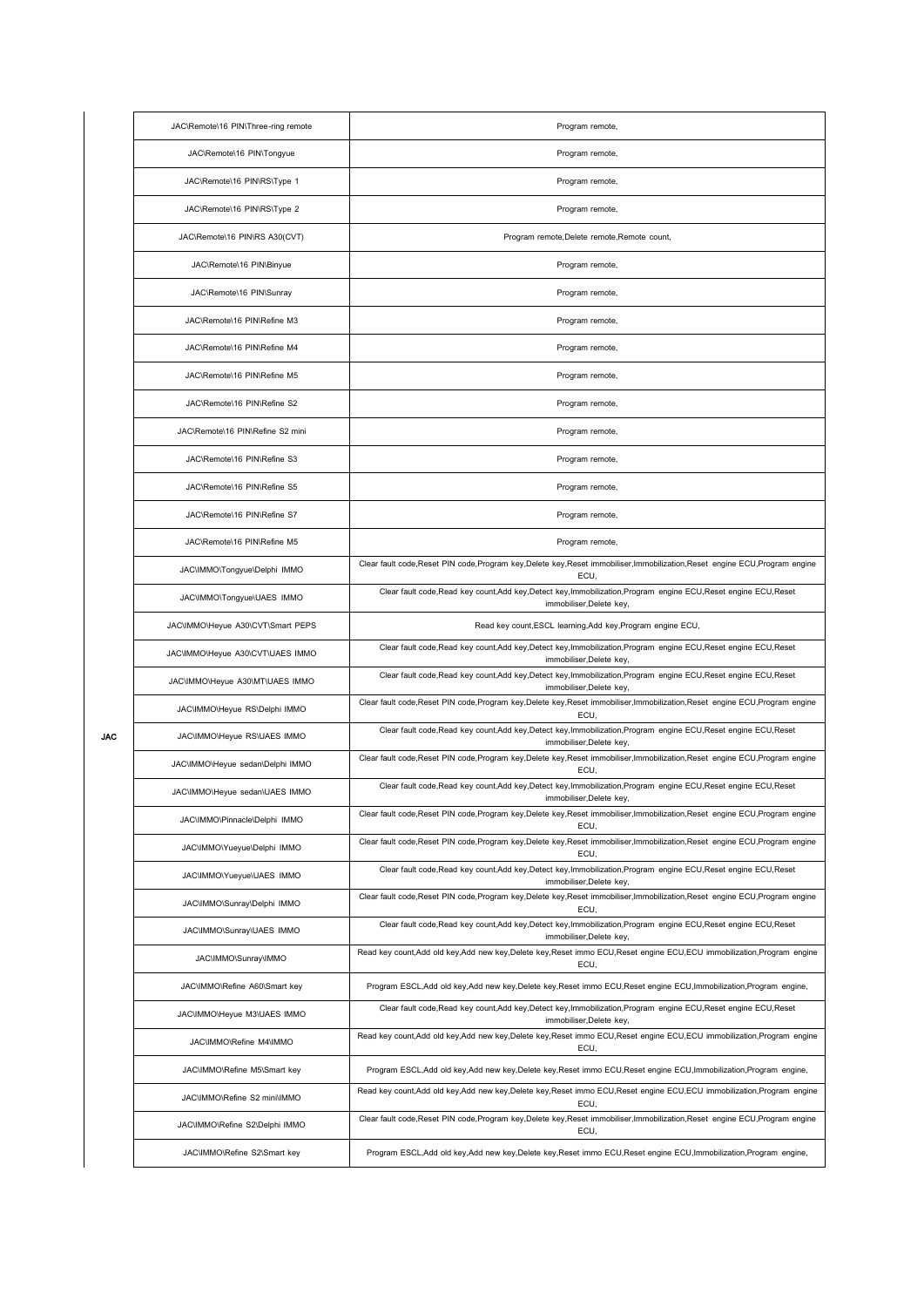|              | JAC\IMMO\Refine S2\UAES IMMO        | Clear fault code, Read key count, Add key, Detect key, Immobilization, Program engine ECU, Reset engine ECU, Reset<br>immobiliser, Delete key, |
|--------------|-------------------------------------|------------------------------------------------------------------------------------------------------------------------------------------------|
|              | JAC\IMMO\Refine S3\Delphi IMMO      | Clear fault code, Reset PIN code, Program key, Delete key, Reset immobiliser, Immobilization, Reset engine ECU, Program engine<br>ECU,         |
|              | JAC\IMMO\Refine S3\Smart key        | Program ESCL, Add old key, Add new key, Delete key, Reset immo ECU, Reset engine ECU, Immobilization, Program engine,                          |
|              | JAC\IMMO\Refine S3\UAES IMMO        | Clear fault code, Read key count, Add key, Detect key, Immobilization, Program engine ECU, Reset engine ECU, Reset<br>immobiliser, Delete key, |
|              | JAC\IMMO\Refine S3\IMMO             | Read key count, Add old key, Add new key, Delete key, Reset immo ECU, Reset engine ECU, ECU immobilization, Program engine<br>ECU,             |
|              | JAC\IMMO\Refine S5\Delphi IMMO      | Clear fault code, Reset PIN code, Program key, Delete key, Reset immobiliser, Immobilization, Reset engine ECU, Program engine<br>ECU,         |
|              | JAC\IMMO\Refine S5\Smart key        | Program ESCL, Add old key, Add new key, Delete key, Reset immo ECU, Reset engine ECU, Immobilization, Program engine,                          |
|              | JAC\IMMO\Refine S5\UAES IMMO        | Clear fault code, Read key count, Add key, Detect key, Immobilization, Program engine ECU, Reset engine ECU, Reset<br>immobiliser, Delete key, |
|              | JAC\IMMO\Refine S5\IMMO             | Read key count, Add old key, Add new key, Delete key, Reset immo ECU, Reset engine ECU, ECU immobilization, Program engine<br>ECU,             |
|              | JAC\IMMO\Refine S7\Smart key        | Program ESCL, Add old key, Add new key, Delete key, Reset immo ECU, Reset engine ECU, Immobilization, Program engine,                          |
|              | JAC\IMMO\Refine S7\IMMO             | Read key count, Add old key, Add new key, Delete key, Reset immo ECU, Reset engine ECU, ECU immobilization, Program engine<br>ECU,             |
|              | ROEWE\Read PIN code\550\2013-       | Read PIN code.                                                                                                                                 |
|              | ROEWE\Read PIN code\950\2012-       | Read pin code type6 (via BCM),                                                                                                                 |
|              | ROEWE\Remote\360                    | Add remote, Delete remote,                                                                                                                     |
|              | ROEWE\Remote\750                    | Enable remote, Disable remote, Program remote, Clear fault code,                                                                               |
|              | ROEWE\Remote\W5                     | Program remote,                                                                                                                                |
|              | ROEWE\IMMO\ERX5\Without smart       | Delete key, Add key, Read key count,                                                                                                           |
|              | ROEWE\IMMO\ERX5\With smart          | Delete key, Add key, Read key count,                                                                                                           |
|              | ROEWE\IMMO\350\-2012                | Add key, Delete key, Check lock time,                                                                                                          |
|              | ROEWE\IMMO\350\2013 -               | Add key, Delete key, Check lock time,                                                                                                          |
|              | ROEWE\IMMO\360\Without smart        | Add key, Delete key, Check lock time,                                                                                                          |
|              | ROEWE\IMMO\360\With smart\2017      | Add key, Delete key,                                                                                                                           |
|              | ROEWE\IMMO\550\-2012                | Delete key, Add key,                                                                                                                           |
| <b>ROEWE</b> | ROEWE\IMMO\550\2013 -               | Add key, Delete key, The rest unlock time,                                                                                                     |
|              | ROEWE\IMMO\750(new)\-2012           | Delete key, Add key,                                                                                                                           |
|              | ROEWE\IMMO\750(new)\2013 -          | Add key, Delete key, The rest unlock time,                                                                                                     |
|              | ROEWE\IMMO\950\Without smart\Type 1 | All key lost, Read key count, Clear fault code, Add key,                                                                                       |
|              | ROEWE\IMMO\950\Without smart\Type 2 | All key lost, Add key, Read key count, Clear fault code,                                                                                       |
|              | ROEWE\IMMO\950\With smart           | All smart key lost, Read smart key count, Clear fault code, Add smart key,                                                                     |
|              | ROEWE\IMMO\E50\-2012                | Add key, Delete key, Check lock time,                                                                                                          |
|              | ROEWE\IMMO\E50\2013 -               | Add key, Delete key, Check lock time,                                                                                                          |
|              | ROEWE\IMMO\i6\With smart            | Delete key, Read key count, Add key,                                                                                                           |
|              | ROEWE\IMMO\RX5\Without smart        | Delete key, Add key, Read key count,                                                                                                           |
|              | ROEWE\IMMO\RX5\With smart           | Delete key, Add key, Read key count,                                                                                                           |
|              | ROEWE\IMMO\W5\-2012                 | Add key, Delete key, Check lock time,                                                                                                          |
|              | ROEWE\IMMO\W5\2013 -                | Add key, Delete key, Check lock time,                                                                                                          |
|              | ZOTYE \2008\Smart key               | Program remote A, Program remote B, Program smart key A, Program smart key B,                                                                  |
|              | ZOTYE \5008\Smart key               | Program remote A, Program remote B, Program smart key A, Program smart key B,                                                                  |
|              |                                     |                                                                                                                                                |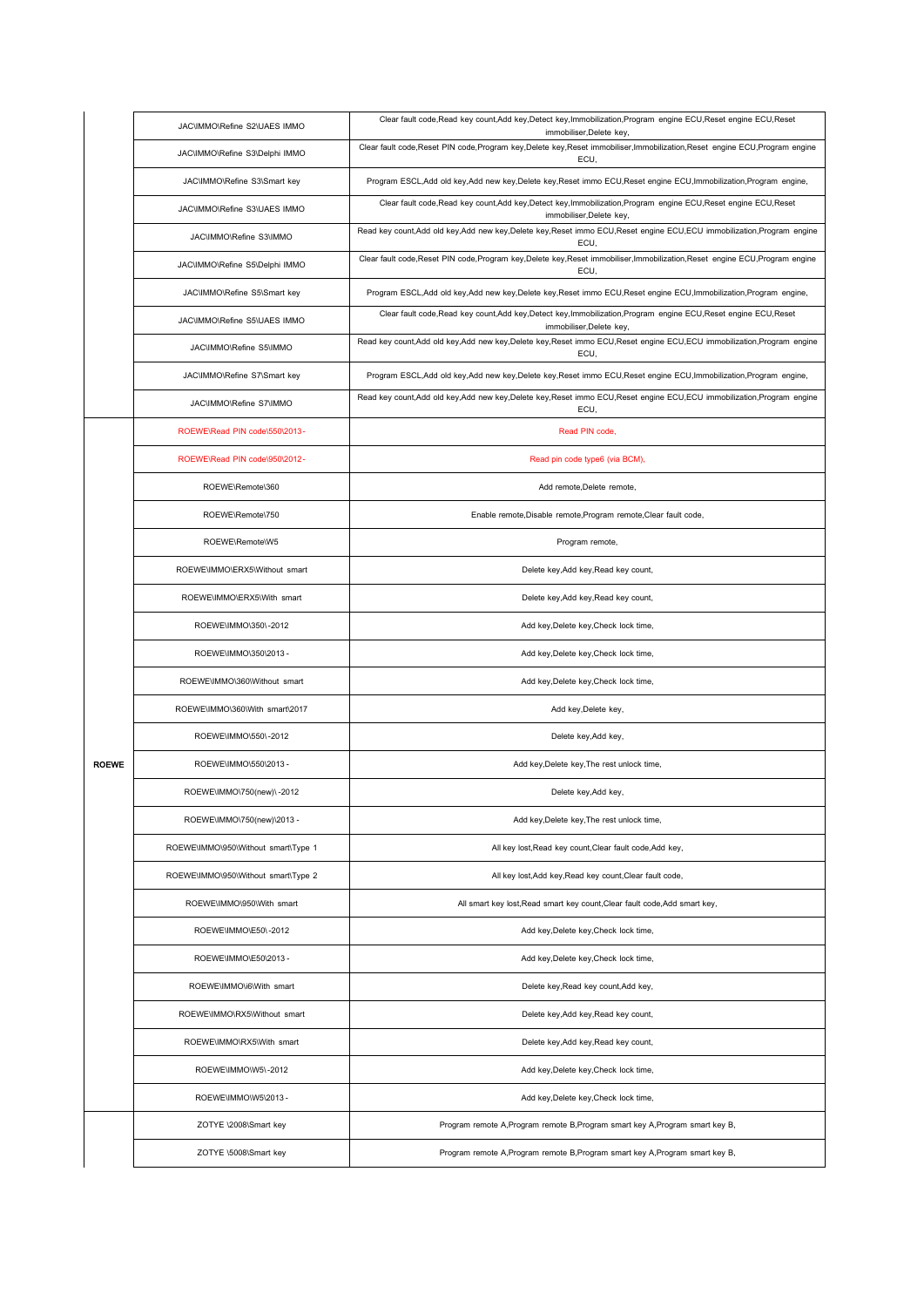|       | ZOTYE \A1\Immobilizer\Shanghai Industrial Traffic IMMO             | Clear fault code, Reset PIN code, Program key, Reset immobiliser, Delete key, Reset engine, Program engine, Immobilization,                                                                                                                                |
|-------|--------------------------------------------------------------------|------------------------------------------------------------------------------------------------------------------------------------------------------------------------------------------------------------------------------------------------------------|
|       | ZOTYE\E200\Smart key                                               | Program smart key, Delete smart key, Setup PSN, Setup VIN, Write BASE ID, Write AES SK,                                                                                                                                                                    |
|       | ZOTYE \SR7\Smart key                                               | Program full system, Program full system(w/o ESCL), Program PEPS controller, Learn ESCL, Learn EMS, Reset EMS, Smart<br>key, Delete smart key, Set VIN code, Write TBOX SK, Check key status,                                                              |
|       | ZOTYE \SR7\Remote                                                  | Remote count, Program remote, Delete remote,                                                                                                                                                                                                               |
|       | ZOTYE \SR9\Smart key                                               | Program full system, Program full system(w/o ESCL), Program PEPS controller, Learn ESCL, Learn EMS, Reset EMS, Smart<br>key, Delete smart key, Set VIN code, Write TBOX SK, Check key status,                                                              |
|       | ZOTYE\SR9\Remote                                                   | Remote count, Program remote, Delete remote,                                                                                                                                                                                                               |
|       | ZOTYE \T200\Smart key                                              | Program remote A, Program remote B, Program smart key A, Program smart key B,                                                                                                                                                                              |
|       | ZOTYE\T300\Atech BCM                                               | Remote count, Program remote, Delete remote,                                                                                                                                                                                                               |
|       | ZOTYE\T300\Smart key                                               | Program full system, Program full system(w/o ESCL), Program PEPS controller, Learn ESCL, Learn EMS, Reset EMS, Smart<br>key, Delete smart key, Set VIN code, Write TBOX SK, Check key status,                                                              |
|       | ZOTYE\T300\BCM                                                     | Remote count, Program remote, Delete remote,                                                                                                                                                                                                               |
|       | ZOTYE\T500\Smart key                                               | Program full system, Program full system(w/o ESCL), Program PEPS controller, Learn ESCL, Learn EMS, Reset EMS, Smart<br>key, Delete smart key, Set VIN code, Write TBOX SK, Check key status,                                                              |
|       | ZOTYE\T500\Remote                                                  | Remote count, Program remote, Delete remote,                                                                                                                                                                                                               |
|       | ZOTYE \T600\Smart key\Naen(Magotan-type key)                       | Program full system, Program full system(w/o ESCL), Program PEPS controller, Learn ESCL, Learn EMS, Reset EMS, Smart<br>key, Delete smart key, Set VIN code, Write TBOX SK, Check key status,                                                              |
|       | ZOTYE \T600\Smart key\Huofu(Hyundai-type key)                      | Program new key, Program old key, Program PEPS, Program IMMO, Program ESCL, Write PIN code,                                                                                                                                                                |
|       | ZOTYE \T600\Remote                                                 | Remote count, Program remote, Delete remote,                                                                                                                                                                                                               |
|       | ZOTYE \T600\Immobilizer                                            | Program key, Delete key, Immobilization, Program engine ECU, Reset engine ECU, Reset immobilizer, Lock immobilizer, Check<br>key, Check engine,                                                                                                            |
|       | ZOTYE\T700\BCM                                                     | Program whole system, Replace BCM, Replace engine EMS, Replace ESCL, Check key, Delete key, Add key, Re-program all<br>keys, Write VIN code, Reset engine EMS, Clear fault code, Write certified SK to T-BOX,                                              |
|       | ZOTYE \Z100\Remote                                                 | Delete remote, Program remote,                                                                                                                                                                                                                             |
|       | ZOTYE \Z100\Immobilizer\Shanghai Industrial Traffic<br><b>IMMO</b> | Clear fault code, Reset PIN code, Program key, Reset immobiliser, Delete key, Reset engine, Program engine, Immobilization,                                                                                                                                |
|       | ZOTYE \Z200\Smart key                                              | Program remote A, Program remote B, Program smart key A, Program smart key B,                                                                                                                                                                              |
|       | ZOTYE\Z300\Smart key                                               | Program full system, Program full system(w/o ESCL), Program PEPS controller, Learn ESCL, Learn EMS, Reset EMS, Smart<br>key, Delete smart key, Set VIN code, Write TBOX SK, Check key status,                                                              |
|       | ZOTYE \Z300\Remote\Type 1                                          | Program remote, Delete remote,                                                                                                                                                                                                                             |
| ZOTYE | ZOTYE \Z300\Remote\Type 2                                          | Remote count, Program remote, Delete remote,                                                                                                                                                                                                               |
|       | ZOTYE \Z300\Immobilizer\Shanghai Industrial Traffic<br><b>IMMO</b> | Clear fault code, Reset PIN code, Program key, Reset immobiliser, Delete key, Reset engine, Program engine, Immobilization,                                                                                                                                |
|       | ZOTYE \Z300\Immobilizer\Lianchuang IMMO                            | Clear fault code, Read key count, Add key, Delete key, Detect key, Reset immo box, Immobilization, Program whole system, Write<br>immo VIN code,Write engine VIN code,Engine ECU detection,Read VIN code,Reset engine ECU,Program engine ECU,Program       |
|       | ZOTYE\Z360\Smart key                                               | Program full system, Program full system(w/o ESCL), Program PEPS controller, Learn ESCL, Learn EMS, Reset EMS, Smart<br>key, Delete smart key, Set VIN code, Write TBOX SK, Check key status,                                                              |
|       | ZOTYE\Z360\Remote\Type 1                                           | Program remote, Delete remote,                                                                                                                                                                                                                             |
|       | ZOTYE\Z360\Remote\Type 2                                           | Remote count, Program remote, Delete remote,                                                                                                                                                                                                               |
|       | ZOTYE\Z360\IMMO\Shanghai Industrial Traffic IMMO                   | Clear fault code, Reset PIN code, Program key, Reset immobiliser, Delete key, Reset engine, Program engine, Immobilization,                                                                                                                                |
|       | ZOTYE\Z360\IMMO\Lianchuang IMMO                                    | Clear fault code, Read key count, Add key, Delete key, Detect key, Reset immo box, Immobilization, Program whole system, Write<br>immo VIN code, Write engine VIN code, Engine ECU detection, Read VIN code, Reset engine ECU, Program engine ECU, Program |
|       | ZOTYE \Z500\Smart key                                              | Program full system, Program full system(w/o ESCL), Program PEPS controller, Learn ESCL, Learn EMS, Reset EMS, Smart<br>key, Delete smart key, Set VIN code, Write TBOX SK, Check key status,                                                              |
|       | ZOTYE \Z500\Remote                                                 | Remote count, Program remote, Delete remote,                                                                                                                                                                                                               |
|       | ZOTYE\Z560\Smart key                                               | Program full system, Program full system(w/o ESCL), Program PEPS controller, Learn ESCL, Learn EMS, Reset EMS, Smart<br>key, Delete smart key, Set VIN code, Write TBOX SK, Check key status,                                                              |
|       | ZOTYE\Z560\Remote                                                  | Remote count, Program remote, Delete remote,                                                                                                                                                                                                               |
|       | ZOTYE \Z700\Smart key                                              | Program full system, Program full system(w/o ESCL), Program PEPS controller, Learn ESCL, Learn EMS, Reset EMS, Smart<br>key, Delete smart key, Set VIN code, Write TBOX SK, Check key status,                                                              |
|       | ZOTYE \Z700\Remote                                                 | Remote count, Program remote, Delete remote,                                                                                                                                                                                                               |
|       | ZOTYE \Domy X5\Smart key                                           | Program full system, Program full system(w/o ESCL), Program PEPS controller, Learn ESCL, Learn EMS, Reset EMS, Smart<br>key, Delete smart key, Set VIN code, Write TBOX SK, Check key status,                                                              |
|       | ZOTYE \Domy X5\Remote                                              | Remote count, Program remote, Delete remote,                                                                                                                                                                                                               |
|       |                                                                    |                                                                                                                                                                                                                                                            |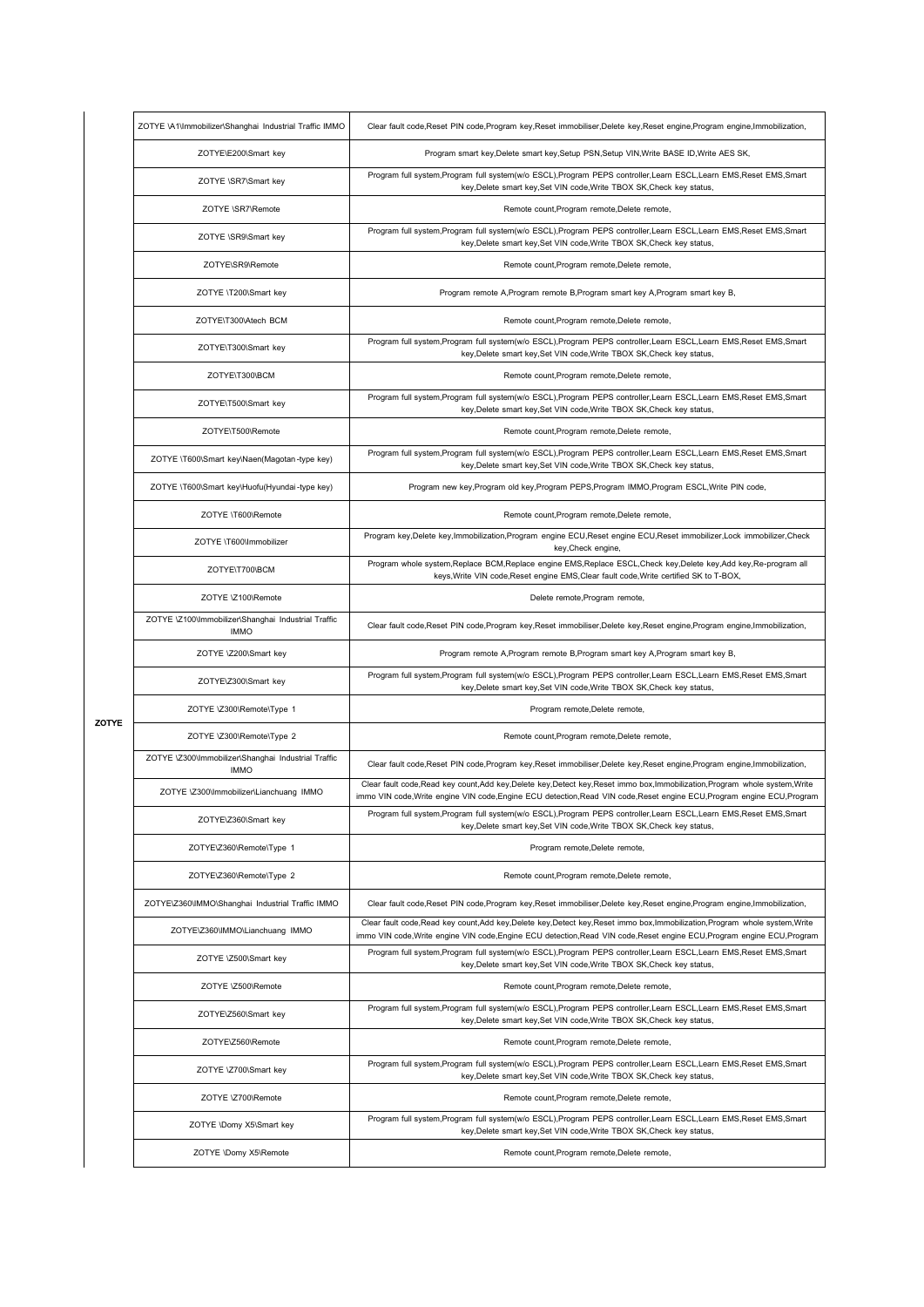|                              | ZOTYE\X7\Smart key                                                    | Program full system, Program full system(w/o ESCL), Program PEPS controller, Learn ESCL, Learn EMS, Reset EMS, Smart<br>key, Delete smart key, Set VIN code, Write TBOX SK, Check key status,                                                      |
|------------------------------|-----------------------------------------------------------------------|----------------------------------------------------------------------------------------------------------------------------------------------------------------------------------------------------------------------------------------------------|
|                              | ZOTYE\X7\Remote                                                       | Remote count, Program remote, Delete remote,                                                                                                                                                                                                       |
|                              | ZOTYE \Langjun\Remote                                                 | Delete remote, Program remote,                                                                                                                                                                                                                     |
|                              | ZOTYE \Langjun\Immobilizer\Shanghai Industrial Traffic<br><b>IMMO</b> | Clear fault code, Reset PIN code, Program key, Reset immobiliser, Delete key, Reset engine, Program engine, Immobilization,                                                                                                                        |
|                              | ZOTYE \Langyue\Remote                                                 | Delete remote, Program remote,                                                                                                                                                                                                                     |
|                              | ZOTYE \Langyue\Immobilizer\Shanghai Industrial Traffic<br><b>IMMO</b> | Clear fault code, Reset PIN code, Program key, Reset immobiliser, Delete key, Reset engine, Program engine, Immobilization,                                                                                                                        |
|                              | ZOTYE\E30\Remote                                                      | Remote count, Program remote, Delete remote,                                                                                                                                                                                                       |
|                              | ZOTYE \Langlang\Smart key                                             | Program remote A, Program remote B, Program smart key A, Program smart key B,                                                                                                                                                                      |
|                              | FAW RED FLAG\Select from type\Smart key\System 1                      | Smart key registration, Program remote, Reset immobiliser,                                                                                                                                                                                         |
|                              | FAW RED FLAG\Select from type\Smart key\System 2                      | Delete smart key, Add smart key,                                                                                                                                                                                                                   |
| <b>FAW RED</b>               | FAW red flag\Select from type\IMMO system\VW IMMO                     | Program key,                                                                                                                                                                                                                                       |
| <b>FLAG</b>                  | FAW RED FLAG\Select from vehicle\H7\System 2                          | Delete smart key, Add smart key,                                                                                                                                                                                                                   |
|                              | FAW RED FLAG\Select from vehicle\HQ300\System 1                       | Smart key registration, Program remote, Reset immobiliser,                                                                                                                                                                                         |
|                              | FAW red flag\Select from vehicle\Ming Shi\VW IMMO                     | Program key,                                                                                                                                                                                                                                       |
| <b>JMC</b>                   | <b>JMC\S330</b>                                                       | Add key, Delete key,                                                                                                                                                                                                                               |
|                              | <b>JMC\S350</b>                                                       | Add key, Delete key,                                                                                                                                                                                                                               |
| ZHENGZH<br>OU MAZDA          | ZHENGZHOU MAZDA\IMMO\Lianchuang IMMO                                  | Write immo VIN code, Write engine VIN code, Engine ECU detection, Read VIN code, Reset engine ECU, Program engine<br>ECU, Program whole system, Read key count, Clear fault code, Add key, Delete key, Immobilization, Reset immo box, Detect key, |
|                              | WULING MOTORS\Enjoy S1                                                | Check key count, Program key, Delete key, Reset engine ECM, Module programming,                                                                                                                                                                    |
| <b>WULING</b>                |                                                                       |                                                                                                                                                                                                                                                    |
| <b>MOTORS</b>                | WULING MOTORS\Enjoy S3                                                | Check key count, Program key, Delete key, Reset engine ECM, Module programming,                                                                                                                                                                    |
|                              | SOUEAST MOTORS\DX3\Smart key                                          | Read pin code, Program key,                                                                                                                                                                                                                        |
|                              | SOUEAST MOTORS\DX3\Mechanical key\Remote(CAN)                         | Program remote,                                                                                                                                                                                                                                    |
|                              | SOUEAST MOTORS\DX3\Mechanical key\IMMO(CAN)                           | Program key, Read PIN code,                                                                                                                                                                                                                        |
| <b>SOUEAST</b>               | SOUEAST MOTORS\DX7\Smart key                                          | Program key, Read pin code,                                                                                                                                                                                                                        |
| <b>MOTORS</b>                | SOUEAST MOTORS\V3\Industrial traffic IMMO                             | Immobilization, Program engine, Reset engine, Reset immobiliser, Delete key, Program key, Reset PIN code, Clear fault code,                                                                                                                        |
|                              | SOUEAST MOTORS\GALANT\Mitsubishi -IMMO                                | Clear fault code, Read key count, Program key, Reset immo ECU,                                                                                                                                                                                     |
|                              | SOUEAST MOTORS\V6\Smart key                                           | All key lost, Learning status, Clear PEPS, Clear EMS, Delete ESCL (electronic steering column lock), Read PIN code, Remote<br>programming method,                                                                                                  |
|                              | SOUEAST MOTORS\SOVERAN\Mitsubishi -IMMO                               | Clear fault code, Read key count, Program key, Reset immo ECU,                                                                                                                                                                                     |
|                              | TIANJIN FAW\Smart key                                                 | Program ESCL, Program PEPS, Delete smart key, Read key count, Program smart key,                                                                                                                                                                   |
|                              | TIANJIN FAW\Remote                                                    | Program remote, Read remote count, Delete remote,                                                                                                                                                                                                  |
|                              | TIANJIN FAW\IMMO\N5                                                   | Add key,                                                                                                                                                                                                                                           |
|                              | TIANJIN FAW\IMMO\N7                                                   | Add key,                                                                                                                                                                                                                                           |
|                              | TIANJIN FAW\IMMO\Vela(MT34 Delphi) key \Sync engine<br>and immo(CAN)  | Sync engine and IMMO (CAN),                                                                                                                                                                                                                        |
|                              | TIANJIN FAW\IMMO\Vela(MT34 Delphi) key \Reset immo<br>box(4C chip)    | Reset immobox(4C chip),                                                                                                                                                                                                                            |
|                              | TIANJIN FAW\IMMO\Vizhi(MT34 Delphi) key                               | Reset immobox(4C chip),                                                                                                                                                                                                                            |
| <b>TIANJIN</b><br><b>FAW</b> | TIANJIN FAW\IMMO\Vizhi V2\Sync engine and<br>immo(CAN)                | Sync engine and IMMO (CAN),                                                                                                                                                                                                                        |
|                              | TIANJIN FAW\IMMO\Vizhi V5\ECU IMMO initialization                     | Type 1, Type 2, Type 3,                                                                                                                                                                                                                            |
|                              | TIANJIN FAW\IMMO\Vizhi V5\Replace reader coil and<br>program key      | Replace immobilizer coil to program key,                                                                                                                                                                                                           |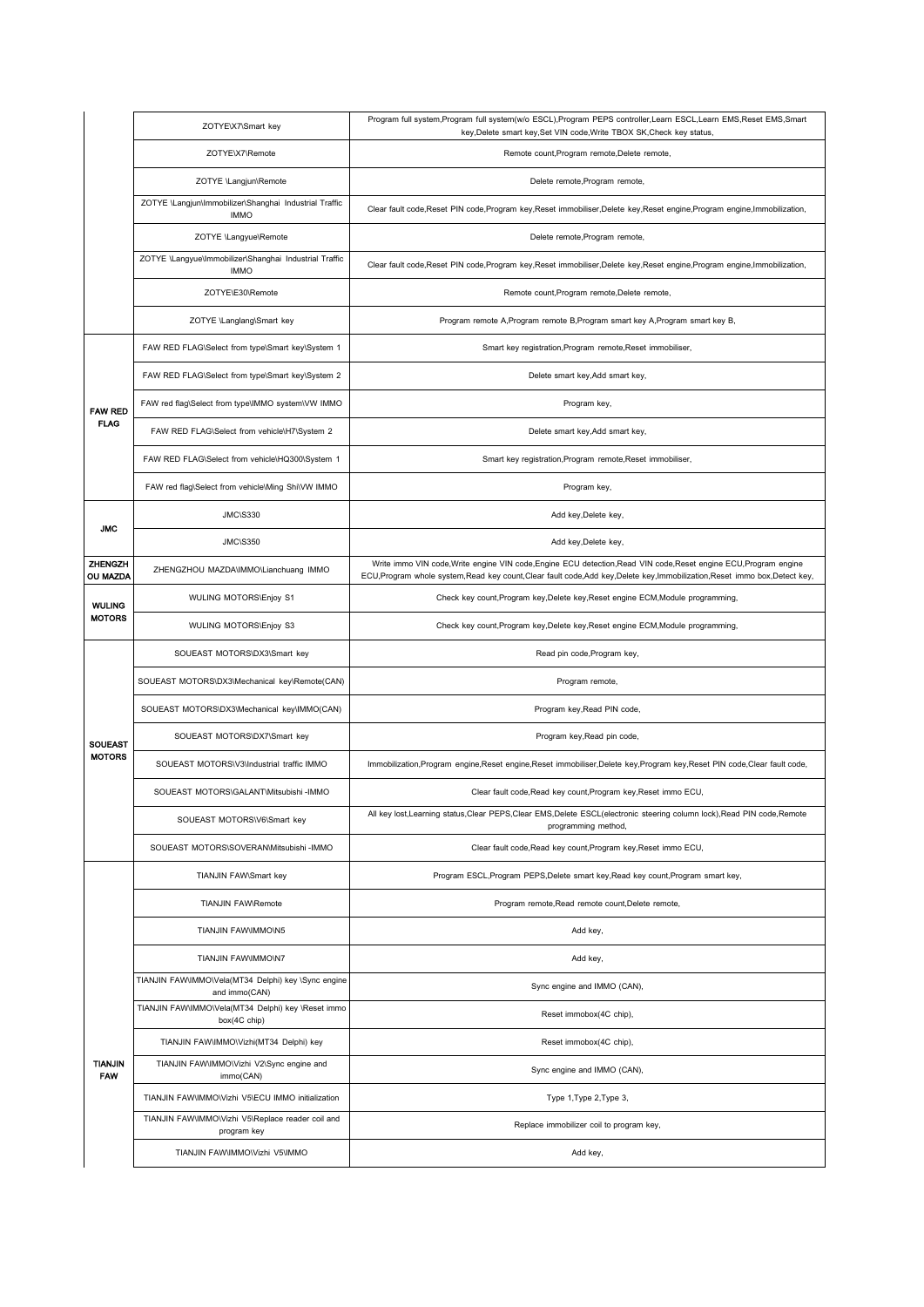|                             | TIANJIN FAW\IMMO\N5(new)                                              | Add key,                                                                                                                                                                                                                                              |  |
|-----------------------------|-----------------------------------------------------------------------|-------------------------------------------------------------------------------------------------------------------------------------------------------------------------------------------------------------------------------------------------------|--|
|                             | TIANJIN FAW\IMMO\Xenia S80                                            | Add key,                                                                                                                                                                                                                                              |  |
|                             | TIANJIN FAW\IMMO\A70                                                  | All key lost,                                                                                                                                                                                                                                         |  |
|                             | TIANJIN FAW\IMMO\D60                                                  | Add key,                                                                                                                                                                                                                                              |  |
| <b>FAW</b><br><b>JIABAO</b> | FAW JIABAO\V80/V80L/T80\Integrated IMMO                               | Program engine ECU, Program key, Delete key, Immo ECU reset,                                                                                                                                                                                          |  |
|                             | DONGFENG FENGSHEN\A30\BCM                                             | Replace OBC & program remote, Program remote,                                                                                                                                                                                                         |  |
|                             | DONGFENG FENGSHEN\A30\IMMO                                            | Key programming status,Fault pieces re-programming,Replace immo host & EMS,Replace EMS,Replace immo controller,Program<br>key,                                                                                                                        |  |
|                             | DONGFENG FENGSHEN\A60\A60-A14T\BCM                                    | Program key,                                                                                                                                                                                                                                          |  |
|                             | DONGFENG FENGSHEN\A60\A60-A16\Smart key                               | Program key,                                                                                                                                                                                                                                          |  |
|                             | DONGFENG FENGSHEN\A60\A60-A16\BCM                                     | Program key,                                                                                                                                                                                                                                          |  |
|                             | DONGFENG FENGSHEN\A60\A60-HR16,MR20\Smart<br>key\Type 1               | Program smart key,                                                                                                                                                                                                                                    |  |
|                             | DONGFENG FENGSHEN\A60\A60-HR16,MR20\Smart<br>key\Type 2               | Program smart key,                                                                                                                                                                                                                                    |  |
|                             | DONGFENG FENGSHEN\A60\A60-HR16,MR20\BCM                               | Activate steering wheel lock,                                                                                                                                                                                                                         |  |
|                             | DONGFENG FENGSHEN\A60\A60-<br>HR16, MR20\IMMO\Type 1                  | Add key, Activate steering wheel lock(all key lost),                                                                                                                                                                                                  |  |
|                             | DONGFENG FENGSHEN\A60\A60-<br>HR16, MR20\IMMO\Type 2                  | Add key, Activate steering wheel lock(all key lost),                                                                                                                                                                                                  |  |
|                             | DONGFENG FENGSHEN\AX3\AX3(DFM A14T<br>MT62.1)[button start]\Smart key | Program key,                                                                                                                                                                                                                                          |  |
| <b>DONGFEN</b>              | DONGFENG FENGSHEN\AX3\AX3(DFM A14T<br>MT62.1)[key start]\BCM          | Program remote,                                                                                                                                                                                                                                       |  |
| G<br><b>FENGSHEN</b>        | DONGFENG FENGSHEN\AX3\AX3(DFM A14T<br>MT62.1)[key start]\IMMO         | Key programming status,Fault pieces re-programming,Replace immo host & EMS,Replace EMS,Replace immo controller,Program<br>key,                                                                                                                        |  |
|                             | DONGFENG FENGSHEN\AX3\AX3(DFM A15<br>MT22.1)[key start]\BCM           | Program remote,                                                                                                                                                                                                                                       |  |
|                             | DONGFENG FENGSHEN\AX3\AX3(DFM A15<br>MT22.1)[key start]\IMMO          | Key programming status, Fault pieces re-programming, Replace immo host & EMS, Replace EMS, Replace immo controller, Program<br>key,                                                                                                                   |  |
|                             | DONGFENG FENGSHEN\AX4\Smart key                                       | Program key,                                                                                                                                                                                                                                          |  |
|                             | DONGFENG FENGSHEN\AX7\BCM                                             | Program key,                                                                                                                                                                                                                                          |  |
|                             | DONGFENG FENGSHEN\H30 Cross\Lianchuang IMMO                           | Write immo VIN code, Write engine VIN code, Check engine ECU, Read VIN code, Reset engine ECU, Program engine<br>ECU,Program whole system,Read key count,Clear fault code,Add key,Delete key,Immobilization,Reset immo box,Detect key,                |  |
|                             | DONGFENG FENGSHEN\H30 Cross\IMMO                                      | Key programming status,Fault pieces re-programming,Replace immo host & EMS,Replace EMS,Replace immo controller,Program<br>key,                                                                                                                        |  |
|                             | DONGFENG FENGSHEN\H30\Lianchuang IMMO                                 | Write immo VIN code, Write engine VIN code, Check engine ECU, Read VIN code, Reset engine ECU, Program engine<br>ECU,Program whole system,Read key count,Clear fault code,Add key,Delete key,Immobilization,Reset immo box,Detect key,                |  |
|                             | DONGFENG FENGSHEN\H30\IMMO                                            | Key programming status, Fault pieces re-programming, Replace immo host & EMS, Replace EMS, Replace immo controller, Program<br>key,                                                                                                                   |  |
|                             | DONGFENG FENGSHEN\L60\IMMO                                            | Program key,                                                                                                                                                                                                                                          |  |
|                             | DONGFENG FENGSHEN\MX5\BCM                                             | Program key,                                                                                                                                                                                                                                          |  |
|                             | DONGFENG FENGSHEN\S30\Lianchuang IMMO                                 | Write immo VIN code, Write engine VIN code, Check engine ECU, Read VIN code, Reset engine ECU, Program engine<br>ECU, Program whole system, Read key count, Clear fault code, Add key, Delete key, Immobilization, Reset immo box, Detect key,        |  |
|                             | DONGFENG FENGSHEN\S30\IMMO                                            | Key programming status,Fault pieces re-programming,Replace immo host & EMS,Replace EMS,Replace immo controller,Program<br>key,                                                                                                                        |  |
|                             | DONGFENG FENGXING\F600/L series\BCM IMMO                              | Key count, Program key, Delete key, Program whole system, Replace BCM, Program engine ECU,                                                                                                                                                            |  |
|                             | DONGFENG FENGXING\F600/L series\PEPS                                  | Program whole system, Program engine ECU, Program key, Clear key, Program ESCL, Reset EMS, Key count, Read PEPS(IMMO)<br>program info., ECU immobilization,                                                                                           |  |
|                             | DONGFENG FENGXING\F600/L series\Lianchuang IMMC                       | Write immo VIN code, Write engine VIN code, Engine ECU detection, Read VIN code, Reset engine ECU, Program engine<br>ECU, Program whole system, Read key count, Clear fault code, Add key, Clear key, Immobilization, Reset immo box, Detect key,     |  |
|                             | DONGFENG FENGXING\F600/L series\UAES BCM                              | Delete remote, Program remote,                                                                                                                                                                                                                        |  |
|                             | DONGFENG FENGXING\Joyear\B11\1.8T Lianchuang<br>IMMO(K4)              | Write immo VIN code, Write engine VIN code, Engine ECU detection, Read VIN code, Reset engine ECU, Program engine<br>ECU, Program whole system, Read key count, Clear fault code, Add key, Delete key, Immobilization, Reset immobiliser, Detect key, |  |
|                             | DONGFENG FENGXING\Joyear\B11\Lianchuang IMMO                          | Write immo VIN code, Write engine VIN code, Engine ECU detection, Read VIN code, Reset engine ECU, Program engine<br>ECU, Program whole system, Read key count, Clear fault code, Add key, Clear key, Immobilization, Reset immo box, Detect key,     |  |
|                             | DONGFENG FENGXING\Joyear\B11\PIN code                                 | DIAS/UMC - PIN code reading,                                                                                                                                                                                                                          |  |
|                             | DONGFENG FENGXING\Joyear\B12\1.8T Lianchuang<br>IMMO(K4)              | Write immo VIN code, Write engine VIN code, Engine ECU detection, Read VIN code, Reset engine ECU, Program engine<br>ECU,Program whole system,Read key count,Clear fault code,Add key,Delete key,Immobilization,Reset immobiliser,Detect key,         |  |
|                             |                                                                       |                                                                                                                                                                                                                                                       |  |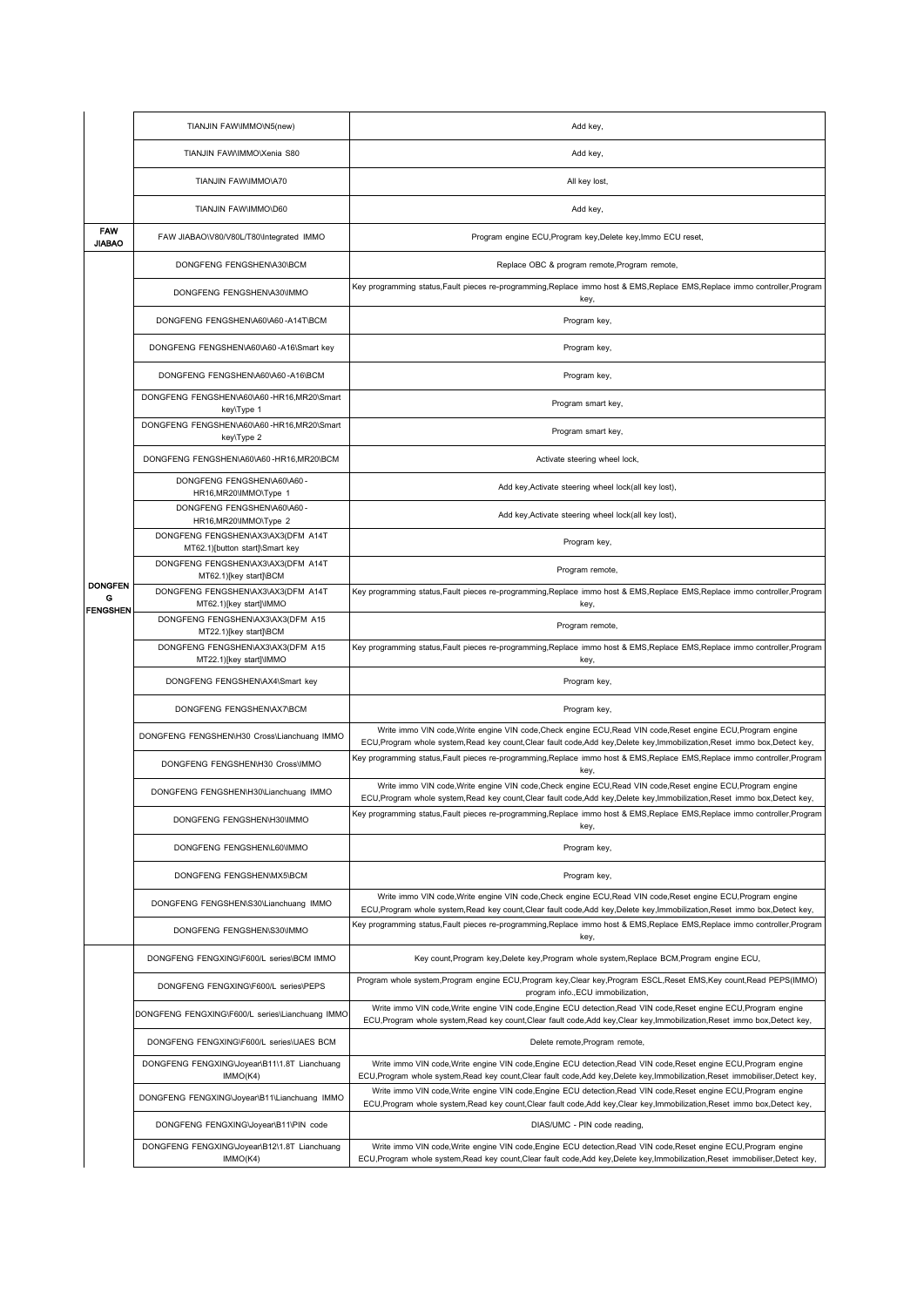| DONGFENG FENGXING\Joyear\B12\Lianchuang IMMO                         | Write immo VIN code, Write engine VIN code, Engine ECU detection, Read VIN code, Reset engine ECU, Program engine<br>ECU, Program whole system, Read key count, Clear fault code, Add key, Clear key, Immobilization, Reset immo box, Detect key,     |
|----------------------------------------------------------------------|-------------------------------------------------------------------------------------------------------------------------------------------------------------------------------------------------------------------------------------------------------|
| DONGFENG FENGXING\Joyear\B12\PIN code                                | DIAS/UMC - PIN code reading,                                                                                                                                                                                                                          |
| DONGFENG FENGXING\Joyear\BH5/BH5 LV/BH5A\1.8T<br>Lianchuang IMMO(K4) | Write immo VIN code, Write engine VIN code, Engine ECU detection, Read VIN code, Reset engine ECU, Program engine<br>ECU,Program whole system,Read key count,Clear fault code,Add key,Delete key,Immobilization,Reset immobiliser,Detect key,         |
| DONGFENG FENGXING\Joyear\BH5/BH5<br>LV/BH5A\Lianchuang IMMO          | Write immo VIN code, Write engine VIN code, Engine ECU detection, Read VIN code, Reset engine ECU, Program engine<br>ECU, Program whole system, Read key count, Clear fault code, Add key, Clear key, Immobilization, Reset immo box, Detect key,     |
| DONGFENG FENGXING\Joyear\BH5/BH5 LV/BH5A\PIN<br>code                 | DIAS/UMC - PIN code reading,                                                                                                                                                                                                                          |
| DONGFENG FENGXING\Joyear\BS3\PEPS                                    | Program whole system, Program engine ECU, Program key, Clear key, Program ESCL, Reset EMS, Key count, Read PEPS(IMMO)<br>program info., ECU immobilization,                                                                                           |
| DONGFENG FENGXING\Joyear\BS3\Lianchuang IMMO                         | Write immo VIN code, Write engine VIN code, Engine ECU detection, Read VIN code, Reset engine ECU, Program engine<br>ECU, Program whole system, Read key count, Clear fault code, Add key, Clear key, Immobilization, Reset immo box, Detect key,     |
| DONGFENG FENGXING\Joyear\BS3\UAES BCM                                | Delete remote, Program remote,                                                                                                                                                                                                                        |
| DONGFENG FENGXING\Joyear\BS3\PIN code                                | DIAS/UMC - PIN code reading,                                                                                                                                                                                                                          |
| DONGFENG FENGXING\Joyear\BX3\1.8T Lianchuang<br>IMMO(K4)             | Write immo VIN code, Write engine VIN code, Engine ECU detection, Read VIN code, Reset engine ECU, Program engine<br>ECU, Program whole system, Read key count, Clear fault code, Add key, Delete key, Immobilization, Reset immobiliser, Detect key, |
| DONGFENG FENGXING\Joyear\BX3\Lianchuang IMMO                         | Write immo VIN code, Write engine VIN code, Engine ECU detection, Read VIN code, Reset engine ECU, Program engine<br>ECU, Program whole system, Read key count, Clear fault code, Add key, Clear key, Immobilization, Reset immo box, Detect key,     |
| DONGFENG FENGXING\Joyear\BX3\PIN code                                | DIAS/UMC - PIN code reading,                                                                                                                                                                                                                          |
| DONGFENG FENGXING\Joyear\BX5/BX5A\BCM IMMO                           | Key count, Program key, Delete key, Program whole system, Replace BCM, Program engine ECU,                                                                                                                                                            |
| DONGFENG FENGXING\Joyear\BX5/BX5A\PEPS                               | Program whole system, Program engine ECU, Program key, Clear key, Program ESCL, Reset EMS, Key count, Read PEPS(IMMO)<br>program info., ECU immobilization,                                                                                           |
| DONGFENG FENGXING\Joyear\BX5/BX5A\Lianchuang<br><b>IMMO</b>          | Write immo VIN code, Write engine VIN code, Engine ECU detection, Read VIN code, Reset engine ECU, Program engine<br>ECU, Program whole system, Read key count, Clear fault code, Add key, Clear key, Immobilization, Reset immo box, Detect key,     |
| DONGFENG FENGXING\Joyear\BX5/BX5A\UAES BCM                           | Delete remote, Program remote,                                                                                                                                                                                                                        |
| DONGFENG FENGXING\Joyear\BX5/BX5A\PIN code                           | DIAS/UMC - PIN code reading,                                                                                                                                                                                                                          |
| DONGFENG FENGXING\Joyear\S50\BCM IMMO                                | Key count, Program key, Delete key, Program whole system, Replace BCM, Program engine ECU,                                                                                                                                                            |
| DONGFENG FENGXING\Joyear\S50\PEPS<br>DONGFEN                         | Program whole system, Program engine ECU, Program key, Clear key, Program ESCL, Reset EMS, Key count, Read PEPS(IMMO)<br>program info., ECU immobilization,                                                                                           |
| FENGXING<br>DONGFENG FENGXING\Joyear\S50\Lianchuang IMMO             | Write immo VIN code, Write engine VIN code, Engine ECU detection, Read VIN code, Reset engine ECU, Program engine<br>ECU, Program whole system, Read key count, Clear fault code, Add key, Clear key, Immobilization, Reset immo box, Detect key,     |
| DONGFENG FENGXING\Joyear\S50\UAES BCM                                | Delete remote, Program remote,                                                                                                                                                                                                                        |
| DONGFENG FENGXING\Joyear\S50\PIN code                                | DIAS/UMC - PIN code reading,                                                                                                                                                                                                                          |
| DONGFENG FENGXING\Joyear\SX5/X5\BCM IMMO                             | Key count, Program key, Delete key, Program whole system, Replace BCM, Program engine ECU,                                                                                                                                                            |
| DONGFENG FENGXING\Joyear\SX5/X5\PEPS                                 | Program whole system,Program engine ECU,Program key,Clear key,Program ESCL,Reset EMS,Key count,Read PEPS(IMMO)<br>program info., ECU immobilization,                                                                                                  |
| DONGFENG FENGXING\Joyear\SX5/X5\Lianchuang<br><b>IMMO</b>            | Write immo VIN code, Write engine VIN code, Engine ECU detection, Read VIN code, Reset engine ECU, Program engine<br>ECU, Program whole system, Read key count, Clear fault code, Add key, Clear key, Immobilization, Reset immo box, Detect key,     |
| DONGFENG FENGXING\Joyear\SX5/X5\UAES BCM                             | Delete remote, Program remote,                                                                                                                                                                                                                        |
| DONGFENG FENGXING\Joyear\SX6\BCM IMMO                                | Key count, Program key, Delete key, Program whole system, Replace BCM, Program engine ECU,                                                                                                                                                            |
| DONGFENG FENGXING\Joyear\SX6\PEPS                                    | Program whole system,Program engine ECU,Program key,Clear key,Program ESCL,Reset EMS,Key count,Read PEPS(IMMO)<br>program info., ECU immobilization,                                                                                                  |
| DONGFENG FENGXING\Joyear\SX6\Lianchuang IMMO                         | Write immo VIN code, Write engine VIN code, Engine ECU detection, Read VIN code, Reset engine ECU, Program engine<br>ECU, Program whole system, Read key count, Clear fault code, Add key, Clear key, Immobilization, Reset immo box, Detect key,     |
| DONGFENG FENGXING\Joyear\SX6\UAES BCM                                | Delete remote, Program remote,                                                                                                                                                                                                                        |
| DONGFENG FENGXING\Joyear\SX6\PIN code                                | DIAS/UMC - PIN code reading,                                                                                                                                                                                                                          |
| DONGFENG FENGXING\Joyear\XV\BCM IMMO                                 | Key count, Program key, Delete key, Program whole system, Replace BCM, Program engine ECU,                                                                                                                                                            |
|                                                                      | Program whole system, Program engine ECU, Program key, Clear key, Program ESCL, Reset EMS, Key count, Read PEPS(IMMO)<br>program info., ECU immobilization,                                                                                           |
| DONGFENG FENGXING\Joyear\XV\PEPS                                     |                                                                                                                                                                                                                                                       |
| DONGFENG FENGXING\Joyear\XV\Lianchuang IMMO                          | Write immo VIN code, Write engine VIN code, Engine ECU detection, Read VIN code, Reset engine ECU, Program engine<br>ECU, Program whole system, Read key count, Clear fault code, Add key, Clear key, Immobilization, Reset immo box, Detect key,     |
| DONGFENG FENGXING\Joyear\XV\UAES BCM                                 | Delete remote, Program remote,                                                                                                                                                                                                                        |
| DONGFENG FENGXING\Joyear\XV\PIN code                                 | DIAS/UMC - PIN code reading,                                                                                                                                                                                                                          |
| DONGFENG FENGXING\Lingzhi\CM7/CV7/CM7A\PEPS                          | Program whole system, Program engine ECU, Program key, Clear key, Program ESCL, Reset EMS, Key count, Read PEPS(IMMO)<br>program info., ECU immobilization,                                                                                           |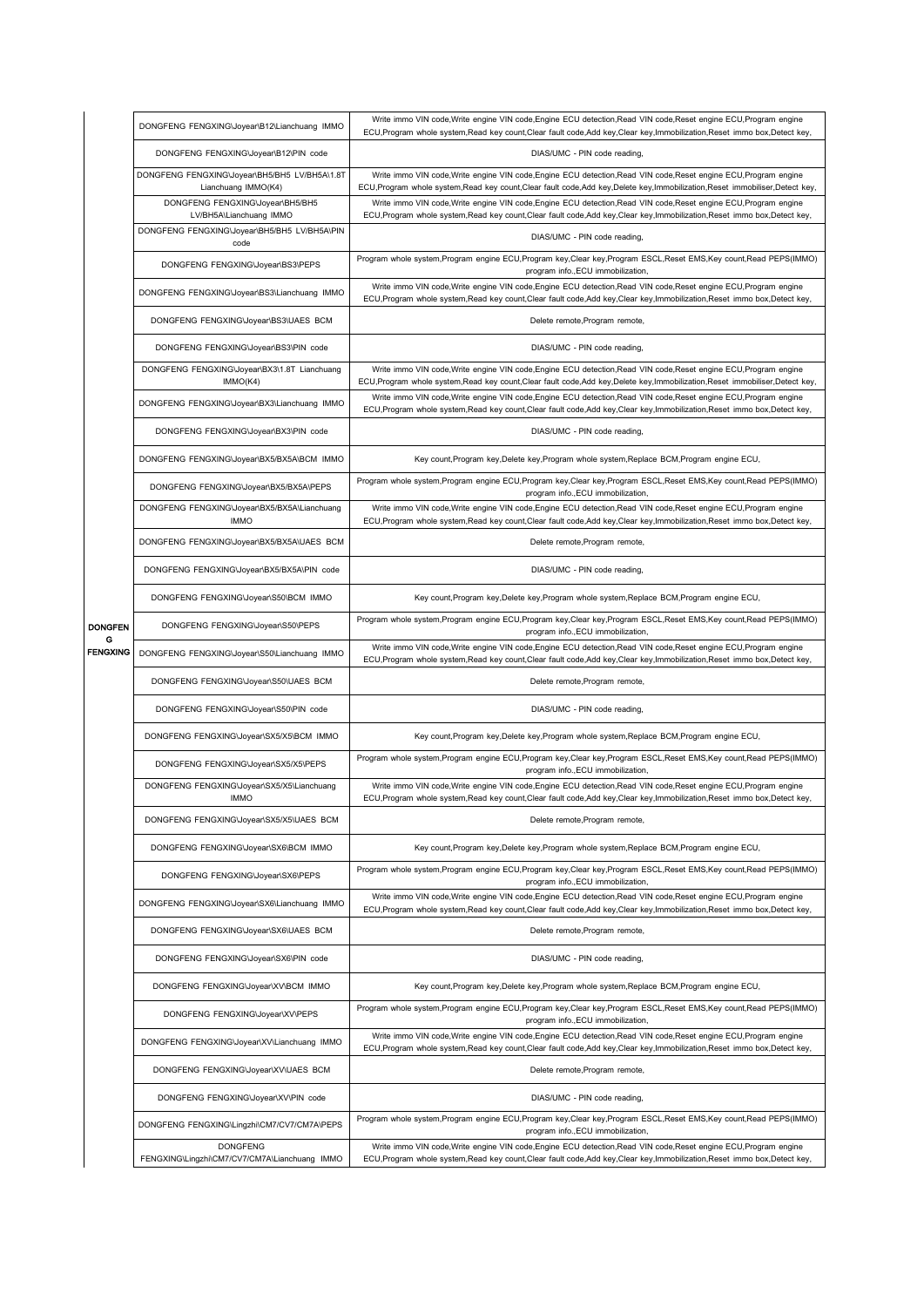|                 | DONGFENG FENGXING\Fengxing series\CM7\BCM<br><b>IMMO</b>  | Key count, Program key, Delete key, Program whole system, Replace BCM, Program engine ECU,                                                                                                                                                 |
|-----------------|-----------------------------------------------------------|--------------------------------------------------------------------------------------------------------------------------------------------------------------------------------------------------------------------------------------------|
|                 | DONGFENG FENGXING\Fengxing series\CM7\PEPS                | Program whole system, Program engine ECU, Program key, Clear key, Program ESCL, Reset EMS, Key count, Read PEPS(IMMO)<br>program info., ECU immobilization,                                                                                |
|                 | DONGFENG FENGXING\Fengxing<br>series\CM7\Lianchuang IMMO  | Write immo VIN code, Write engine VIN code, Engine ECU detection, Read VIN code, Reset engine ECU, Program engine<br>ECU,Program whole system,Read key count,Clear fault code,Add key,Clear key,Immobilization,Reset immo box,Detect key,  |
|                 | DONGFENG FENGXING\Fengxing series\CM7\UAES<br><b>BCM</b>  | Delete remote, Program remote,                                                                                                                                                                                                             |
|                 | DONGFENG FENGXING\Fengxing series\S500\BCM<br><b>IMMO</b> | Key count, Program key, Delete key, Program whole system, Replace BCM, Program engine ECU,                                                                                                                                                 |
|                 | DONGFENG FENGXING\Fengxing series\S500\PEPS               | Program whole system, Program engine ECU, Program key, Clear key, Program ESCL, Reset EMS, Key count, Read PEPS(IMMO)<br>program info., ECU immobilization,                                                                                |
|                 | DONGFENG FENGXING\Fengxing<br>series\S500\Lianchuang IMMO | Write immo VIN code, Write engine VIN code, Engine ECU detection, Read VIN code, Reset engine ECU, Program engine<br>ECU,Program whole system,Read key count,Clear fault code,Add key,Clear key,Immobilization,Reset immo box,Detect key,  |
|                 | DONGFENG FENGXING\Fengxing series\S500\UAES<br><b>BCM</b> | Delete remote, Program remote,                                                                                                                                                                                                             |
|                 | LEOPAARD\CS10\Nam smart key                               | Add smart key, Delete smart key, Smart key count,                                                                                                                                                                                          |
|                 | LEOPAARD\CS10\Integrated IMMO(CAN)                        | Program key, Program immobiliser or EMS,                                                                                                                                                                                                   |
|                 | LEOPAARD\CS4\IMMO\Integrated IMMO                         | PIN code setup, After-sales immobiliser replacement, After sale EMS replacement, After sale key replacement, Offline<br>immobilization, Program IMMO and EMS, Program new key, Program old key, Delete all keys, Program VIN code, Program |
|                 | LEOPAARD\CS6\IMMO\Diesel\Siemens IMMO                     | Immobilization, Program engine, Reset engine, Reset immobiliser, Delete key, Program key, Reset PIN code, Clear fault code,                                                                                                                |
| <b>LEOPAARD</b> | LEOPAARD\CS6\IMMO\Petrol\Siemens IMMO                     | Immobilization, Program engine, Reset engine, Reset immobiliser, Delete key, Program key, Reset PIN code, Clear fault code,                                                                                                                |
|                 | LEOPAARD\CS7\BCM\BCM                                      | Program remote, Delete remote, Read remote count,                                                                                                                                                                                          |
|                 | LEOPAARD\CS7\IMMO\Delphi IMMO                             | Clear fault code, Reset PIN code, Program key, Delete key, ECU immobilization, Program engine ECU, Reset engine ECU, Reset<br>immo box,                                                                                                    |
|                 | LEOPAARD\CS7\IMMO\Lianchuang IMMO                         | Write immo VIN code, Write engine VIN code, Engine ECU detection, Read VIN code, Reset engine ECU, Program engine<br>ECU,Program whole system,Read key count,Clear fault code,Add key,Delete key,Immobilization,Reset immobox,Detect key,  |
|                 | LEOPAARD\CS7\IMMO\Integrated IMMO                         | PIN code setup, After-sales immobiliser replacement, After sale EMS replacement, After sale key replacement, Offline<br>immobilization, Program IMMO and EMS, Program new key, Program old key, Delete all keys, Program VIN code, Program |
|                 | LEOPAARD\CS9\Narn smart key                               | Add smart key, Delete smart key, Smart key count,                                                                                                                                                                                          |
|                 | LANDWIND\X2\Smart key                                     | Program smart key, Program EMS (UMC), Program EMS (Delphello), Program smart immo box,                                                                                                                                                     |
|                 | LANDWIND\X5\TungThih smart key                            | Clear fault code, Program EMS, Reset EMS, Program ESCL, Program old PEPS, Program new PEPS, Program key,                                                                                                                                   |
|                 | LANDWIND\X5\WS smart key                                  | Program ESCL, Program old PEPS, Program key, Clear fault code, Program new PEPS, Reset to factory mode,                                                                                                                                    |
|                 | LANDWIND\X5\Delphi IMMO                                   | Clear fault code, Reset PIN code, Program key, Delete key, Program immo ECU, Program engine ECU, Reset engine ECU, Reset<br>immobox.                                                                                                       |
|                 | LANDWIND\X6\Siemens IMMO                                  | Immobilization, Program engine, Reset engine, Reset immobiliser, Delete key, Program key, Reset PIN code, Clear fault code,                                                                                                                |
|                 | LANDWIND\X7\-2016\TungThih smart key                      | Clear fault code, Program EMS, Reset EMS, Program ESCL, Program old PEPS, Program new PEPS, Program key,                                                                                                                                   |
|                 | LANDWIND\X7\2017-\TungThih smart key                      | Program key,                                                                                                                                                                                                                               |
|                 | LANDWIND\X8\-2016\Delphi PIN code                         | Delphi anti-thieft PIN code reading,                                                                                                                                                                                                       |
|                 | LANDWIND\X8\-2016\Delphi IMMO                             | Clear fault code, Reset PIN code, Program key, Delete key, Program immo ECU, Program engine ECU, Reset engine ECU, Reset<br>immobox,                                                                                                       |
| <b>LANDWIND</b> | LANDWIND\X8\-2016\Siemens PIN code                        | Read Siemens PIN code.                                                                                                                                                                                                                     |
|                 | LANDWIND\X8\-2016\Siemens IMMO                            | Immobilization, Program engine, Reset engine, Reset immobiliser, Delete key, Program key, Reset PIN code, Clear fault code,                                                                                                                |
|                 | LANDWIND\X8\2017 -\TungThih smart key                     | Program key,                                                                                                                                                                                                                               |
|                 | LANDWIND\X9\Delphi IMMO                                   | Clear fault code, Reset PIN code, Program key, Delete key, Program immo ECU, Program engine ECU, Reset engine ECU, Reset<br>immobox,                                                                                                       |
|                 | LANDWIND\X9\Siemens PIN code                              | Read Siemens PIN code,                                                                                                                                                                                                                     |
|                 | LANDWIND\X9\Siemens IMMO                                  | Immobilization, Program engine, Reset engine, Reset immobiliser, Delete key, Program key, Reset PIN code, Clear fault code,                                                                                                                |
|                 | LANDWIND\Funwa\Siemens PIN code                           | Read Siemens PIN code,                                                                                                                                                                                                                     |
|                 | LANDWIND\Funwa\Siemens IMMO                               | Immobilization, Program engine, Reset engine, Reset immobiliser, Delete key, Program key, Reset PIN code, Clear fault code,                                                                                                                |
|                 | LANDWIND\Fashion\Siemens PIN code                         | Read Siemens PIN code,                                                                                                                                                                                                                     |
|                 | LANDWIND\Fashion\Siemens IMMO                             | Immobilization, Program engine, Reset engine, Reset immobiliser, Delete key, Program key, Reset PIN code, Clear fault code,                                                                                                                |
|                 | CHANGAN AUTO\B301\Atech BCM                               | Read remote count, Program remote, Delete remote,                                                                                                                                                                                          |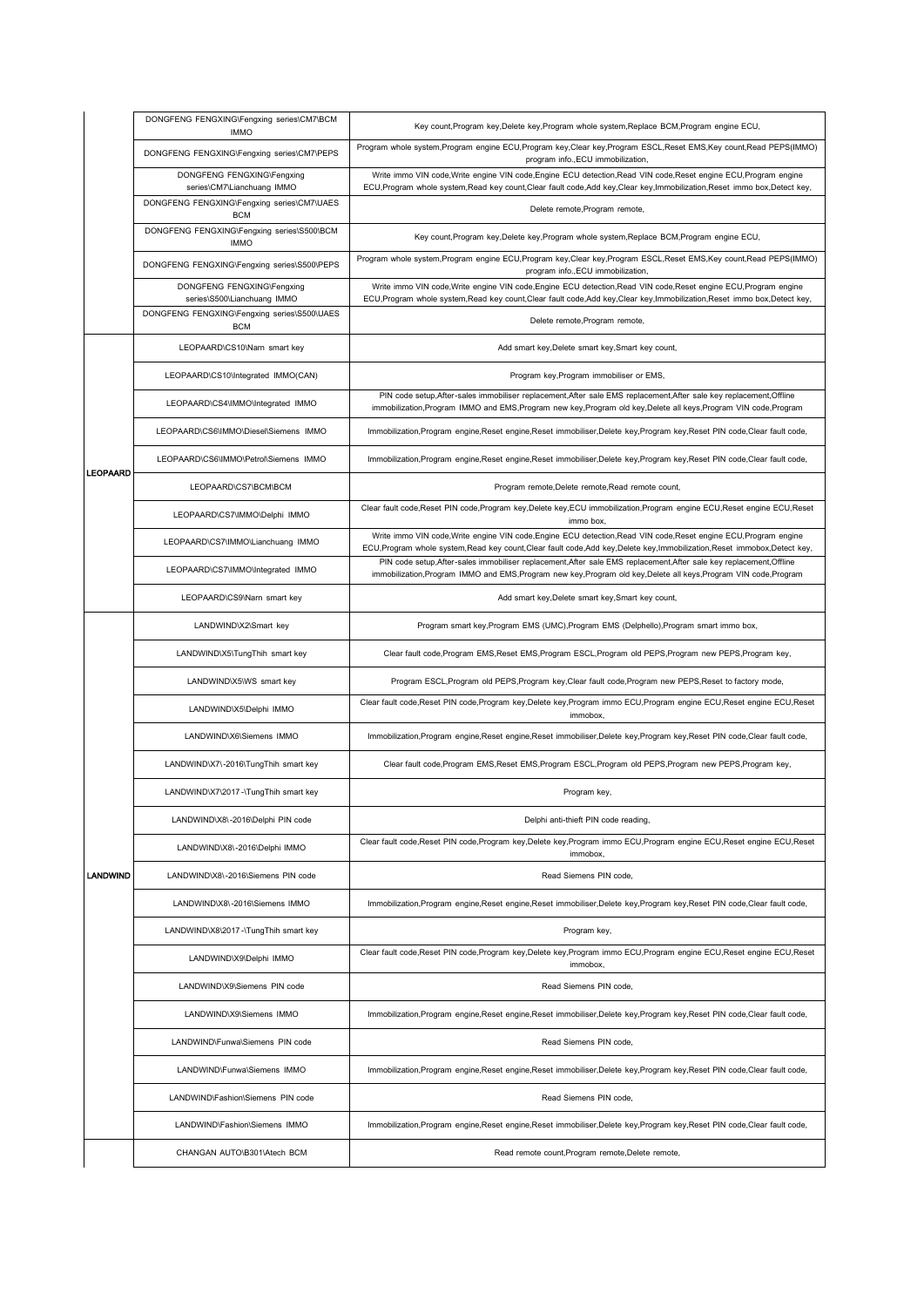|                        | CHANGAN AUTO\C207\Smart key                  | Read key count, Program smart key, Clear fault code,                                                                                                                                                                                                   |
|------------------------|----------------------------------------------|--------------------------------------------------------------------------------------------------------------------------------------------------------------------------------------------------------------------------------------------------------|
|                        | CHANGAN AUTO\C207\Remote                     | Read remote count, Program remote, Clear fault code, Delete remote,                                                                                                                                                                                    |
|                        | CHANGAN AUTO\C207\Integrated BCM(C201)       | Delete remote, Program remote, Read remote count,                                                                                                                                                                                                      |
|                        | CHANGAN AUTO\CM8\Industrial traffic IMMO     | Immobilization, Program engine, Reset engine, Reset immobiliser, Delete key, Program key, Reset PIN code, Clear fault code,                                                                                                                            |
|                        | CHANGAN AUTO\CS15\Smart key                  | Read key count, Program smart key, Clear fault code,                                                                                                                                                                                                   |
|                        | CHANGAN AUTO\CS15\Remote                     | Read remote count, Program remote, Clear fault code, Delete remote,                                                                                                                                                                                    |
|                        | CHANGAN AUTO\CS15\Integrated BCM(C201)       | Delete remote, Program remote, Read remote count,                                                                                                                                                                                                      |
|                        | CHANGAN AUTO\CS35\Delphi BCM\2014-2015       | Program key, Program remote, Delete key, Delete remote,                                                                                                                                                                                                |
|                        | CHANGAN AUTO\CS35\Delphi BCM\-2014           | Program key, Delete key, Program remote, Delete remote,                                                                                                                                                                                                |
|                        | CHANGAN AUTO\CS35\Delphi BCM\2016-           | Program key, Program remote, Delete key, Delete remote,                                                                                                                                                                                                |
|                        | CHANGAN AUTO\CS35\Smart key                  | Read key count, Program smart key, Clear fault code,                                                                                                                                                                                                   |
|                        | CHANGAN AUTO\CS55\Smart key                  | Read key count, Smart key, Delete smart key,                                                                                                                                                                                                           |
|                        | CHANGAN AUTO\CS55\BCM                        | Read remote count, Program remote, Clear fault code,                                                                                                                                                                                                   |
|                        | CHANGAN AUTO\CS75\Smart key                  | Read key count, Program smart key, Clear fault code,                                                                                                                                                                                                   |
|                        | CHANGAN AUTO\CS75\Remote                     | Read remote count, Program remote, Clear fault code, Delete remote,                                                                                                                                                                                    |
|                        | CHANGAN AUTO\CS75\Integrated BCM(C201)       | Delete remote, Program remote, Read remote count,                                                                                                                                                                                                      |
|                        | CHANGAN AUTO\CS95\Smart key                  | Read key count, Program smart key, Clear fault code,                                                                                                                                                                                                   |
|                        | CHANGAN AUTO\CS95\Remote                     | Read remote count, Program remote, Clear fault code, Delete remote,                                                                                                                                                                                    |
|                        | CHANGAN AUTO\CS95\Integrated BCM(C201)       | Delete remote, Program remote, Read remote count,                                                                                                                                                                                                      |
|                        | CHANGAN AUTO\CV7\Industrial traffic IMMO     | Immobilization, Program engine, Reset engine, Reset immobiliser, Delete key, Program key, Reset PIN code, Clear fault code,                                                                                                                            |
|                        | CHANGAN AUTO\CV9\Industrial traffic IMMO     | Immobilization, Program engine, Reset engine, Reset immobiliser, Delete key, Program key, Reset PIN code, Clear fault code,                                                                                                                            |
|                        | CHANGAN AUTO\CX20\Atech BCM                  | Read remote count, Program remote, Delete remote,                                                                                                                                                                                                      |
|                        | CHANGAN AUTO\CX20\Integrated BCM(B501)       | Read remote count, Program remote, Delete remote,                                                                                                                                                                                                      |
|                        | CHANGAN AUTO\CX30\Atech BCM                  | Read remote count, Program remote, Delete remote,                                                                                                                                                                                                      |
|                        | CHANGAN AUTO\CX30\Delphi IMMO                | Clear fault code, Reset PIN code, Program key, Delete key, ECU immobilization, Program engine ECU, Reset engine ECU, Reset<br>immobiliser, Read key count,                                                                                             |
|                        | CHANGAN AUTO\CX30\Integrated BCM(B501)       | Read remote count, Program remote, Delete remote,                                                                                                                                                                                                      |
|                        | CHANGAN AUTO\CX70\Smart key                  | Read key count, Program smart key, Clear fault code,                                                                                                                                                                                                   |
|                        | CHANGAN AUTO\CX70\Remote                     | Read remote count, Program remote,                                                                                                                                                                                                                     |
|                        | CHANGAN AUTO\V301\Smart key                  | Read key count, Program smart key, Clear fault code,                                                                                                                                                                                                   |
|                        | CHANGAN AUTO\V301\Remote                     | Read remote count, Program remote, Clear fault code, Delete remote,                                                                                                                                                                                    |
|                        | CHANGAN AUTO\V301\Integrated BCM(C201)       | Delete remote, Program remote, Read remote count,                                                                                                                                                                                                      |
|                        | CHANGAN AUTO\Linmax\Smart key                | Read key count, Program smart key, Clear fault code,                                                                                                                                                                                                   |
| CHANGAN<br><b>AUTO</b> | CHANGAN AUTO\Linmax\Integrated BCM           | Read remote count, Program remote, Clear fault code,                                                                                                                                                                                                   |
|                        | CHANGAN AUTO\Benni\Chongqing integrated IMMO | Clear fault code, Reset PIN code, Program key, Delete key, Reset immobiliser, Reset engine, Program engine, Immobilization,                                                                                                                            |
|                        | CHANGAN AUTO\Benni\Integrated BCM(A301)      | Read remote count, Program remote, Delete remote,                                                                                                                                                                                                      |
|                        | CHANGAN AUTO\Benni Mini\Remote               | Read remote count, Program remote,                                                                                                                                                                                                                     |
|                        | CHANGAN AUTO\Zun Xing\Lianchuang IMMO        | Clear fault code, Add key, Delete key, Detect key, Reset immobiliser, Immobilization, Reset engine ECU, Program engine ECU, Engine<br>ECU detection, Write immo VIN code, Write engine VIN code, Write VIN code, Read key count, Program whole system, |
|                        | CHANGAN AUTO\Zhi Xiang\Atech BCM             | Read remote count, Program remote, Delete remote,                                                                                                                                                                                                      |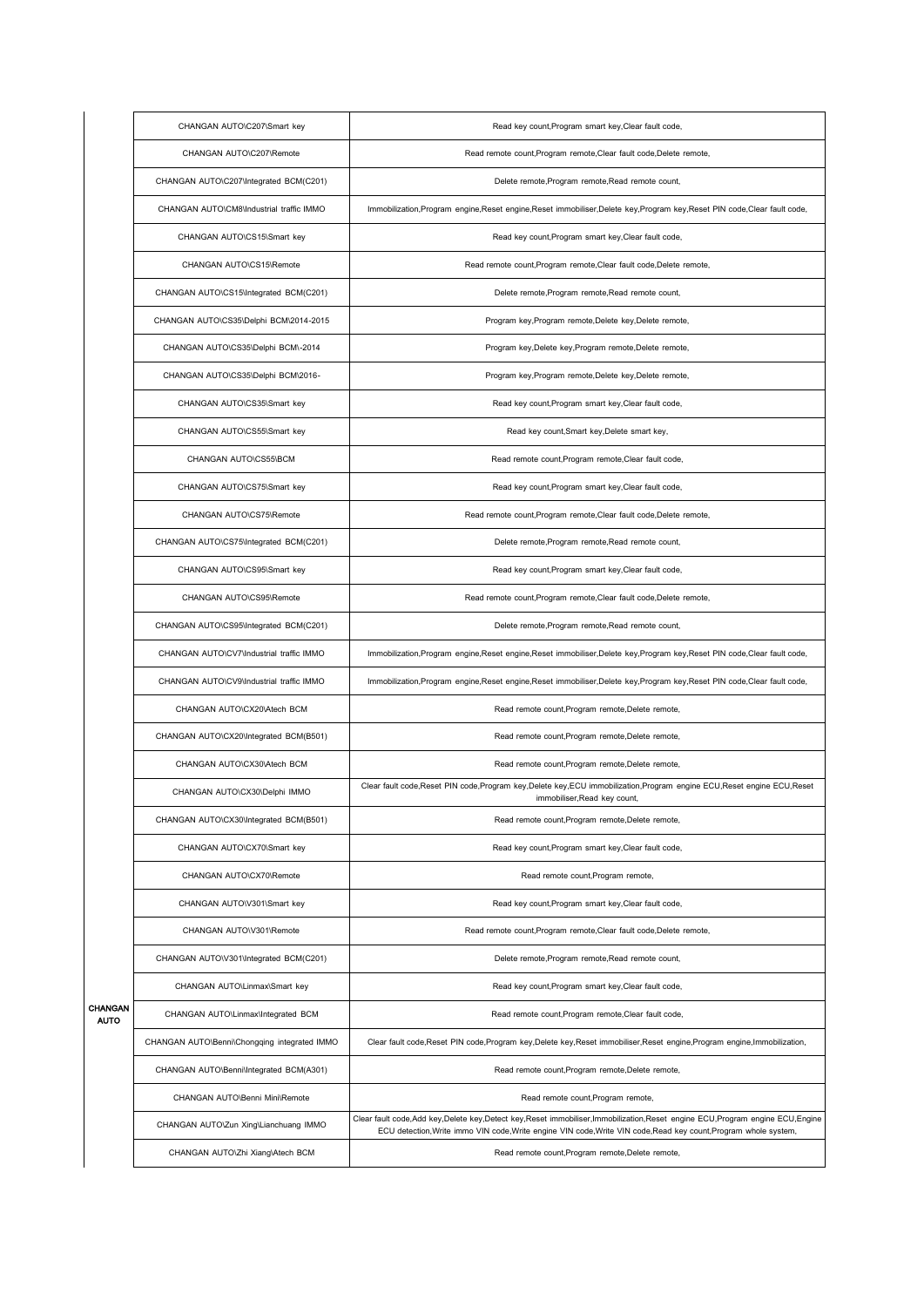|                      | CHANGAN AUTO\Zhi Xiang\Delphi IMMO                       | Clear fault code, Reset PIN code, Program key, Delete key, ECU immobilization, Program engine ECU, Reset engine ECU, Reset<br>immobiliser, Read key count, |
|----------------------|----------------------------------------------------------|------------------------------------------------------------------------------------------------------------------------------------------------------------|
|                      | CHANGAN AUTO\Alsvin\V3/V5\Atech BCM                      | Read remote count, Program remote, Delete remote,                                                                                                          |
|                      | CHANGAN AUTO\Alsvin\V3/V5\Integrated<br>BCM(B501)\Type 1 | Read remote count, Program remote, Delete remote,                                                                                                          |
|                      | CHANGAN AUTO\Alsvin\V3/V5\Integrated<br>BCM(B501)\Type 2 | Read remote count, Program remote,                                                                                                                         |
|                      | CHANGAN AUTO\Alsvin\V7\Smart key                         | Read key count, Program smart key, Clear fault code,                                                                                                       |
|                      | CHANGAN AUTO\Alsvin\V7\Remote                            | Read remote count, Program remote, Clear fault code, Delete remote,                                                                                        |
|                      | CHANGAN AUTO\Alsvin\V7\Integrated BCM(C201)              | Delete remote, Program remote, Read remote count,                                                                                                          |
|                      | CHANGAN AUTO\New Benni EV\Integrated BCM                 | Read remote count, Program remote, Delete remote,                                                                                                          |
|                      | CHANGAN AUTO\New Benni\Remote                            | Read remote count, Program remote,                                                                                                                         |
|                      | CHANGAN AUTO\Jiexun\Industrial traffic IMMO              | Immobilization, Program engine, Reset engine, Reset immobiliser, Delete key, Program key, Reset PIN code, Clear fault code,                                |
|                      | CHANGAN AUTO\Oulove\Remote                               | Read remote count, Program remote, Delete remote,                                                                                                          |
|                      | CHANGAN AUTO\Auchan\Smart key                            | Read key count, Program smart key, Clear fault code,                                                                                                       |
|                      | CHANGAN AUTO\Auchan\Remote                               | Delete remote, Program remote, OBC locked, Unlocking OBC,                                                                                                  |
|                      | CHANGAN AUTO\Honor\Atech BCM                             | Read remote count, Program remote, Delete remote,                                                                                                          |
|                      | CHANGAN AUTO\Honor\Delphi IMMO                           | Clear fault code, Reset PIN code, Program key, Delete key, ECU immobilization, Program engine ECU, Reset engine ECU, Reset<br>immobiliser, Read key count, |
|                      | CHANGAN AUTO\Raeton\Smart key                            | Read key count, Program smart key, Clear fault code,                                                                                                       |
|                      | CHANGAN AUTO\Raeton\Remote                               | Read remote count, Program remote, Clear fault code, Delete remote,                                                                                        |
|                      | CHANGAN AUTO\Raeton\Integrated BCM(C201)                 | Delete remote, Program remote, Read remote count,                                                                                                          |
|                      | CHANGAN AUTO\Eado XT\Remote                              | Read remote count, Program remote, Clear fault code, Delete remote,                                                                                        |
|                      | CHANGAN AUTO\Eado XT\Integrated BCM(C201)                | Delete remote, Program remote, Read remote count,                                                                                                          |
|                      | CHANGAN AUTO\Eado\Remote                                 | Read remote count, Program remote, Clear fault code, Delete remote,                                                                                        |
|                      | CHANGAN AUTO\Eado EV\Smart key                           | Read key count, Program smart key, Clear fault code,                                                                                                       |
|                      | CHANGAN AUTO\Eado EV\Remote                              | Read remote count, Program remote, Clear fault code, Delete remote,                                                                                        |
|                      | CHANGAN AUTO\Eado EV\Integrated BCM(C201)                | Delete remote, Program remote, Read remote count,                                                                                                          |
|                      | CHANGAN AUTO\Eado\Smart key                              | Read key count, Program smart key, Clear fault code,                                                                                                       |
|                      | CHANGAN AUTO\Eado\Remote                                 | Read remote count, Program remote, Clear fault code, Delete remote,                                                                                        |
|                      | CHANGAN AUTO\Eado\Integrated BCM(C201)                   | Read remote count, Program remote, Delete remote, Read remote PIN code,                                                                                    |
|                      | CHANGAN AUTO\Raimondi\Industrial traffic IMMO            | Immobilization, Program engine, Reset engine, Reset immobiliser, Delete key, Program key, Reset PIN code, Clear fault code,                                |
|                      | SAIC MAXUS\A80\BCM                                       | Add key, Delete remote, Add remote, Delete key,                                                                                                            |
|                      | SAIC MAXUS\EV80\BCM                                      | Add key, Delete remote, Add remote, Delete key,                                                                                                            |
| <b>SAIC</b><br>MAXUS | SAIC MAXUS\G10\Smart key                                 | Add smart key, Delete smart key,                                                                                                                           |
|                      | SAIC MAXUS\G10\BCM                                       | Delete remote, Add remote, Delete key, Add key,                                                                                                            |
|                      | SAIC MAXUS\V80\BCM                                       | Add key, Delete remote, Add remote, Delete key,                                                                                                            |
|                      | HAIMA\Smart key\M3\Huf smart key                         | Program old key, Program new key, Program IMMO, Clear ESCL immo spot, Program start controller, Program ESCL,                                              |
|                      | HAIMA\Smart key\M5\Huf smart key                         | Program old key, Program new key, Program IMMO, Clear ESCL immo spot, Program start controller, Program ESCL,                                              |
|                      | HAIMA\Smart key\M6\Huf smart key                         | Program old key, Program new key, Program IMMO, Clear ESCL immo spot, Program start controller, Program ESCL,                                              |
|                      | HAIMA\Smart key\M8\Huf smart key                         | Program old key, Program new key, Program IMMO, Clear ESCL immo spot, Program start controller, Program ESCL,                                              |
|                      | HAIMA\Smart key\S5\Fuxin der smart key                   | Reset PEPS, Program PEPS & IMMO, Program PEPS & ESCL, Program PEPS, Program key,                                                                           |
|                      |                                                          |                                                                                                                                                            |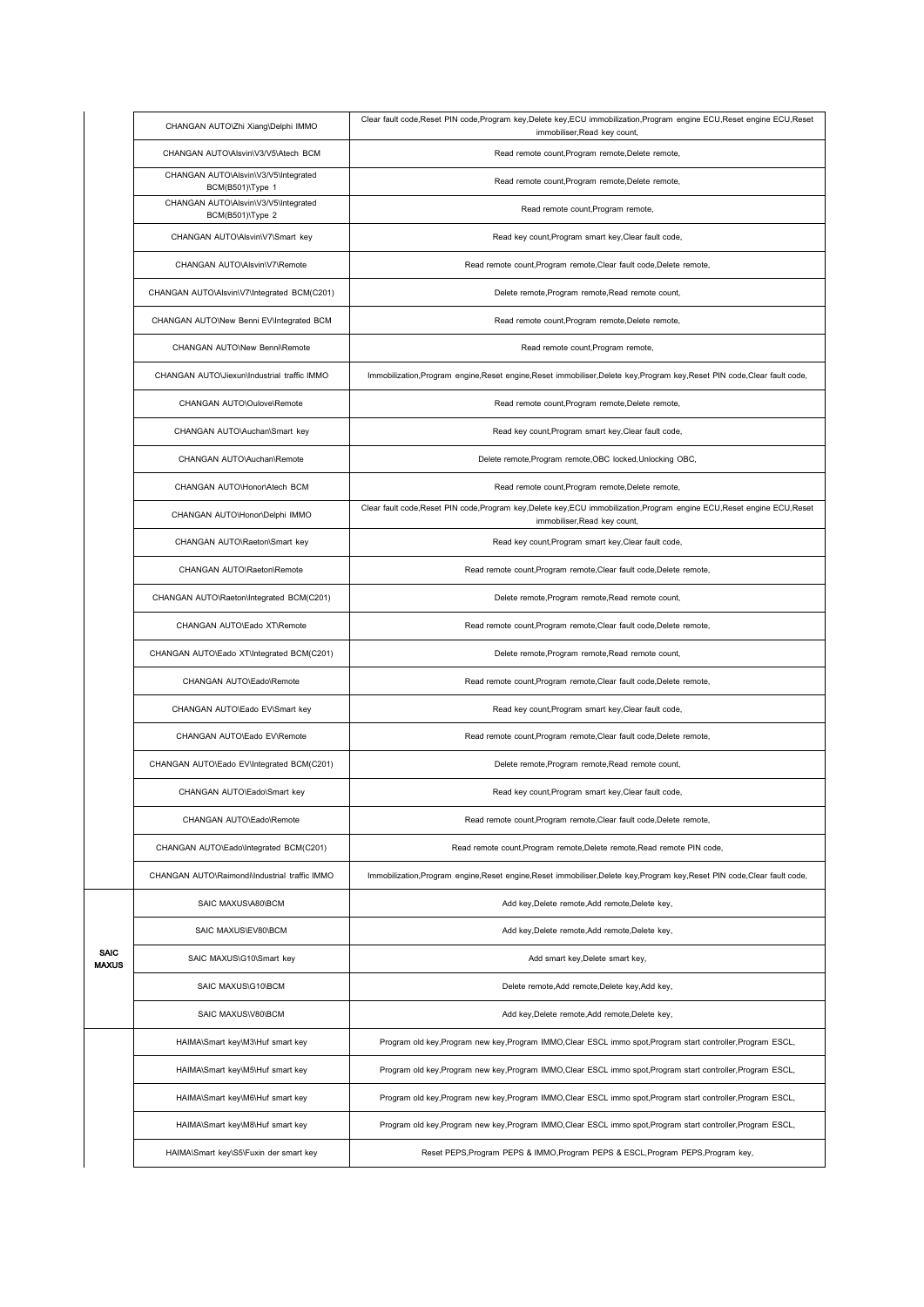|                | HAIMA\Smart key\S5\Huf smart key                                          | Program old key, Program new key, Program IMMO, Clear ESCL immo spot, Program start controller, Program ESCL,                                                                                                                                                       |
|----------------|---------------------------------------------------------------------------|---------------------------------------------------------------------------------------------------------------------------------------------------------------------------------------------------------------------------------------------------------------------|
|                | HAIMA\Smart key\S7\Huf smart key                                          | Program old key, Program new key, Program IMMO, Clear ESCL immo spot, Program start controller, Program ESCL,                                                                                                                                                       |
|                | HAIMA\Smart key\V70\Huf smart key                                         | Program old key, Program new key, Program IMMO, Clear ESCL immo spot, Program start controller, Program ESCL,                                                                                                                                                       |
|                | HAIMA\Remote\M3\TungThih BCM                                              | Program remote,                                                                                                                                                                                                                                                     |
|                | HAIMA\Remote\M3\Kingdom auto BCM                                          | Program remote,                                                                                                                                                                                                                                                     |
| <b>HAIMA</b>   | HAIMA\Remote\M5\Steel Mate body controller                                | Program remote,                                                                                                                                                                                                                                                     |
|                | HAIMA\Remote\M6\Kingdom auto BCM                                          | Program remote,                                                                                                                                                                                                                                                     |
|                | HAIMA\Remote\S5\Kingdom auto BCM                                          | Program remote,                                                                                                                                                                                                                                                     |
|                | HAIMA\Remote\V70\Steel Mate body controller                               | Program remote,                                                                                                                                                                                                                                                     |
|                | HAIMA\PIN code                                                            | Industrial traffic PIN code reading,                                                                                                                                                                                                                                |
|                | HAIMA\IMMO\Industrial traffic IMMO                                        | Immobilization, Program engine, Reset engine, Reset immobiliser, Delete key, Program key, Reset PIN code, Clear fault code,                                                                                                                                         |
|                | HAIMA\IMMO\Lianchuang IMMO(S7)                                            | Add key, Delete key, New system programming, Immo ECU programming, Reading the amount of keys, Engine ECU<br>programming, Immo ECU reset, Engine ECU reset, Read VIN code, Key detection, Engine ECU detection, Program engine                                      |
|                | HAIMA\IMMO\Lianchuang IMMO(old)                                           | Write immo VIN code, Write engine VIN code, Check engine ECU, Read VIN code, Reset engine ECU, Program engine<br>ECU, Program whole system, Read key count, Clear fault code, Add key, Delete key, Immobilization, Reset immo box, Detect key,                      |
|                | HAIMA\IMMO\UMC IMMO(M3)                                                   | Replace immo ECU, Program engine, Detect key, Reset engine ECU, Delete key, Add old key, Add new key, Read key count, Clear<br>fault code,                                                                                                                          |
|                | HAIMA\IMMO\UMC IMMO(M5/M7/S7)                                             | Replace immo ECU, Program engine, Detect key, Reset engine ECU, Delete key, Add old key, Add new key, Read key count, Clear<br>fault code,                                                                                                                          |
|                | HAIMA\IMMO\UMC IMMO(M8/V70)                                               | Clear fault code, Replace immo ECU, Replace engine ECU, Reset engine ECU, Read key status, Add old key, Add new key, Delete<br>key,                                                                                                                                 |
|                | HAIMA\IMMO\IMMO controller(M6/S5)                                         | Reset ECM, Adjust ECMPIN, Key testing, Lock ECU, Adjust ECMSK2, Make SK2, Write PIN code, Write VIN code, Reset ECU<br>hardware, Delete key, Program old key, Program new key,                                                                                      |
|                | CHANGHE SUZUKI\Liana\TungThih IMMO                                        | Reset engine ECU, Key detecting, Reset immo ECU, Delete key, Add old key, Clear fault code, Program engine ECU, ECU<br>immobilization, Add new key, Read pin code, Program VIN, Lock immobiliser,                                                                   |
|                | CHANGHE SUZUKI\Liana\Keyless access                                       | Learn new PEPS, Learn old PEPS, Key (keyless enter) programming, Key (immobiliser) programming, Learn SLU (steering solenoid<br>valve), Reset EMS(Engine computer), Learn EMS(Engine computer),                                                                     |
| <b>CHANGHE</b> | CHANGHE SUZUKI\Liana\IMMO 1                                               | Program key, Delete key, Register immobiliser,                                                                                                                                                                                                                      |
| <b>SUZUKI</b>  | CHANGHE SUZUKI\Wagon R\IMMO\TungThih IMMO                                 | Reset engine ECU, Key detecting, Reset immo ECU, Delete key, Add old key, Clear fault code, Program engine ECU, ECU<br>immobilization, Add new key, Read pin code, Program VIN, Lock immobiliser,                                                                   |
|                | CHANGHE SUZUKI\Splash\IMMO\TungThih IMMO                                  | Reset engine ECU, Key detecting, Reset immo ECU, Delete key, Add old key, Clear fault code, Program engine ECU, ECU<br>immobilization, Add new key, Read pin code, Program VIN, Lock immobiliser,                                                                   |
|                | CHANGHE SUZUKI\Splash\IMMO\TungThih IMMO                                  | Program engine ECU, ECU immobilization, Program key, Reset EMS,                                                                                                                                                                                                     |
|                | ZHENGZHOU NISSAN\Smart key\NV200\Smart eky(4C)                            | Program smart key, Delete smart key, Program steering lock,                                                                                                                                                                                                         |
|                | ZHENGZHOU NISSAN\Smart key\Dongfeng MX5\Smart<br>key                      | Add smart key,                                                                                                                                                                                                                                                      |
|                | ZHENGZHOU NISSAN\Smart key\Dongfeng MX6\Smart<br>$e$ ky $(4C)$            | Program smart key, Delete smart key, Program steering lock,                                                                                                                                                                                                         |
|                | ZHENGZHOU NISSAN\Release directional lock                                 | Release steering lock,                                                                                                                                                                                                                                              |
|                | ZHENGZHOU NISSAN\Read PIN code\Succe<br>1.6/2.0\Lianchuang IMMO(read PIN) | Read PIN code,                                                                                                                                                                                                                                                      |
| ZHENGZH        | ZHENGZHOU NISSAN\IMMO\NV200\Type 1                                        | Add key, Activate steering wheel lock,                                                                                                                                                                                                                              |
| OU NISSAN      | ZHENGZHOU NISSAN\IMMO\NV200\Type 2                                        | Add key, Activate steering wheel lock,                                                                                                                                                                                                                              |
|                | ZHENGZHOU NISSAN\IMMO\Dongfeng MX6                                        | Add key, Activate steering wheel lock,                                                                                                                                                                                                                              |
|                | ZHENGZHOU NISSAN\IMMO\Odin diesel\Industrial traffic<br><b>IMMO</b>       | Immobilization, Program engine, Reset engine, Reset immobiliser, Delete key, Program key, Reset PIN code, Clear fault code, Read pin<br>code,                                                                                                                       |
|                | ZHENGZHOU NISSAN\IMMO\Succe 1.5\Industrial traffic<br><b>IMMO</b>         | Immobilization,Program engine,Reset engine,Reset immobiliser,Delete key,Program key,Reset PIN code,Clear fault code,Read pin<br>code,                                                                                                                               |
|                | ZHENGZHOU NISSAN\IMMO\Succe 1.6/2.0\Lianchuang<br><b>IMMO</b>             | Write immo VIN code, Write engine VIN code, Engine ECU detection, Read VIN code, Reset engine ECU, Program engine                                                                                                                                                   |
|                | ZHENGZHOU NISSAN\IMMO\Reach\Industrial traffic<br><b>IMMO</b>             | ECU, Program whole system, Read key count, Add key, Delete key, Detect key, Clear fault code, Read PIN code, Read pin code,<br>mmobilization,Program engine,Reset engine,Reset immobiliser,Delete key,Program key,Reset PIN code,Clear fault code,Read pin<br>code, |
|                | HAFEI\Hafei 8\Mitsubishi IMMO                                             | Add key,                                                                                                                                                                                                                                                            |
|                | HAFEI\Saibao\Remote                                                       | Program remote,                                                                                                                                                                                                                                                     |
| <b>HAFEI</b>   | HAFEI\Simbo\Lianchuang IMMO                                               | Write immo VIN code, Write engine VIN code, Engine ECU detection, Read VIN code, Reset engine ECU, Program engine<br>ECU, Program whole system, Read key count, Clear fault code, Add key, Delete key, Immobilization, Reset immobiliser, Detect key,               |
|                |                                                                           |                                                                                                                                                                                                                                                                     |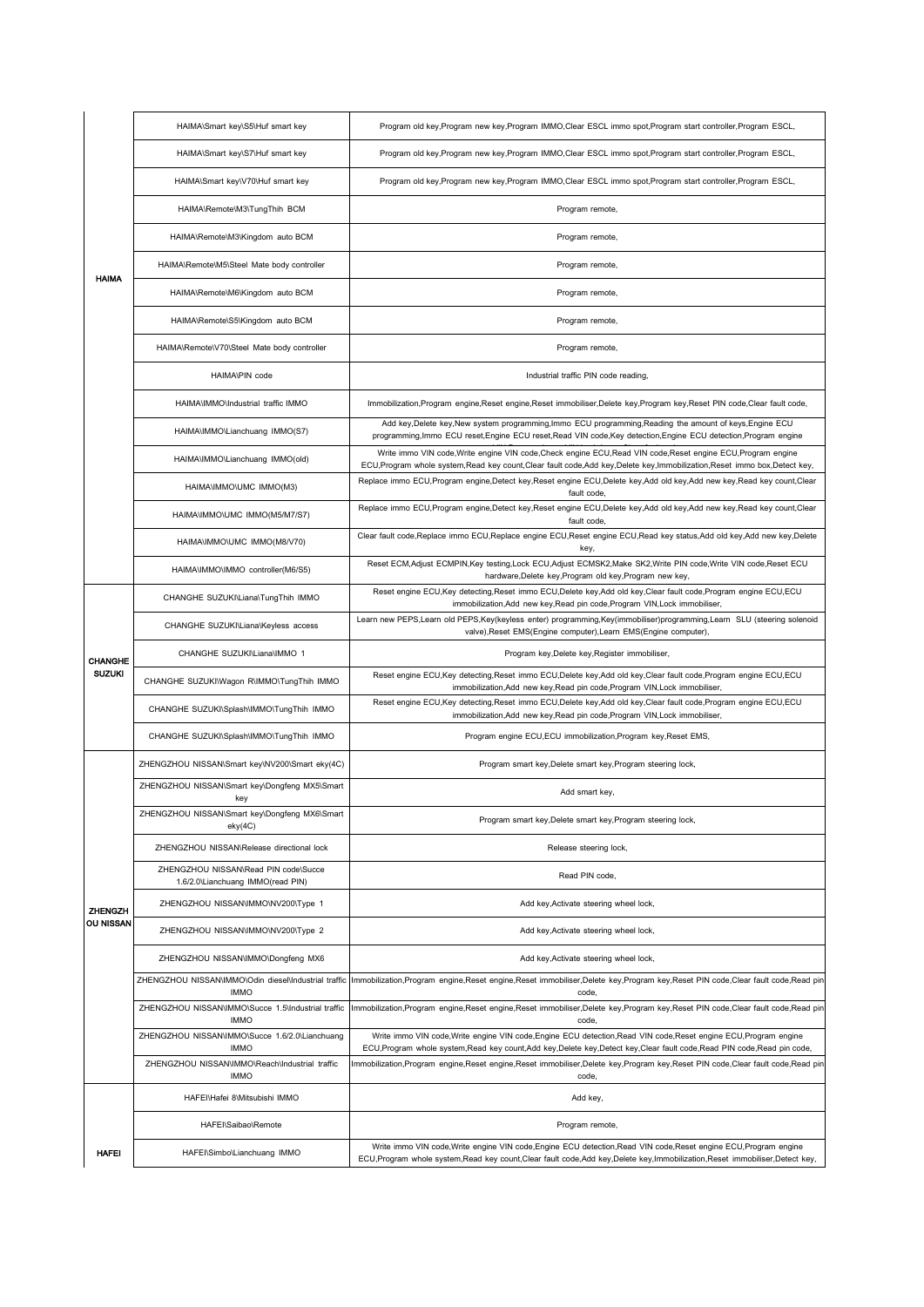|               | HAFEI\Simbo\Remote                                   | Program remote,                                                                                                                                                                                                                               |
|---------------|------------------------------------------------------|-----------------------------------------------------------------------------------------------------------------------------------------------------------------------------------------------------------------------------------------------|
|               | HAFEI\Lobo\Lianchuang IMMO                           | Write immo VIN code, Write engine VIN code, Engine ECU detection, Read VIN code, Reset engine ECU, Program engine<br>ECU,Program whole system,Read key count,Clear fault code,Add key,Delete key,Immobilization,Reset immobiliser,Detect key, |
|               | HUWTAI\Select from type\Remote\10 PIN                | Program remote,                                                                                                                                                                                                                               |
|               | HUWTAI\Select from type\Remote\16 PIN\Type 1(K)      | Program remote,                                                                                                                                                                                                                               |
|               | HUWTAI\Select from type\Remote\16 PIN\Type 2         | Program remote,                                                                                                                                                                                                                               |
|               | HUWTAI\Select from type\IMMO\IMMO 1                  | Add key, Delete key, Detect key, Write VIN code, Read PIN code,                                                                                                                                                                               |
|               | HUWTAI\Select from type\IMMO\IMMO 2                  | Program key, Read key count, ECM neutral mode,                                                                                                                                                                                                |
|               | HUWTAI\Select from type\IMMO\IMMO 3                  | Program key, Read key count, ECM neutral mode,                                                                                                                                                                                                |
|               | HUWTAI\Select from type\IMMO\IMMO 4                  | ECM neutral mode, Read key count, Program key,                                                                                                                                                                                                |
|               | HUWTAI\Select from vehicle\B11\Remote                | Program remote,                                                                                                                                                                                                                               |
|               | HUWTAI\Select from vehicle\B21(E70)\Remote           | Program remote,                                                                                                                                                                                                                               |
| <b>HUWTAI</b> | HUWTAI\Select from vehicle\B35(boliger)\Remote       | Program remote,                                                                                                                                                                                                                               |
|               | HUWTAI\Select from vehicle\Sisha Fe(domestic)\Remote | Program remote,                                                                                                                                                                                                                               |
|               | HUWTAI\Select from vehicle\Sisha Fe(domestic)\IMMO 1 | Add key, Delete key, Detect key, Write VIN code, Read PIN code,                                                                                                                                                                               |
|               | HUWTAI\Select from vehicle\Sisha Fe(domestic)\IMMO 2 | Program key, Read key count, ECM neutral mode,                                                                                                                                                                                                |
|               | HUWTAI\Select from vehicle\Sisha Fe(imported)\Remote | Program remote,                                                                                                                                                                                                                               |
|               | HUWTAI\Select from vehicle\Sisha Fe(imported)\IMMO 1 | Add key, Delete key, Detect key, Write VIN code, Read PIN code,                                                                                                                                                                               |
|               | HUWTAI\Select from vehicle\Sisha Fe(imported)\IMMO 2 | Program key, Read key count, ECM neutral mode,                                                                                                                                                                                                |
|               | HUWTAI\Select from vehicle\Sisha Fe(imported)\IMMO 3 | Program key, Read key count, ECM neutral mode,                                                                                                                                                                                                |
|               | HUWTAI\Select from vehicle\Sisha Fe(imported)\IMMO 4 | ECM neutral mode, Read key count, Program key,                                                                                                                                                                                                |
|               | HUWTAI\Select from vehicle\Terracan ERRACAN\Remote   | Program remote,                                                                                                                                                                                                                               |
|               | LIFAN\Minicar\Feng Shun\Siemens IMMO                 | Immobilization, Program engine, Reset engine, Reset immobiliser, Delete key, Program key, Reset PIN code, Clear fault code,                                                                                                                   |
|               | LIFAN\Minicar\Feng Shun\CJAE IMMO                    | Clear fault code, Program engine VIN, Write key number, Reset immobiliser, Reset engine ECU, Immobilization, Program engine<br>ECU, Delete key, Program key, Program immo VIN,                                                                |
|               | LIFAN\Minicar\Xing Shun\Siemens IMMO                 | Immobilization, Program engine, Reset engine, Reset immobiliser, Delete key, Program key, Reset PIN code, Clear fault code,                                                                                                                   |
|               | LIFAN\Minicar\Xing Shun\CJAE IMMO                    | Clear fault code, Program engine VIN, Write key number, Reset immobiliser, Reset engine ECU, Immobilization, Program engine<br>ECU, Delete key, Program key, Program immo VIN,                                                                |
|               | LIFAN\Minicar\Fu Shun\Siemens IMMO                   | Immobilization, Program engine, Reset engine, Reset immobiliser, Delete key, Program key, Reset PIN code, Clear fault code,                                                                                                                   |
|               | LIFAN\Minicar\Fu Shun\CJAE IMMO                      | Clear fault code, Program engine VIN, Write key number, Reset immobiliser, Reset engine ECU, Immobilization, Program engine<br>ECU, Delete key, Program key, Program immo VIN,                                                                |
|               | LIFAN\Sedan\320\CJAE IMMO(UMC)                       | Immobilizer, Program immo ECU, Program engine ECU, Program whole system, Reset immo ECU, Reset engine ECU,                                                                                                                                    |
|               | LIFAN\Sedan\330\CJAE IMMO(UMC)                       | Immobilizer, Program immo ECU, Program engine ECU, Program whole system, Reset immo ECU, Reset engine ECU,                                                                                                                                    |
|               | LIFAN\Sedan\520\Siemens IMMO                         | Immobilization, Program engine, Reset engine, Reset immobiliser, Delete key, Program key, Reset PIN code, Clear fault code,                                                                                                                   |
|               | LIFAN\Sedan\520\CJAE IMMO                            | Clear fault code, Program engine VIN, Write key number, Reset immobiliser, Reset engine ECU, Immobilization, Program engine<br>ECU, Delete key, Program key, Program immo VIN,                                                                |
|               | LIFAN\Sedan\530\CJAE IMMO(UMC)                       | Immobilizer, Program immo ECU, Program engine ECU, Program whole system, Reset immo ECU, Reset engine ECU,                                                                                                                                    |
|               | LIFAN\Sedan\620\Siemens IMMO                         | Immobilization, Program engine, Reset engine, Reset immobiliser, Delete key, Program key, Reset PIN code, Clear fault code,                                                                                                                   |
|               | LIFAN\Sedan\620\CJAE IMMO                            | Clear fault code, Program engine VIN, Write key number, Reset immobiliser, Reset engine ECU, Immobilization, Program engine<br>ECU, Delete key, Program key, Program immo VIN,                                                                |
| <b>LIFAN</b>  | LIFAN\Sedan\620CNG\CJAE IMMO(Delphi)                 | Clear fault code, Program engine VIN, Write key number, Reset immobiliser, Reset engine ECU, Immobilization, Program engine<br>ECU, Delete key, Program key, Program immo VIN,                                                                |
|               | LIFAN\Sedan\620EV\Remote                             | Program remote, Program immo chip, Program immo ECU,                                                                                                                                                                                          |
|               | LIFAN\Sedan\620 (2nd gen)\Remote                     | Program remote, Program immo chip, Program immo ECU,                                                                                                                                                                                          |
|               | LIFAN\Sedan\630\CJAE IMMO(UMC)                       | Immobilizer, Program immo ECU, Program engine ECU, Program whole system, Reset immo ECU, Reset engine ECU,                                                                                                                                    |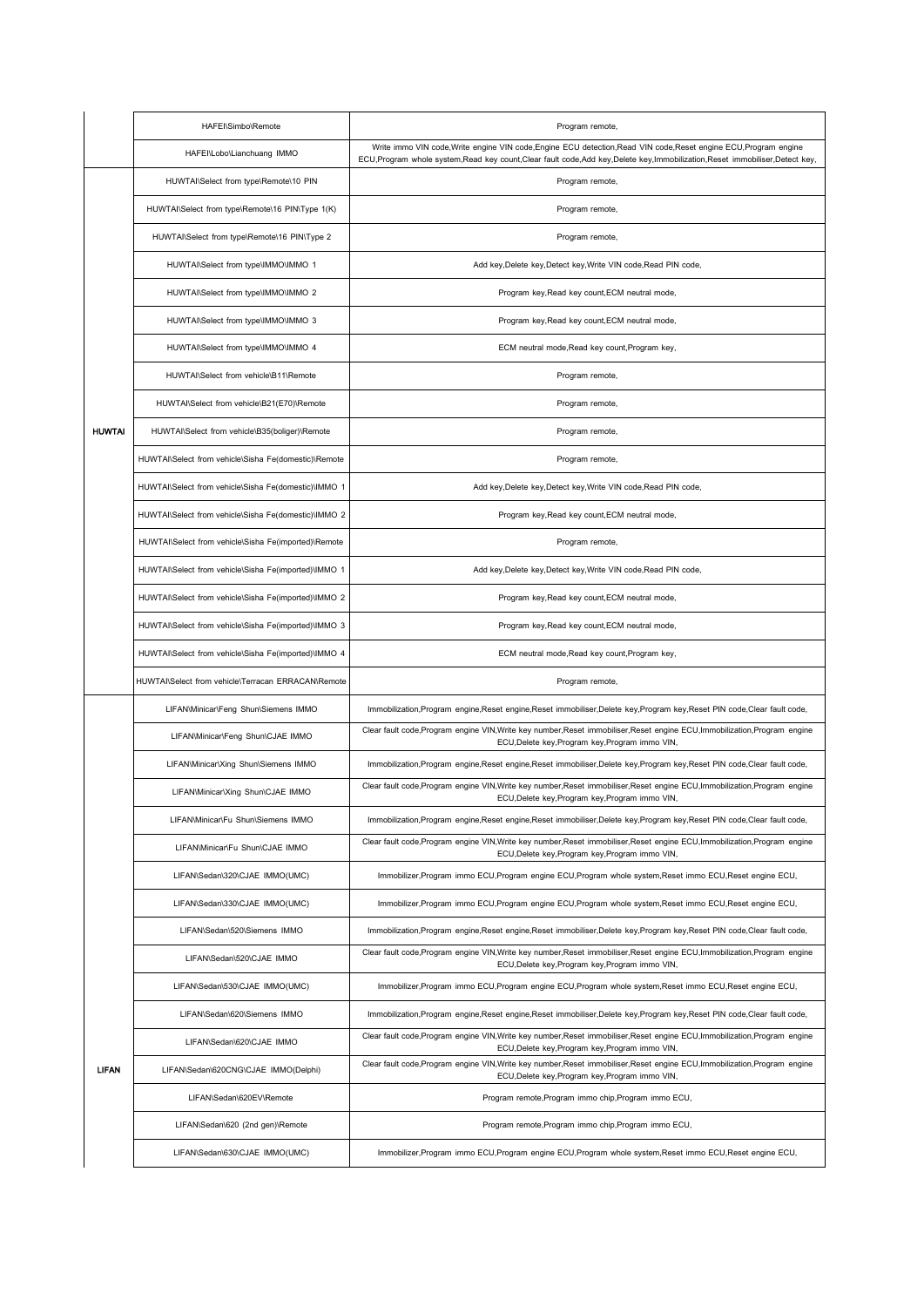|                             | LIFAN\Sedan\720\Remote                                      | Program remote, Delete remote, Synchronize remote, Immobilization, Delete immobilizer, Reprogram immobilizer, Program steering<br>lock controller,                                                                       |
|-----------------------------|-------------------------------------------------------------|--------------------------------------------------------------------------------------------------------------------------------------------------------------------------------------------------------------------------|
|                             | LIFAN\Sedan\820\Remote                                      | Program remote, Delete remote,                                                                                                                                                                                           |
|                             | LIFAN\Sedan\X50\CJAE IMMO(UMC)                              | Immobilizer, Program immo ECU, Program engine ECU, Program whole system, Reset immo ECU, Reset engine ECU,                                                                                                               |
|                             | LIFAN\Sedan\X60\Siemens IMMO                                | Immobilization, Program engine, Reset engine, Reset immobiliser, Delete key, Program key, Reset PIN code, Clear fault code,                                                                                              |
|                             | LIFAN\Sedan\X60\CJAE IMMO                                   | Clear fault code, Program engine VIN, Write key number, Reset immobiliser, Reset engine ECU, Immobilization, Program engine<br>ECU, Delete key, Program key, Program immo VIN,                                           |
|                             | LIFAN\Sedan\X70\IMMO                                        | Immobilizer, Program ESCL, Program engine ECU,                                                                                                                                                                           |
|                             | LIFAN\Sedan\Lotto\CJAE IMMO(UMC)                            | Immobilizer, Program immo ECU, Program engine ECU, Program whole system, Reset immo ECU, Reset engine ECU,                                                                                                               |
|                             | LIFAN\Sedan\Shiner\Remote                                   | Program remote, Immobilization,                                                                                                                                                                                          |
|                             | LIFAN\Sedan\Shiner\IMMO                                     | Immobilizer, Program PEPS,                                                                                                                                                                                               |
|                             | LIFAN\Sedan\Marvell\Smart key                               | Add smart key, Delete smart key, Program ESCL(electronic steering column lock), Delete ESCL(electronic steering column lock),                                                                                            |
|                             | ZX AUTO\IMMO\Delphi diesel(Bosch 2.8TC) IMMO                | Read key count, Clear fault code, Reset PIN code, Program key, Delete key, Program immo ECU, Program engine ECU, Program<br>engine VIN code, Program immo VIN code, Reset engine ECU, Reset immo ECU, Read engine VIN,   |
| <b>ZX AUTO</b>              | ZX AUTO\IMMO\Delphi IMMO                                    | Clear fault code, Reset PIN code, Program key, Delete key, ECU immobilization, Program engine ECU, Reset engine ECU, Reset<br>immo box,                                                                                  |
|                             | DONGFENG FENGGUANG\370\Smart key                            | Program smart key,                                                                                                                                                                                                       |
| <b>DONGFEN</b><br>G         | DONGFENG FENGGUANG\370\BCM                                  | Read key count, Program key, Key clear, Program remote,                                                                                                                                                                  |
| <b>FENGGUA</b><br><b>NG</b> | DONGFENG FENGGUANG\580\Smart key                            | Program smart key,                                                                                                                                                                                                       |
|                             | DONGFENG FENGGUANG\580\BCM                                  | Read key count, Program key, Key clear, Program remote,                                                                                                                                                                  |
|                             | FOTON\Tunland\Remote\Type 1                                 | Read remote count, Program remote, Clear remote,                                                                                                                                                                         |
|                             | FOTON\Tunland\Remote\Type 2                                 | Read remote count, Program remote, Clear remote,                                                                                                                                                                         |
| <b>FOTON</b>                | FOTON\Sauvana\Remote\Type 1                                 | Read remote count, Program remote, Clear remote,                                                                                                                                                                         |
|                             | FOTON\Sauvana\Remote\Type 2                                 | Read remote count, Program remote, Clear remote,                                                                                                                                                                         |
| ZD                          | ZD\ZD2\PEPS system                                          | Program new system, Program PEPS controller, Program key, Delete key, Read key status, Program ESCL, Program EMS, Reset<br>EMS, Reset BCM, Write VIN code, Write PEPS PIN code, Write part no.,                          |
|                             | BRILLIANCE AUTO\Zhonghua\H220\Brilliance<br>IMMO(2009-)     | Clear fault code, Program key, Reset immo ECU, Reset engine ECU, ECU immobilization, Program engine ECU, Program engine<br>VIN, Program maintenance station ID, Programming machine main no., Program new system,        |
|                             | BRILLIANCE AUTO\Zhonghua\H230\Brilliance<br>IMMO(2009-)     | Clear fault code, Program key, Reset immo ECU, Reset engine ECU, ECU immobilization, Program engine ECU, Program engine<br>VIN, Program maintenance station ID, Programming machine main no., Program new system,        |
|                             | BRILLIANCE AUTO\Zhonghua\H3\PEPS smart key                  | Program key, Program new PEPS, Program new ESCL, Program new EMS, Program new system, Read FOB status, Reset<br>EMS, Reset FOB, Reset PEPS,                                                                              |
|                             | BRILLIANCE AUTO\Zhonghua\H3\Brilliance IMMO                 | Clear fault code, Program key, Reset immo ECU, Reset engine ECU, ECU immobilization, Program engine ECU, Program engine<br>VIN, Program maintenance station ID, Programming machine main no., Program new system,        |
|                             | BRILLIANCE AUTO\Zhonghua\H320\Brilliance<br>IMMO(2009-)     | Clear fault code, Program key, Reset immo ECU, Reset engine ECU, ECU immobilization, Program engine ECU, Program engine<br>VIN, Program maintenance station ID, Programming machine main no., Program new system,        |
|                             | BRILLIANCE AUTO\Zhonghua\H330\PEPS smart key                | Clear fault code, Program smart key, Program new system, Reset engine ECU, Reset immo ECU,                                                                                                                               |
|                             | BRILLIANCE AUTO\Zhonghua\H330\Mitsubishi IMMO               | Add key,                                                                                                                                                                                                                 |
|                             | BRILLIANCE AUTO\Zhonghua\H330\Brilliance                    | Clear fault code, Program key, Reset immo ECU, Reset engine ECU, ECU immobilization, Program engine ECU, Program engine                                                                                                  |
|                             | IMMO(2009-)<br>BRILLIANCE AUTO\Zhonghua\H530\PEPS smart key | VIN, Program maintenance station ID, Programming machine main no., Program new system,<br>Program new system, Program smart key, Program new smart key, Program PEPS, Reset PEPS, Program ESCL,                          |
|                             | BRILLIANCE AUTO\Zhonghua\H530\Brilliance                    | Clear fault code, Program key, Reset immo ECU, Reset engine ECU, ECU immobilization, Program engine ECU, Program engine                                                                                                  |
|                             | IMMO(2009-)<br>BRILLIANCE AUTO\Zhonghua\V3\PEPS smart key   | VIN, Program maintenance station ID, Programming machine main no., Program new system,<br>Program key, Program new PEPS, Program new ESCL, Program new EMS, Program new system, Read FOB status, Reset                   |
|                             | BRILLIANCE AUTO\Zhonghua\V3\Brilliance IMMO(2009-)          | EMS.Reset FOB.Reset PEPS.<br>Clear fault code, Program key, Reset immo ECU, Reset engine ECU, ECU immobilization, Program engine ECU, Program engine                                                                     |
|                             | BRILLIANCE AUTO\Zhonghua\V5\PEPS smart key                  | VIN, Program maintenance station ID, Programming machine main no., Program new system,<br>Program new system, Program smart key, Program new smart key, Program PEPS, Reset PEPS, Program ESCL,                          |
|                             | BRILLIANCE AUTO\Zhonghua\V5\Brilliance IMMO(2009-)          | Clear fault code, Program key, Reset immo ECU, Reset engine ECU, ECU immobilization, Program engine ECU, Program engine                                                                                                  |
|                             | BRILLIANCE AUTO\Zhonghua\Greur \Mitsubishi IMMO             | VIN, Program maintenance station ID, Programming machine main no., Program new system,<br>Add key,                                                                                                                       |
|                             | BRILLIANCE AUTO\Zhonghua\Greur \Brilliance                  | Clear fault code, Program key, Reset immo ECU, Reset engine ECU, ECU immobilization, Program engine ECU, Program engine                                                                                                  |
|                             | IMMO(2009-)                                                 | VIN, Program maintenance station ID, Programming machine main no., Program new system,<br>Read key count, Clear fault code, Program key, Delete key, ECU immobilization, Program engine ECU, Program engine VIN, Program |
|                             | BRILLIANCE AUTO\Zhonghua\Greur \Delphi IMMO                 | immo VIN, Reset engine ECU, Reset immo ECU,                                                                                                                                                                              |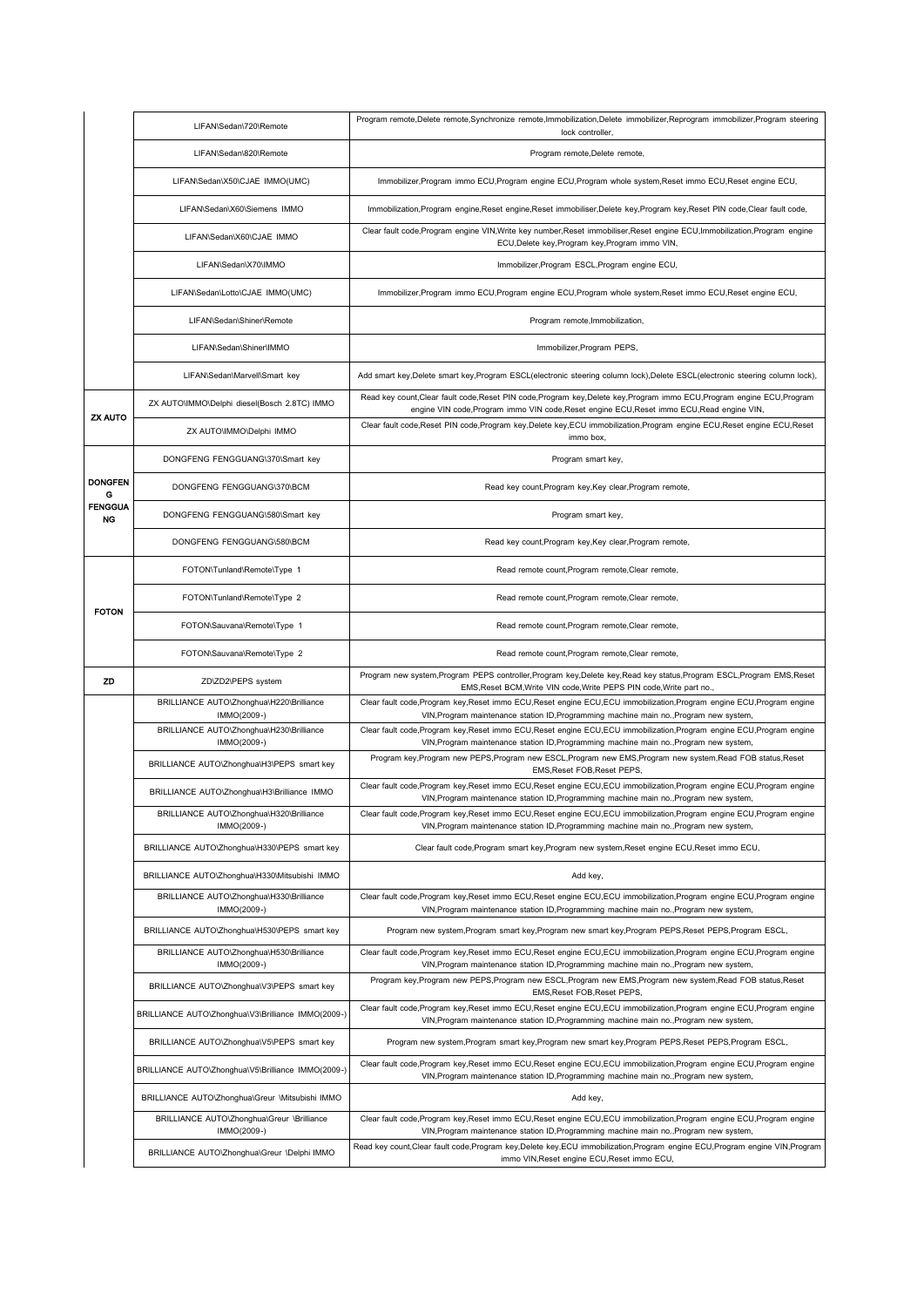|                |                               | BRILLIANCE AUTO\Zhonghua\Greur \Siemens IMMO                     | Clear fault code, Program key, Reset immo ECU, Reset engine ECU, ECU immobilization, Program engine ECU, Program engine<br>VIN, Program maintenance station ID, Programming machine main no., Program new system, |
|----------------|-------------------------------|------------------------------------------------------------------|-------------------------------------------------------------------------------------------------------------------------------------------------------------------------------------------------------------------|
|                | <b>BRILLIANC</b>              | BRILLIANCE AUTO\Zhonghua\Zhonghua(old)\Mitsubishi<br><b>IMMO</b> | Add key,                                                                                                                                                                                                          |
|                | <b>E AUTO</b>                 | BRILLIANCE AUTO\Zhonghua\Coupe\Mitsubishi IMMO                   | Add key,                                                                                                                                                                                                          |
|                |                               | BRILLIANCE AUTO\Zhonghua\Coupe\Brilliance<br>IMMO(2009-)         | Clear fault code, Program key, Reset immo ECU, Reset engine ECU, ECU immobilization, Program engine ECU, Program engine<br>VIN, Program maintenance station ID, Programming machine main no., Program new system, |
|                |                               | BRILLIANCE AUTO\Zhonghua\Coupe\Delphi IMMO                       | Read key count, Clear fault code, Program key, Delete key, ECU immobilization, Program engine ECU, Program engine VIN, Program<br>immo VIN, Reset engine ECU, Reset immo ECU,                                     |
|                |                               | BRILLIANCE AUTO\Zhonghua\Coupe\Siemens IMMO                      | Clear fault code, Program key, Reset immo ECU, Reset engine ECU, ECU immobilization, Program engine ECU, Program engine<br>VIN, Program maintenance station ID, Programming machine main no., Program new system, |
|                |                               | BRILLIANCE AUTO\Zhonghua\Junjie\Mitsubishi IMMO                  | Add key,                                                                                                                                                                                                          |
|                |                               | BRILLIANCE AUTO\Zhonghua\Junjie\Brilliance<br>IMMO(2009-)        | Clear fault code, Program key, Reset immo ECU, Reset engine ECU, ECU immobilization, Program engine ECU, Program engine<br>VIN, Program maintenance station ID, Programming machine main no., Program new system, |
|                |                               | BRILLIANCE AUTO\Zhonghua\Junjie\Delphi IMMO                      | Read key count, Clear fault code, Program key, Delete key, ECU immobilization, Program engine ECU, Program engine VIN, Program<br>immo VIN, Reset engine ECU, Reset immo ECU,                                     |
|                |                               | BRILLIANCE AUTO\Zhonghua\Junjie\Siemens IMMO                     | Clear fault code, Program key, Reset immo ECU, Reset engine ECU, ECU immobilization, Program engine ECU, Program engine<br>VIN, Program maintenance station ID, Programming machine main no., Program new system, |
|                |                               | BRILLIANCE AUTO\Zhonghua\Cross\Brilliance<br>IMMO(2009-)         | Clear fault code, Program key, Reset immo ECU, Reset engine ECU, ECU immobilization, Program engine ECU, Program engine<br>VIN, Program maintenance station ID, Programming machine main no., Program new system, |
|                |                               | BRILLIANCE AUTO\Zhonghua\FRV\Mitsubishi IMMO                     | Add key,                                                                                                                                                                                                          |
|                |                               | BRILLIANCE AUTO\Zhonghua\FRV\Brilliance<br>IMMO(2009-)           | Clear fault code, Program key, Reset immo ECU, Reset engine ECU, ECU immobilization, Program engine ECU, Program engine<br>VIN, Program maintenance station ID, Programming machine main no., Program new system, |
|                |                               | BRILLIANCE AUTO\Zhonghua\FSV\PEPS smart key(new)                 | Clear fault code, Program smart key, Program new system, Reset engine ECU, Reset immo ECU,                                                                                                                        |
|                |                               | BRILLIANCE AUTO\Zhonghua\FSV\Mitsubishi IMMO                     | Add key,                                                                                                                                                                                                          |
|                |                               | BRILLIANCE AUTO\Zhonghua\FSV\Brilliance IMMO<br>$(2009-)$        | Clear fault code, Program key, Reset immo ECU, Reset engine ECU, ECU immobilization, Program engine ECU, Program engine<br>VIN, Program maintenance station ID, Programming machine main no., Program new system, |
|                |                               | BRILLIANCE AUTO\Zhonghua\Wagon\Brilliance<br>IMMO(2009-)         | Clear fault code, Program key, Reset immo ECU, Reset engine ECU, ECU immobilization, Program engine ECU, Program engine<br>VIN, Program maintenance station ID, Programming machine main no., Program new system, |
|                |                               | BRILLIANCE AUTO\Huasong\Huasong 7\Remote                         | Lost all remote, Add remote,                                                                                                                                                                                      |
|                |                               | BRILLIANCE AUTO\Huasong\Huasong 7\IMMO                           | Program key, Delete & add key, Engine programming,                                                                                                                                                                |
|                |                               | BRILLIANCE AUTO\Jinbe\Brilliance IMMO(hiace H2)                  | Clear fault code, Program key, Reset immo ECU, Reset engine ECU, ECU immobilization, Program engine ECU, Program engine<br>VIN, Program maintenance station ID, Programming machine main no., Program new system, |
|                |                               | BRILLIANCE AUTO\Jinbe\Delphi IMMO                                | Read key count, Clear fault code, Program key, Delete key, ECU immobilization, Program engine ECU, Program engine VIN, Program<br>immo VIN, Reset engine ECU, Reset immo ECU,                                     |
| <b>CHANGHE</b> |                               | CHANGHE AUTO\Q25\BCM                                             | Clear fault code, Read key count, Program key, Delete key, Unlock BCM, Replace BCM, Replace EMS, Unlock EMS,                                                                                                      |
|                | <b>AUTO</b>                   | CHANGHE AUTO\Q35\BCM                                             | Clear fault code, Read key count, Program key, Delete key, Unlock BCM, Replace BCM, Replace EMS, Unlock EMS,                                                                                                      |
|                | <b>HANTENG</b><br><b>AUTO</b> | HANTENG AUTO\X7\Smart key                                        | Read key learn status, Program key, Delete key, Reset EMS, Program PEPS, Program ESCL, Program EMS,                                                                                                               |
|                |                               | MERCURY \Cougar\1999-2002\Immobilizer                            | Read key count, Program key, Delete key,                                                                                                                                                                          |
|                |                               | MERCURY\Gr.Marqui\03-04\Immobilizer                              | Read key count, Program key, Delete key,                                                                                                                                                                          |
|                |                               | MERCURY\Gr.Marqui\2005 -2010\Immobilizer                         | Read key count, Program key, Delete all keys,                                                                                                                                                                     |
|                |                               | MERCURY \M.Taineer[PCM]\01-04\Immobilizer                        | Read key count, Program key, Delete key,                                                                                                                                                                          |
|                |                               | MERCURY\M.Taineer\2004 -2005\Immobilizer                         | Read key count, Program key, Delete all keys,                                                                                                                                                                     |
|                |                               | MERCURY\M.Taineer\2006-2009\Immobilizer                          | Read key count, Program key, Delete all keys,                                                                                                                                                                     |
|                |                               |                                                                  |                                                                                                                                                                                                                   |
|                |                               | MERCURY\M.Taineer\2010 -\Immobilizer                             | Read key count, Program key, Delete key,                                                                                                                                                                          |
|                |                               | MERCURY\Marauder\2003 -2005\Immobilizer                          | Read key count, Program key, Delete key,                                                                                                                                                                          |
|                |                               | MERCURY\Mariner\2005-2007\Immobilizer                            | Read key count, Program key, Delete all keys,                                                                                                                                                                     |
|                |                               | MERCURY\Mariner\2008-2009\Immobilizer                            | Read key count, Program key, Delete all keys,                                                                                                                                                                     |
|                | <b>MERCURY</b>                | MERCURY\Mariner\2010-\Immobilizer                                | Read key count, Program key, Delete key,                                                                                                                                                                          |
|                |                               | MERCURY\Milan\2006-2009\Immobilizer                              | Read key count, Program key, Delete all keys,                                                                                                                                                                     |
|                |                               | MERCURY\Milan\2010-\Immobilizer                                  | Read key count, Program key, Delete key,                                                                                                                                                                          |
|                |                               | MERCURY\Montego\2005-2006\Immobilizer                            | Read key count, Program key, Delete all keys,                                                                                                                                                                     |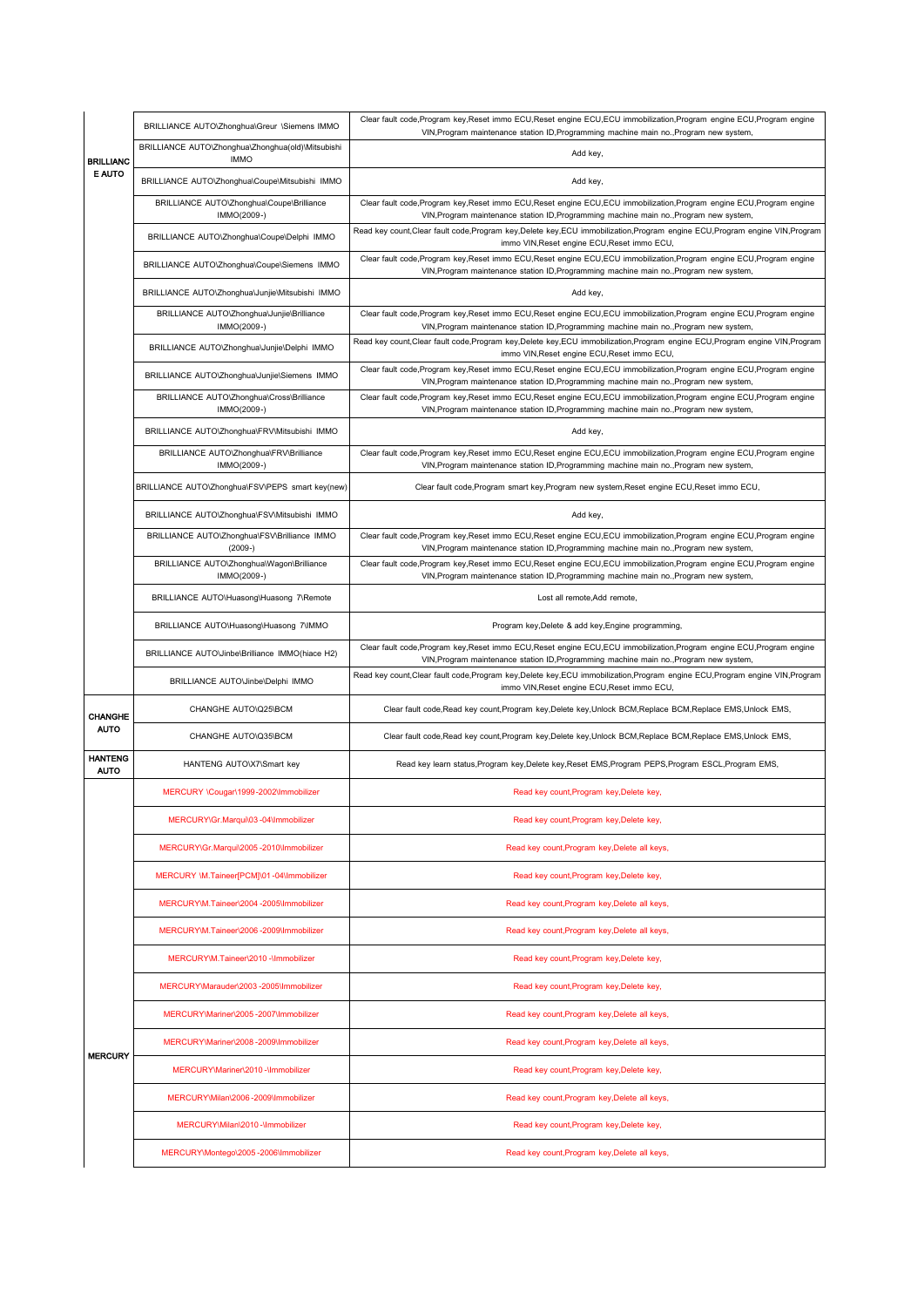|                | MERCURY \Montego\2007-\Immobilizer          | Read key count, Program key, Delete all keys,                                                                                                                                                 |
|----------------|---------------------------------------------|-----------------------------------------------------------------------------------------------------------------------------------------------------------------------------------------------|
|                | MERCURY\Monterey\2004-2005\Immobilizer      | Read key count, Program key, Delete key,                                                                                                                                                      |
|                | MERCURY\Monterey\2006-2007\Immobilizer      | Read key count, Program key, Delete all keys,                                                                                                                                                 |
|                | MERCURY\Sable\2000 -2003\Immobilizer        | Read key count, Program key, Delete key,                                                                                                                                                      |
|                | MERCURY\Sable\2004 -2007\Immobilizer        | Read key count, Program key, Delete all keys,                                                                                                                                                 |
|                | MERCURY\Sable\2008 -\Immobilizer            | Read key count, Program key, Delete all keys,                                                                                                                                                 |
|                | VENUCIA\VENUCIA\Immobilizer\Type 1(KWP)     | Add key,                                                                                                                                                                                      |
|                | VENUCIA\VENUCIA\Remote\Type 2 ( CAN )       | Add key,                                                                                                                                                                                      |
| <b>VENUCIA</b> | VENUCIA\VENUCIA\Smart key                   | Program smart key, Replace engine ECU,                                                                                                                                                        |
|                | VENUCIA\VENUCIA\BCM                         | Release steering lock, Read BCM inner code,                                                                                                                                                   |
|                | PROTON\Select from type\Type 1              | Add key, Reset IMMO ECU,                                                                                                                                                                      |
|                | PROTON\Select from type\Type 2              | Program key, Delete key,                                                                                                                                                                      |
|                | PROTON\Select from type\Type 3              | Add key, Delete key, Key count,                                                                                                                                                               |
|                | PROTON\Select from type\Type 4              | Add key, Delete key, Odometer adjustment, Reset engine, Program, Program immobilizer,                                                                                                         |
|                | PROTON\Select from type\Type 5              | Program key, Program remote,                                                                                                                                                                  |
|                | PROTON\Select from type\Type 6              | Add key, Delete key, Program remote, Key count,                                                                                                                                               |
| <b>PROTON</b>  | PROTON\Select from type\Type 7              | Add one key, Add two keys, Program remote, Key count,                                                                                                                                         |
|                | PROTON\Select from type\Type 8              | Add key, Delete key, Program remote, Key count,                                                                                                                                               |
|                | PROTON\Select from vehicle\Gen-2            | Program key, Delete key,                                                                                                                                                                      |
|                | PROTON\Select from vehicle\Impian           | Program key, Delete key,                                                                                                                                                                      |
|                | PROTON\Select from vehicle\Jump back\Type 1 | Add key, Reset IMMO ECU,                                                                                                                                                                      |
|                | PROTON\Select from vehicle\Jump back\Type 2 | Program key, Delete key,                                                                                                                                                                      |
|                | PROTON\Select from vehicle\Savvy            | Add key, Reset IMMO ECU,                                                                                                                                                                      |
|                | WEY\VV5\VV5c\-2017\Keyless Entry(PEPS)      | Immobilizer, Off line full system programming, Program PEPS, Program ESCL, Program engine ECU, Program T-box,                                                                                 |
|                | WEY\VV5 series\VV5c\2017 -\Smart key        | Program key after deleting, All key lost, Add key,                                                                                                                                            |
|                | WEY\VV5\VV5s\-2017\Keyless Entry(PEPS)      | Immobilizer, Off line full system programming, Program PEPS, Program ESCL, Program engine ECU, Program T-box,                                                                                 |
|                | WEY\VV5 series\VV5s\2017 -\Smart key        | Program key after deleting, All key lost, Add key,                                                                                                                                            |
| <b>WEY</b>     | WEY\VV7\VV7c\-2017\Kstar button-type PEPS   | Program engine ECU, Program PEPS system, Program ESCL, Program smart key, All key lost, Program PEPS & EMS, T-Box after-<br>sales strategy,                                                   |
|                | WEY\VV7 series\VV7c\2017 -\Smart key        | Program key after deleting, All key lost, Add key,                                                                                                                                            |
|                | WEY\VV7\VV7s\-2017\Kstar button-type PEPS   | Program engine ECU, Program PEPS system, Program ESCL, Program smart key, All key lost, Program PEPS & EMS, T-Box after-<br>sales strategy,                                                   |
|                | WEY\VV7 series\VV7s\2017 -\Smart key        | Program key after deleting, All key lost, Add key,                                                                                                                                            |
|                | TRAUM\S70\Smart key                         | Program full system, Program full system(w/o ESCL), Program PEPS controller, Learn ESCL, Learn EMS, Reset EMS, Smart<br>key, Delete smart key, Set VIN code, Write TBOX SK, Check key status, |
| <b>TRAUM</b>   | TRAUM\S70\Remote                            | Remote count, Program remote, Delete remote,                                                                                                                                                  |
|                | DACIA\Dokker\2012-                          | Add key,                                                                                                                                                                                      |
|                | DACIA\Duster\2010-2011                      | Add key,                                                                                                                                                                                      |
| <b>DACIA</b>   | DACIA\Logan\2004-2011                       | Add key,                                                                                                                                                                                      |
|                | DACIA\Sandero stepway\2006-2011             | Add key,                                                                                                                                                                                      |
|                | DACIA\Sandero\2007-2011                     | Add key,                                                                                                                                                                                      |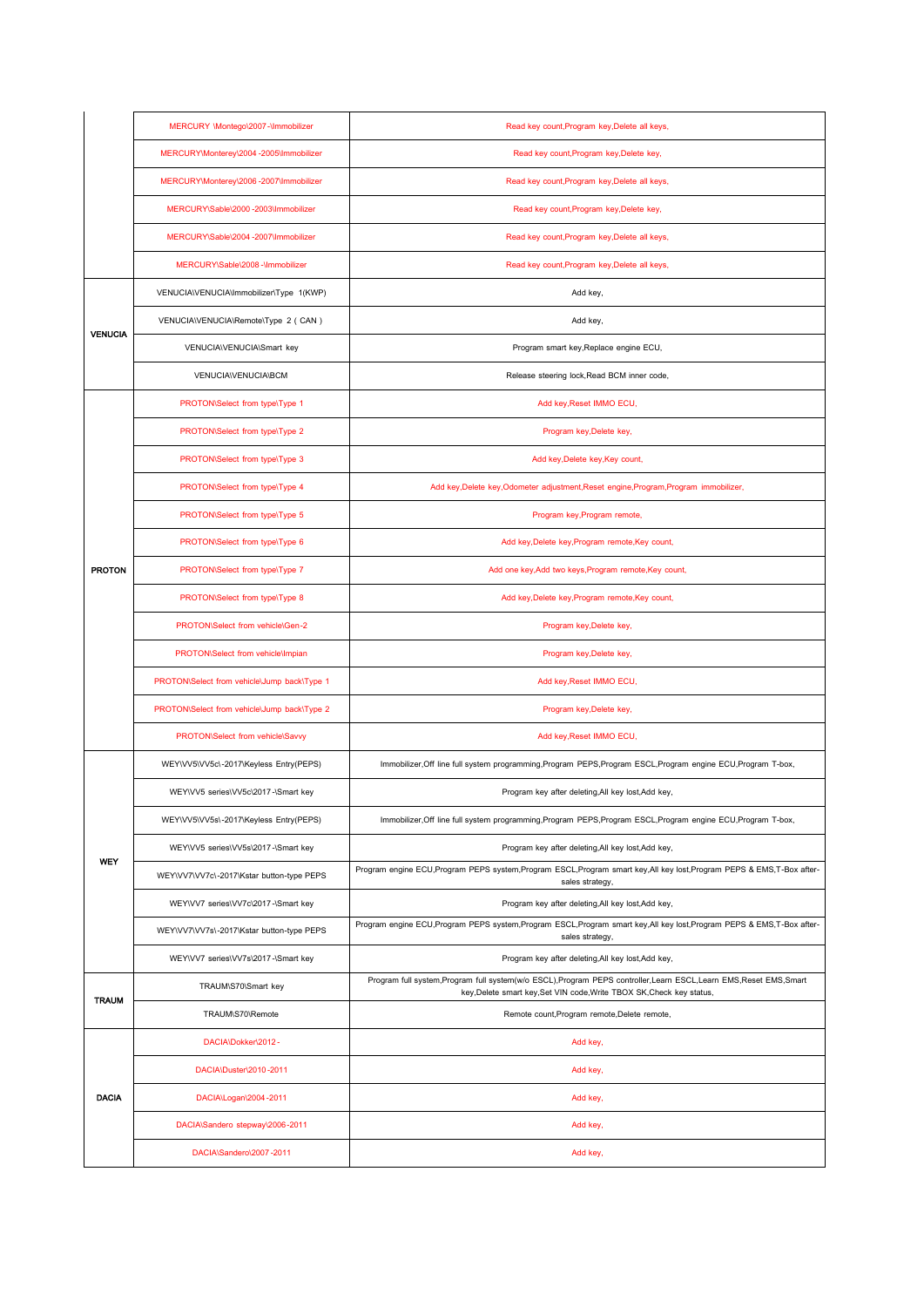|                | SKODA\IMMO 3.5\Read PIN code                     | Dashboard, Immobiliser, Engine,                                                                                                                                                                   |
|----------------|--------------------------------------------------|---------------------------------------------------------------------------------------------------------------------------------------------------------------------------------------------------|
|                | SKODA\IMMO 3.5\Remote                            | Add remote, Delete remote,                                                                                                                                                                        |
|                | SKODA\IMMO 3.5\Immobilizer                       | Immobiliser, Dashboard,                                                                                                                                                                           |
|                | SKODA\IMMO2 & IMMO3\Read PIN code                | Dashboard, Immo box, Engine, Dashboard (CANBUS), Touareg 3.0 Diesel,                                                                                                                              |
|                | SKODA\IMMO2 & IMMO3\Immobilizer                  | Immob box, Dashboard, Dashboard(CAN), Immobilizer(CAN), 10 Jetta,                                                                                                                                 |
|                | SKODA\IMMO 5\Smart key                           | Backup immo data, Make dealer key, Learn key, Clear airbag fault code,                                                                                                                            |
|                | SKODA\IMMO 4\NEC+24C64 (2012)\Immobilizer        | Backup EEPROM, Recover EEPROM, Read immo data, Make dealer key, Directly add key, Delete key, Learn key, Unlock key, Clear<br>airbag fault code,                                                  |
|                | SKODA\IMMO 4\NEC 24C64 (2013)\Immobilizer        | Backup EEPROM, Recover EEPROM, Read immo data, Make dealer key, Directly add key, Delete key, Learn key, Unlock key, Clear<br>airbag fault code,                                                  |
|                | SKODA\IMMO 4\NEC+24C64 (2013)\Immobilizer        | Backup EEPROM, Recover EEPROM, Read immo data, Make dealer key, Delete key, Directly add key, Learn key, Unlock key, Clear<br>airbag fault code,                                                  |
|                | SKODA\IMMO 4\9S12XHZ512\Immobilizer              | Backup EEPROM, Recover EEPROM, Read immo data, Make dealer key, Directly add key, Delete key, Learn key, Unlock key, Clear<br>airbag fault code,                                                  |
|                | SKODA\IMMO 4\CDC+24C32\Immobilizer               | Read immo data, Make dealer key, Directly add key, Delete key, Learn key, Backup EEPROM, Recover EEPROM, Unlock key, Clear<br>airbag fault code,                                                  |
|                | SKODA\IMMO 4\MQB-35XX (Mainland/VDO)\Immobilizer | Backup EEPROM, Recover EEPROM, Backup immo data, Recover immo data, Make dealer key, Program key(OBD), Add key, Delete<br>key, Recover dashboard,                                                 |
| <b>SKODA</b>   | SKODA\IMMO 4\NEC 24C32\Immobilizer               | Backup EEPROM, Recover EEPROM, Read immo data, Make dealer key, Directly add key, Delete key, Learn key, Unlock key, Clear<br>airbag fault code,                                                  |
|                | SKODA\IMMO 4\NEC 24C64\Immobilizer               | Backup EEPROM, Recover EEPROM, Read immo data, Make dealer key, Directly add key, Delete key, Learn key, Unlock key, Clear<br>airbag fault code,                                                  |
|                | SKODA\IMMO 4\NEC 95320\Immobilizer               | Backup EEPROM, Recover EEPROM, Read immo data, Make dealer key, Directly add key, Delete key, Learn key, Unlock key, Clear<br>airbag fault code,                                                  |
|                | SKODA\IMMO 4\NEC24C64 (2014-)\Immobilizer        | Make dealer key,Learn key(OBD),Backup EPROM,Recover EPROM,Delete key,Directly add key,Reset dashboard,Odometer<br>adjustment, Unlock key, Backup immo data,                                       |
|                | SKODA\IMMO 4\NEC35XX\Immobilizer                 | Backup EEPROM, Recover EEPROM, Read immo data, Make dealer key, Directly add key, Delete key, Learn key, Unlock key,                                                                              |
|                | SKODA\IMMO 4\NEC95320 (Bora Jetta)\Immobilizer   | Backup EPROM, Reset EPROM, Backup immo data, Restore immo data, Make dealer key, Make OEM key, Key learn (OBD), Directly<br>add key, Reset odometer, Odometer adjustment, Delete key, Unlock key, |
|                | SKODA\IMMO 4\Identify IMMO type\IMMO 4           | Identify immo4 type,                                                                                                                                                                              |
|                | SKODA\IMMO 4\Magotan/CC\Immobilizer              | Make dealer key, Learn key,                                                                                                                                                                       |
|                | SKODA\Remote\Polo (2015)\Remote                  | Program remote,                                                                                                                                                                                   |
|                | SKODA\Remote\Central module (1281)               | Add remote, Delete remote,                                                                                                                                                                        |
|                | SKODA\Remote\Central door lock (1281)            | Add remote, Delete remote,                                                                                                                                                                        |
|                | SKODA\Remote\Remote                              | Add remote, Delete remote,                                                                                                                                                                        |
|                | BESTURN\Smart key\B70                            | Program key, Program PEPS,                                                                                                                                                                        |
|                | BESTURN\Smart key\B90                            | Program key, Program PEPS,                                                                                                                                                                        |
|                | BESTURN\Smart key\X80                            | Program key, Program PEPS,                                                                                                                                                                        |
|                | BESTURN\Remote\B90                               | Program remote,                                                                                                                                                                                   |
|                | BESTURN\Remote\X80                               | Program remote,                                                                                                                                                                                   |
|                | BESTURN\Remote\New B70                           | Program remote,                                                                                                                                                                                   |
|                | BESTURN\Remote\Oley                              | Automatic, Manual,                                                                                                                                                                                |
|                | BESTURN\IMMO\B30                                 | All key lost,                                                                                                                                                                                     |
| <b>BESTURN</b> | BESTURN\IMMO\B70(2013)                           | Key clear, Clear fault code, Program key,                                                                                                                                                         |
|                | BESTURN\IMMO\B90(2013)                           | Key clear, Clear fault code, Program key,                                                                                                                                                         |
|                | BESTURN\IMMO\X80(2013)                           | Key clear, Clear fault code, Program key,                                                                                                                                                         |
|                | BESTURN\IMMO\New besturn(B50)\- 2015             | Key clear, Clear fault code, Program key,                                                                                                                                                         |
|                | BESTURN\IMMO\New besturn(B50)\2015 -             | Add key,                                                                                                                                                                                          |
|                | BESTURN\IMMO\New besturn(B70)                    | Key clear, Clear fault code, Program key,                                                                                                                                                         |
|                |                                                  |                                                                                                                                                                                                   |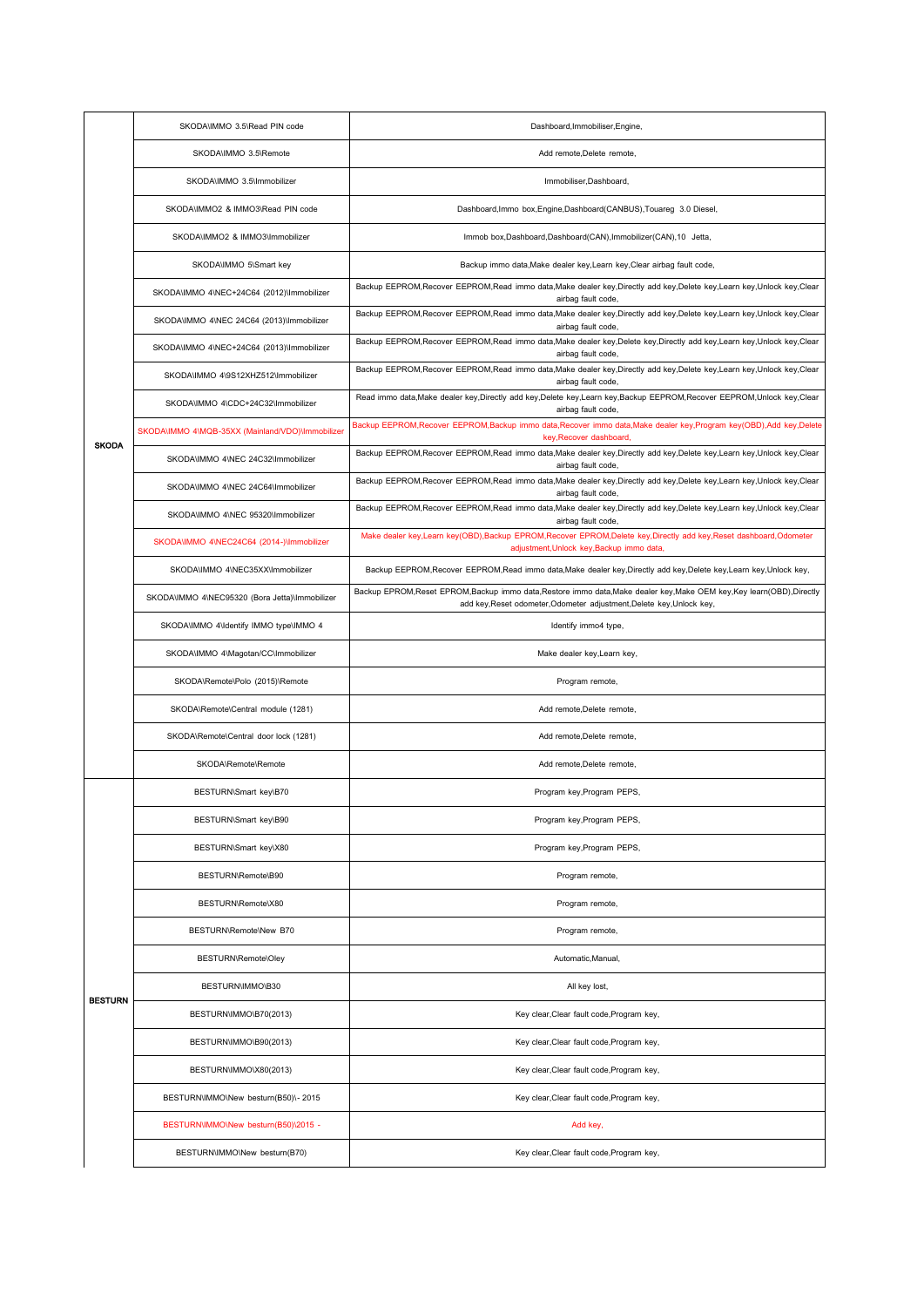|                        | BESTURN\IMMO\Oley                                         | Key clear, Clear fault code, Program key,                                                                                           |
|------------------------|-----------------------------------------------------------|-------------------------------------------------------------------------------------------------------------------------------------|
|                        | BESTURN\IMMO\Old besturn(CAN)                             | Read key count, Add key, All key lost,                                                                                              |
| ROLLS-<br><b>ROYCE</b> | ROLLS-ROYCE\Select from vehicle\Phantom                   | Program key, Disable and enable, Make key with EPROM data, Backup & recover, Sync DME, Sync ELV, Clear fault code, Clear<br>SHADOW, |
|                        | SSANG YONG\Select from type\Remote\Type 2                 | Program remote,                                                                                                                     |
|                        | SSANG YONG\Select from type\Immobilizer\Type 3            | Program key,                                                                                                                        |
|                        | SSANG YONG\Select from vehicle\Chairman\XDi system        | Program key, Delete key,                                                                                                            |
|                        | SSANG YONG\Select from vehicle\Chairman\Diesel            | Program key,                                                                                                                        |
|                        | SSANG YONG\Select from vehicle\Chairman\Petrol            | Program key,                                                                                                                        |
|                        | SSANG YONG\Select from vehicle\Korando\XDi system         | Program key, Delete key,                                                                                                            |
|                        | SSANG YONG\Select from vehicle\Korando\Diesel             | Program key,                                                                                                                        |
|                        | SSANG YONG\Select from vehicle\Korando\Petrol             | Program key,                                                                                                                        |
|                        | SSANG YONG\Select from vehicle\Kyron\XDi system           | Program key, Delete key,                                                                                                            |
|                        | SSANG YONG\Select from vehicle\Kyron\Diesel               | Program key,                                                                                                                        |
|                        | SSANG YONG\Select from vehicle\Kyron\Petrol               | Program key,                                                                                                                        |
|                        | SSANG YONG\Select from vehicle\Musso\XDi system           | Program key, Delete key,                                                                                                            |
|                        | SSANG YONG\Select from vehicle\Musso\Diesel               | Program key,                                                                                                                        |
|                        | SSANG YONG\Select from vehicle\Musso\Petrol               | Program key,                                                                                                                        |
|                        | SSANG YONG\Select from vehicle\Rexton\XDi system          | Program key, Delete key,                                                                                                            |
| <b>SSANG</b>           | SSANG YONG\Select from vehicle\Rexton\Diesel              | Program key,                                                                                                                        |
| <b>YONG</b>            | SSANG YONG\Select from vehicle\Rexton\Petrol              | Program key,                                                                                                                        |
|                        | SSANG YONG\Select from vehicle\Stavic Rodus\XDi<br>system | Program key, Delete key,                                                                                                            |
|                        | SSANG YONG\Select from vehicle\Stavic Rodus\Diesel        | Program key,                                                                                                                        |
|                        | SSANG YONG\Select from vehicle\Stavic Rodus\Petrol        | Program key,                                                                                                                        |
|                        | SSANG YONG\Select from vehicle\Actyon\XDi system          | Program key, Delete key,                                                                                                            |
|                        | SSANG YONG\Select from vehicle\Actyon\Diesel              | Program key,                                                                                                                        |
|                        | SSANG YONG\Select from vehicle\Actyon\Petrol              | Program key,                                                                                                                        |
|                        | SSANG YONG\Select from vehicle\Rodius\XDi system          | Program key, Delete key,                                                                                                            |
|                        | SSANG YONG\Select from vehicle\Rodius\Diesel              | Program key,                                                                                                                        |
|                        | SSANG YONG\Select from vehicle\Rodius\Petrol              | Program key,                                                                                                                        |
|                        | SSANG YONG\Select from vehicle\Rexton2\XDi system         | Program key, Delete key,                                                                                                            |
|                        | SSANG YONG\Select from vehicle\Rexton2\Diesel             | Program key,                                                                                                                        |
|                        | SSANG YONG\Select from vehicle\Rexton2\Petrol             | Program key,                                                                                                                        |
|                        | SSANG YONG\Select from vehicle\Rexton3\XDi system         | Program key, Delete key,                                                                                                            |
|                        | SSANG YONG\Select from vehicle\Rexton3\Diesel             | Program key,                                                                                                                        |
|                        | SSANG YONG\Select from vehicle\Rexton3\Petrol             | Program key,                                                                                                                        |
| 斯玛特                    | SMART\BR453\Immobilizer                                   | Test, Read PIN code, Program key, Recover configured data,                                                                          |
|                        | IVECO\Daily\2007-2012                                     | Key count, Add key, Remote count, Program remote,                                                                                   |
| <b>IVECO</b>           | IVECO\Daily\2012-                                         | Key info, Add key, Read PIN ocde, Make dealer key,                                                                                  |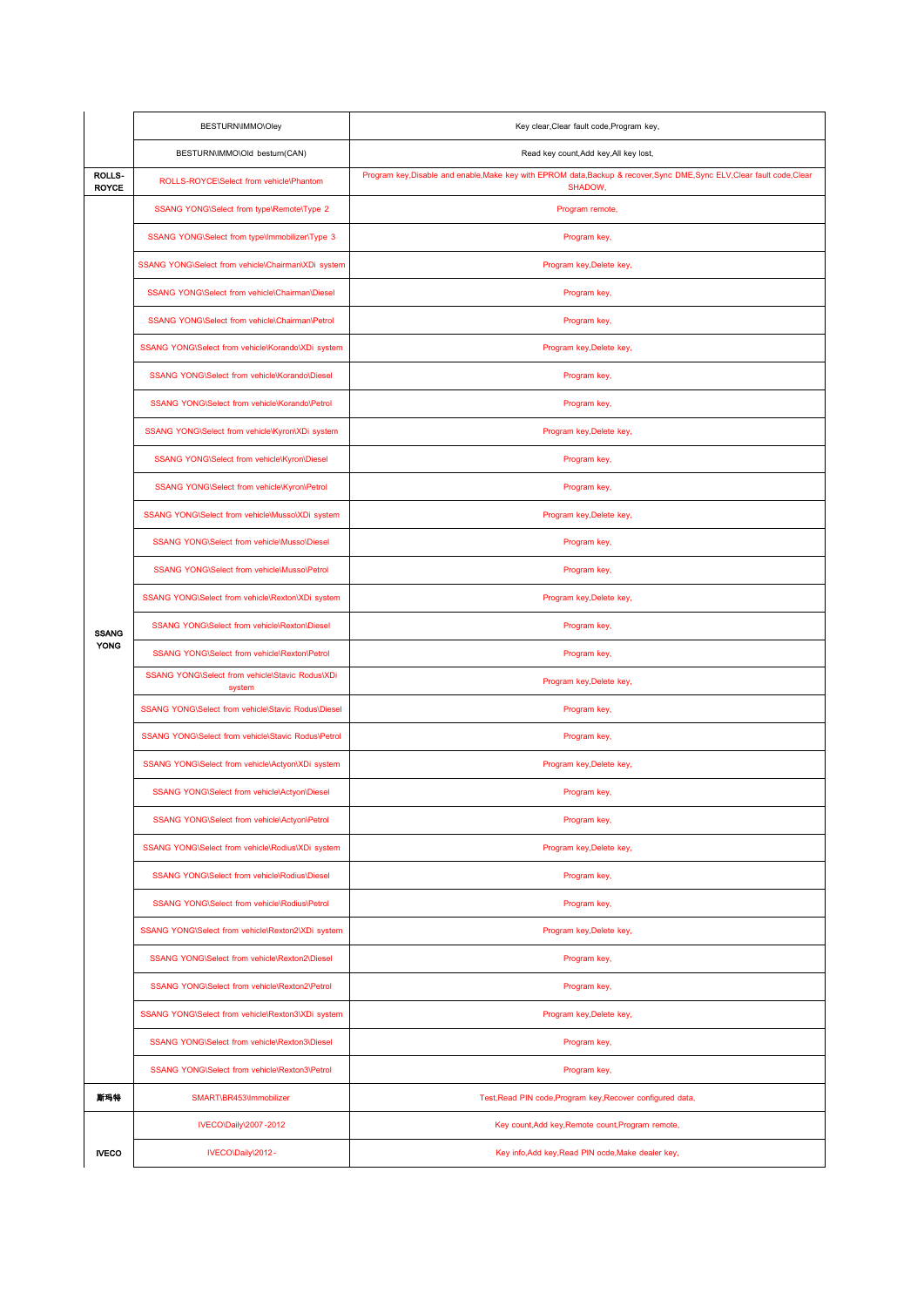|               | IVECO\Eurocargo\2007-2012                                                      | Key count, Add key, Remote count, Program remote,                                   |
|---------------|--------------------------------------------------------------------------------|-------------------------------------------------------------------------------------|
| Mercedes-     | Mercedes-Benz\Tail box controlling\E series\213.148 E300<br><b>SEDAN(2017)</b> | Trunk control,                                                                      |
| Benz          | Mercedes-Benz\Remote\163-ML Class                                              | Remote, Reset ECU,                                                                  |
| <b>ISUZU</b>  | ISUZU\D-MAX\Remote                                                             | Program remote, Delete remote,                                                      |
|               | ISUZU\D-MAX\Key\Type 4 (48 chip)                                               | Program key, Delete key, Read key data, Clear fault code,                           |
|               | ALFA ROMEO \Select from type\Type 1                                            | Key info., Program key, Backup immo data, Make dealer key,                          |
|               | ALFA ROMEO \Select from type\Type 2                                            | Read key count, Program key, Read remote count, Program remote,                     |
|               | ALFA ROMEO \Select from type\Type 3                                            | Read key count, All key lost, Read PIN code, Make dealer key,                       |
|               | ALFA ROMEO \Select from type\Type 4                                            | Key count, Immobilizer, Delete key,                                                 |
| <b>ALFA</b>   | ALFA ROMEO \Select from type\Type 5                                            | Key count, Immobilizer, Delete key,                                                 |
| <b>ROMEO</b>  | ALFA ROMEO \Select from type\Type 6                                            | Immobilizer, Delete key,                                                            |
|               | ALFA ROMEO \Select from type\Type 7                                            | Program key, Delete key, Obtain immo ID,                                            |
|               | ALFA ROMEO \Select from type\Type 8                                            | Key info, Add key,                                                                  |
|               | ALFA ROMEO \Select from type\Type 9                                            | Key count, Add key, Remote count, Program remote,                                   |
|               | ALFA ROMEO\Select from vehicle\IMMO\Giulietta\2010<br>2012\Immobilizer         | Key count, Add key, Remote count, Program remote,                                   |
|               | JAGUAR\Select from type\Smart key\Type 1                                       | Delete smart key, Add smart key,                                                    |
|               | JAGUAR\Select from type\Smart key\Type 2                                       | Add smart key, All smart key lost,                                                  |
|               | JAGUAR\Select from type\Smart key\Type 3                                       | Add smart key, All smart key lost,                                                  |
|               | JAGUAR\Select from type\Smart key\Type 4                                       | Add smart key, All smart key lost,                                                  |
|               | JAGUAR\Select from type\Remote\Type 1                                          | Program remote, Remote count,                                                       |
|               | JAGUAR\Select from type\Remote\Type 2                                          | Program remote, Delete remote,                                                      |
|               | JAGUAR\Select from type\Immobilizer\Type 1                                     | All key lost,                                                                       |
|               | JAGUAR\Select from vehicle\2015 -\Smart key\Type<br>1(FK72)                    | Add smart key,                                                                      |
| <b>JAGUAR</b> | JAGUAR\Select from vehicle\2015 -\Smart key\Type<br>2(HPLA)                    | Add smart key,                                                                      |
|               | JAGUAR\Select from vehicle\2015 -\Smart key\Type<br>3(write to working key)    | Write a workable key, Read key ID,                                                  |
|               | JAGUAR\Select from vehicle\SOVERIGN\Immobilizer                                | All key lost,                                                                       |
|               | JAGUAR\Select from vehicle\X-TYPE\Immobilizer                                  | All key lost,                                                                       |
|               | JAGUAR\Select from vehicle\XJ6\2003-2007\Immobilizer                           | All key lost,                                                                       |
|               | JAGUAR\Select from vehicle\XJ8\2003-2007\Immobilizer                           | All key lost,                                                                       |
|               | JAGUAR\Select from vehicle\XJR\2004-\Immobilizer                               | All key lost,                                                                       |
|               | JAGUAR\Select from vehicle\XK\2006-2014\Smart remote                           | Program remote, Remote count,                                                       |
|               | JAGUAR\Select from vehicle\XKR\2006-2014\Smart<br>remote                       | Program remote, Remote count,                                                       |
| <b>LANCIA</b> | LANCIA\IMMO\Ypsilon\2007 -2012\Immobilizer                                     | Key count, Add key, Remote count, Program remote,                                   |
|               | LANCIA\IMMO\Ypsilon\2013 -\Immobilizer                                         | Key count, All key lost, Read PIN code, Make dealer key,                            |
|               | SUBARU\Select from vehicle\B4\2009 -                                           | Add smart key, Delete smart key, Key count, Read PIN code, Clear engine fault code, |
|               | SUBARU\Select from vehicle\Baja\2005-2007                                      | All key lost, Delete key,                                                           |
|               | SUBARU\Select from vehicle\Brz\2013-2015\Without<br>smart                      | Key count, Add key, Delete key, Add remote, Delete remote,                          |
|               | SUBARU\Select from vehicle\Brz\2013-2015\With smart                            | Add smart key, Delete smart key,                                                    |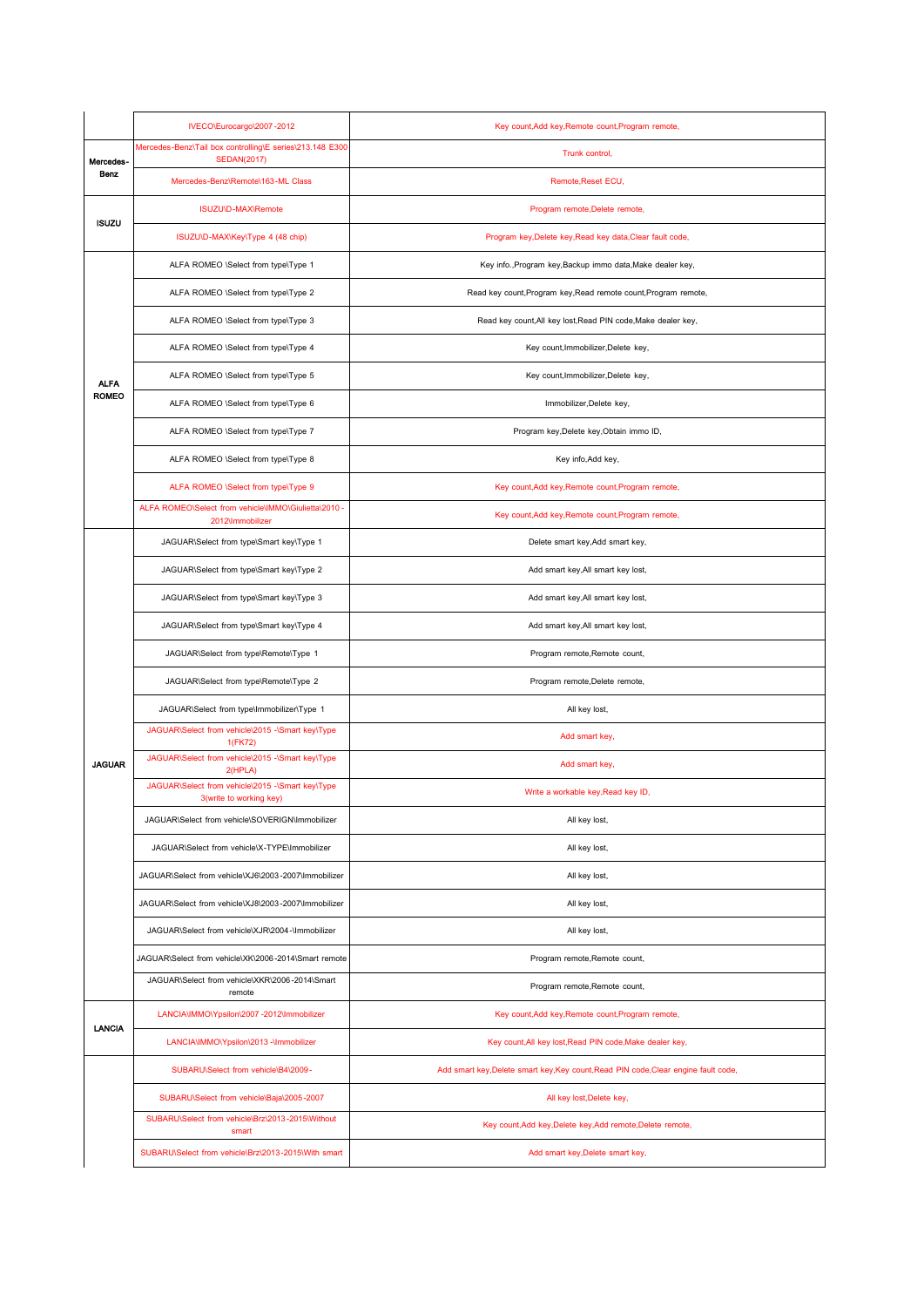|                 | SUBARU\Select from vehicle\Crosstrek\2014 -\Without<br>smart              | Check key count, Add key, All key lost, Delete key, Register dashboard ECU, Register engine ECU, Program remote,                                                 |
|-----------------|---------------------------------------------------------------------------|------------------------------------------------------------------------------------------------------------------------------------------------------------------|
|                 | SUBARU\Select from vehicle\Crosstrek\2014 -\With smart                    | Add smart key, Delete smart key, Detect key count, Register smart ECM, Register engine EMC, Program remote starter, Generate<br>key emulator, Bind key emulator, |
|                 | SUBARU\Select from vehicle\Forester\2013 -\Without<br>smart               | Check key count, Add key, All key lost, Delete key, Register dashboard ECU, Register engine ECU, Program remote,                                                 |
|                 | SUBARU\Select from vehicle\Forester\2013 -\With smart                     | Add smart key, Delete smart key, Detect key count, Register smart ECM, Register engine EMC, Program remote starter, Generate<br>key emulator, Bind key emulator, |
|                 | SUBARU\Select from vehicle\Impreza\Without smart\-<br>2012(4D 60/62 chip) | All key lost, Delete key,                                                                                                                                        |
|                 | SUBARU\Select from vehicle\Impreza\Without smart\2013<br>(4D 82G chip)    | Check key count, Add key, All key lost, Delete key, Register dashboard ECU, Register engine ECU, Program remote,                                                 |
|                 | SUBARU\Select from vehicle\Impreza\With smart\-2012                       | Add smart key, Delete smart key, Key count, Read PIN code, Clear engine fault code,                                                                              |
|                 | SUBARU\Select from vehicle\Impreza\With smart\2013-                       | Add smart key, Delete smart key, Detect key count, Register smart ECM, Register engine EMC, Program remote starter, Generate<br>key emulator, Bind key emulator, |
|                 | SUBARU\Select from vehicle\Legay\Without smart\4D<br>60/62 chip           | All key lost, Delete key,                                                                                                                                        |
| <b>SUBARU</b>   | SUBARU\Select from vehicle\Legay\With smart                               | Add smart key, Delete smart key, Key count, Read PIN code, Clear engine fault code,                                                                              |
|                 | SUBARU\Select from vehicle\Levorg\2015-\With smart                        | Add smart key, Delete smart key, Detect key count, Register smart ECM, Register engine EMC, Program remote starter, Generate<br>key emulator, Bind key emulator, |
|                 | SUBARU\Select from vehicle\Outback\Without<br>smart\2005-2012             | All key lost, Delete key,                                                                                                                                        |
|                 | SUBARU\Select from vehicle\Outback\Without<br>smart\2013-                 | Add key, Read PIN code,                                                                                                                                          |
|                 | SUBARU\Select from vehicle\Sti                                            | All key lost, Delete key,                                                                                                                                        |
|                 | SUBARU\Select from vehicle\Tribeca\Without smart\Type                     | All key lost, Delete key,                                                                                                                                        |
|                 | SUBARU\Select from vehicle\Tribeca\Without smart\Type<br>2(North America) | Key count, Add key, Delete key, Add remote, Delete remote,                                                                                                       |
|                 | SUBARU\Select from vehicle\Tribeca\With smart(North<br>America)           | Add smart key, Delete smart key,                                                                                                                                 |
|                 | SUBARU\Select from vehicle\WRX\-2013\Without<br>smart\4D 60/62 chip       | All key lost, Delete key,                                                                                                                                        |
|                 | SUBARU\Select from vehicle\WRX\2014-\Without<br>smart\4D 82G chip         | Check key count, Add key, All key lost, Delete key, Register dashboard ECU, Register engine ECU, Program remote,                                                 |
|                 | SUBARU\Select from vehicle\WRX\2014-\With smart                           | Add smart key, Delete smart key, Detect key count, Register smart ECM, Register engine EMC, Program remote starter, Generate<br>key emulator, Bind key emulator, |
|                 | SUBARU\Select from vehicle\XV Crosstrek\2013-\Without<br>smart            | Check key count, Add key, All key lost, Delete key, Register dashboard ECU, Register engine ECU, Program remote,                                                 |
|                 | SUBARU\Select from vehicle\XV Crosstrek\2013-\With<br>smart               | Add smart key, Delete smart key, Detect key count, Register smart ECM, Register engine EMC, Program remote starter, Generate<br>key emulator, Bind key emulator, |
|                 | SUBARU\Select from vehicle\XV\2013-\Without smart                         | Check key count, Add key, All key lost, Delete key, Register dashboard ECU, Register engine ECU, Program remote,                                                 |
|                 | SUBARU\Select from vehicle\XV\2013-\With smart                            | Add smart key, Delete smart key, Detect key count, Register smart ECM, Register engine EMC, Program remote starter, Generate<br>key emulator, Bind key emulator, |
|                 | TRUMPCHI\GA3S(PHEV)\Smart key                                             | Program smart key,                                                                                                                                               |
|                 | TRUMPCHI\GA4\Smart key                                                    | Program smart key,                                                                                                                                               |
|                 | TRUMPCHI\GA4\Immobilizer                                                  | Add key, Delete key, Read key count,                                                                                                                             |
|                 | TRUMPCHI\GE3\Smart key                                                    | Program smart key,                                                                                                                                               |
| <b>TRUMPCHI</b> | TRUMPCHI\GM8\Smart key                                                    | Program smart key,                                                                                                                                               |
|                 | TRUMPCHI\GS3\Smart key                                                    | Program smart key,                                                                                                                                               |
|                 | TRUMPCHI\GS3\Immobilizer                                                  | Add key, Delete key, Read key count,                                                                                                                             |
|                 | TRUMPCHI\GS4(PHEV)\Smart key                                              | Program smart key,                                                                                                                                               |
|                 | TRUMPCHI\GS7\Smart key                                                    | Program smart key,                                                                                                                                               |
|                 | TRUMPCHI\New energy vehicles\Immobilizer                                  | Add key, Delete key, Read key count,                                                                                                                             |
| DS              | DS\Select from type\Replace engine ECU\M745                               | Replace engine ECU,                                                                                                                                              |
|                 | SUZUKI\China\Kizashi\Smart key                                            | Program smart key (PIN required), Program smart key (without PIN), Obtain immoID,                                                                                |
|                 | SUZUKI\Suzuki(China)\New Alto                                             | Program key, Obtain immoID,                                                                                                                                      |
|                 | SUZUKI\China\Swift\2015 -\Immobilizer\Type 2                              | Lost all key programming, Obtain immoID,                                                                                                                         |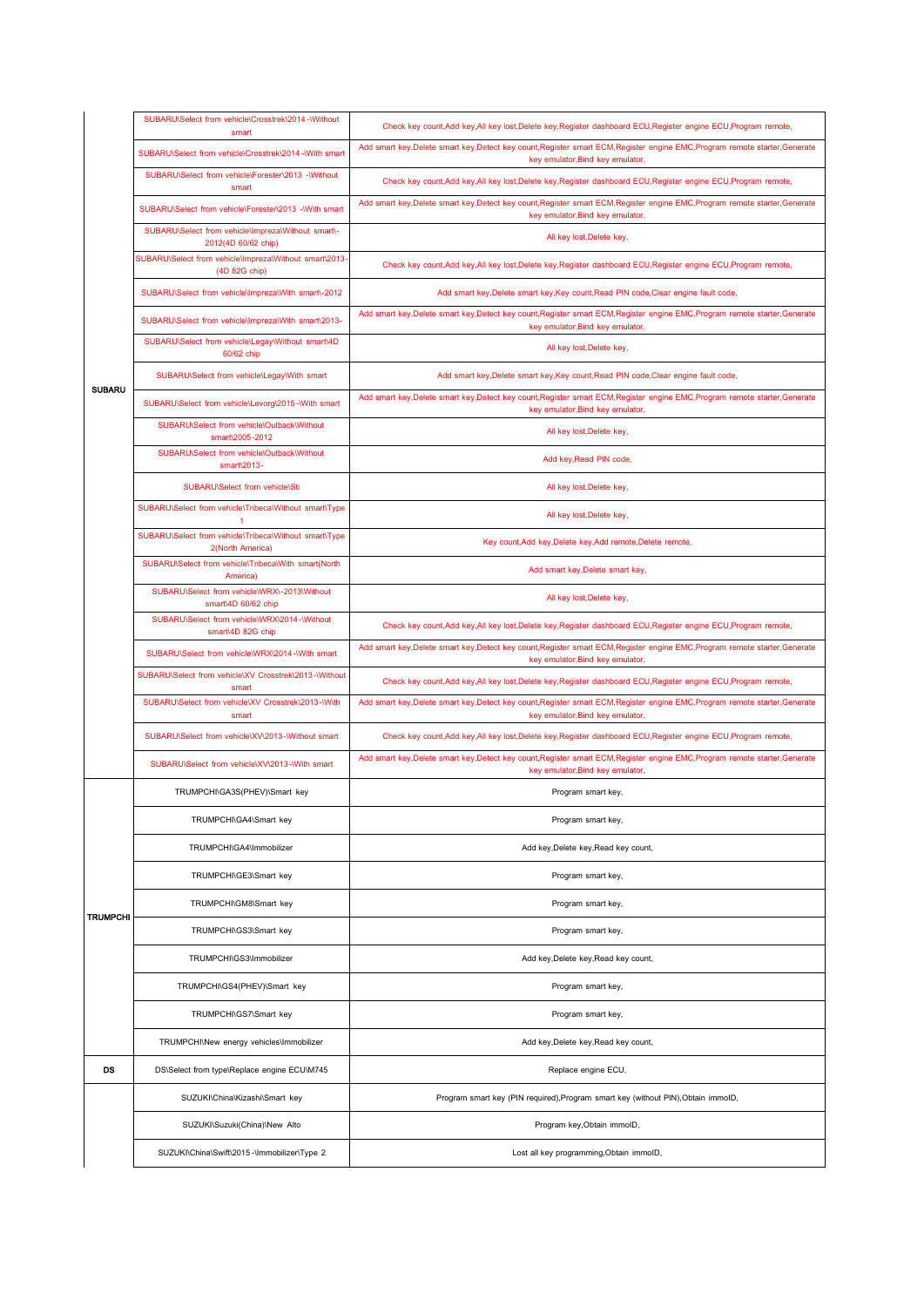|                      | SUZUKI\Japan\Alto\Immobilizer\1996 -2002                                        | Immobilizer, Delete ey,                                  |
|----------------------|---------------------------------------------------------------------------------|----------------------------------------------------------|
|                      | SUZUKI\Japan\Baleno\Immobilizer\1996 -2001                                      | Immobilizer, Delete ey,                                  |
|                      | SUZUKI\Japan\Grand Vitara\Immobilizer\1996-2002                                 | Immobilizer, Delete ey,                                  |
| SUZUKI               | SUZUKI\Japan\Grand Vitara\Immobilizer\2002 -                                    | Immobilizer, Delete ey,                                  |
|                      | SUZUKI\Japan\Jimny\Immobilizer                                                  | Immobilizer, Delete ey,                                  |
|                      | SUZUKI\Japan\Swift\Immobilizer\1996 -2004                                       | Immobilizer, Delete ey,                                  |
|                      | SUZUKI\Japan\Vitara\Immobilizer\1996 -2002                                      | Immobilizer, Delete ey,                                  |
|                      | SUZUKI\Japan\Vitara\Immobilizer\2002 -                                          | Immobilizer, Delete ey,                                  |
|                      | SUZUKI\Japan\Wagon R\Immobilizer\1998 -                                         | Program key, Delete key, Register immobiliser,           |
| MG                   | MG\IMMO\MG6\2018-                                                               | Add key, Delete key,                                     |
|                      | LAND ROVER\Select from vehicle\2015 -\Smart key\Type<br>1(FK72)                 | Add smart key,                                           |
| LAND<br><b>ROVER</b> | LAND ROVER\Select from vehicle\2015 -\Smart key\Type<br>2(HPLA)                 | Add smart key,                                           |
|                      | LAND ROVER\Select from vehicle\2015 -\Smart key\Type<br>3(write to working key) | Write a workable key, Read key ID,                       |
|                      | FIAT\Middle East\500\2007 -                                                     | Key count, All key lost, Read PIN code, Make dealer key, |
|                      | FIAT\Middle East\Doblo\-2009                                                    | Key count, Add key, Remote count, Program remote,        |
|                      | FIAT\Asia\500                                                                   | Key count, All key lost, Read PIN code, Make dealer key, |
|                      | <b>FIAT\Asia\Linea</b>                                                          | Key count, Add key, Remote count, Program remote,        |
|                      | FIAT\Asia\Punto                                                                 | Key count, Add key, Remote count, Program remote,        |
|                      | FIAT\Asia\Punto_grande\2006-2011                                                | Key count, All key lost, Read PIN code, Make dealer key, |
|                      | FIAT\Asia\Viaggio\2013 -                                                        | Key count, All key lost, Read PIN code, Make dealer key, |
|                      | FIAT\South America\500\2010-2012                                                | Key count, All key lost, Read PIN code, Make dealer key, |
|                      | FIAT\South America\Bravo\2007 -                                                 | Key count, Add key, Remote count, Program remote,        |
|                      | FIAT\South America\Siena\2008-2012                                              | Key count, Add key, Remote count, Program remote,        |
|                      | FIAT\South America\Strada\2000-2003                                             | Key count, Add key, Remote count, Program remote,        |
|                      | FIAT\Select from type\Immobilizer\Type 1                                        | Immobilizer,                                             |
|                      | FIAT\Select from type\Immobilizer\Type 10                                       | Program key, Delete key, Obtain immo ID,                 |
|                      | FIAT\Select from type\Immobilizer\Type 11                                       | Key count, All key lost, Read PIN code, Make dealer key, |
|                      | FIAT\Select from type\Immobilizer\Type 2                                        | Immobilizer,                                             |
|                      | FIAT\Select from type\Immobilizer\Type 3                                        | Immobilizer,                                             |
|                      | FIAT\Select from type\Immobilizer\Type 4                                        | Add key,                                                 |
|                      | FIAT\Select from type\Immobilizer\Type 5                                        | Key info, Add key,                                       |
|                      | FIAT\Select from type\Immobilizer\Type 6                                        | Key count, Immobilizer, Delete key,                      |
|                      | FIAT\Select from type\Immobilizer\Type 7                                        | Key count, Immobilizer, Delete key,                      |
|                      | FIAT\Select from type\Immobilizer\Type 8                                        | Key count, Add key, Remote count, Program remote,        |
|                      | FIAT\Select from type\Immobilizer\Type 9                                        | Immobilizer, Delete key,                                 |
|                      | FIAT\Select from type\Smart key\Type 1                                          | Add smart key, Delete smart key,                         |
|                      | FIAT\Select from type\Smart key\Type 2                                          | Add smart key, Delete smart key,                         |
| <b>FIAT</b>          | FIAT\Europe\500L                                                                | Key info, Add key, Read PIN ocde, Make dealer key,       |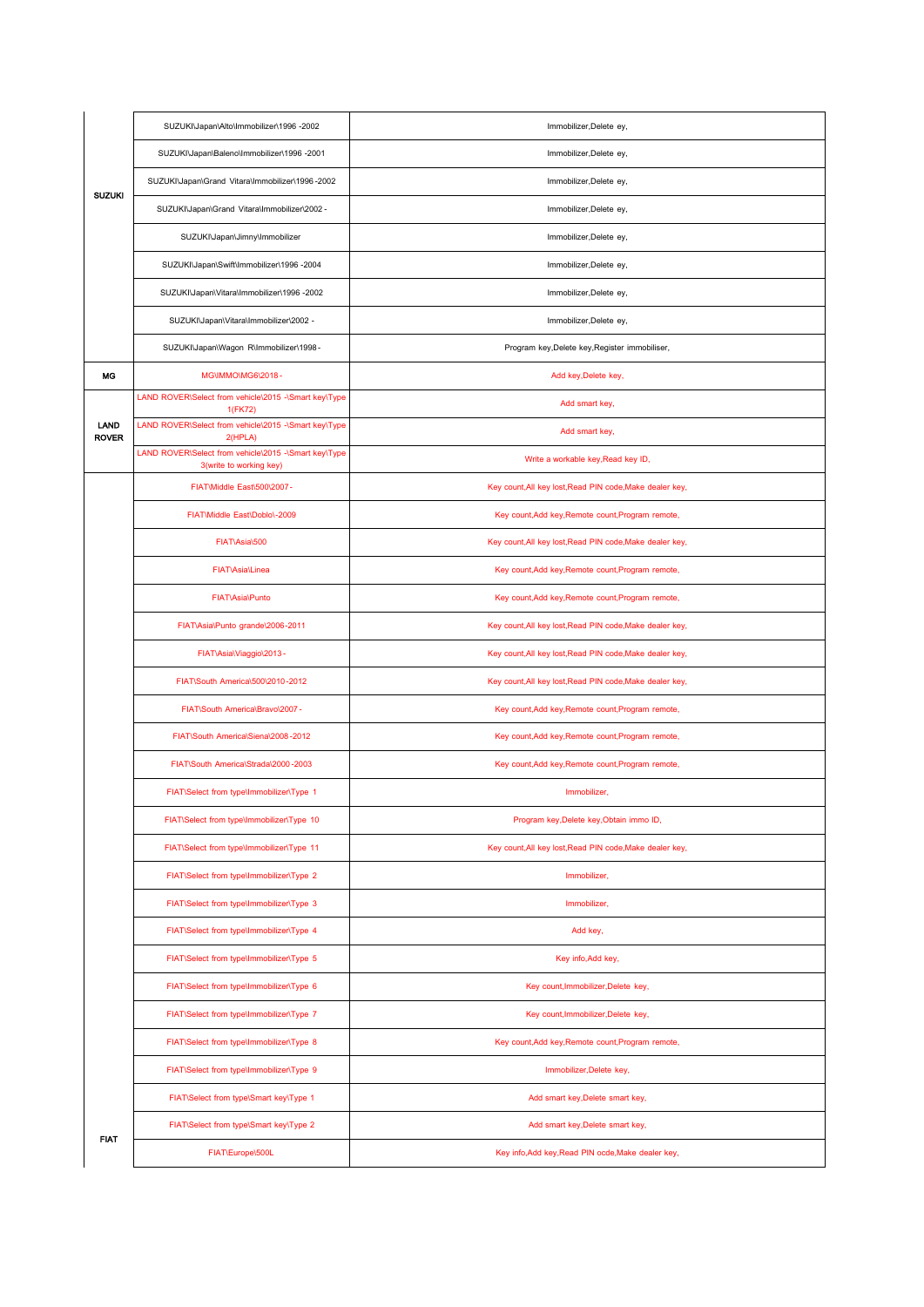|          | FIAT\Europe\500X                                                      | Add smart key, Delete smart key,                                                    |
|----------|-----------------------------------------------------------------------|-------------------------------------------------------------------------------------|
|          | FIAT\Europe\Freemont\Smart key                                        | Add smart key, Delete smart key,                                                    |
|          | FIAT\Europe\Idea\2003-2012                                            | Key count, Add key, Remote count, Program remote,                                   |
|          | FIAT\Europe\Linea\2007                                                | Key count, Add key, Remote count, Program remote,                                   |
|          | FIAT\Europe\Palio                                                     | Key count, Add key, Remote count, Program remote,                                   |
|          | FIAT\Europe\Panda\2005-2011                                           | Key count, Add key, Remote count, Program remote,                                   |
|          | FIAT\Europe\Panda\2011 -                                              | Key count, All key lost, Read PIN code, Make dealer key,                            |
|          | FIAT\Europe\Phedra\2005 -                                             | Add key,                                                                            |
|          | FIAT\Europe\Punto\2000 -2006                                          | Key count, Add key, Remote count, Program remote,                                   |
|          | FIAT\Europe\Punto\2006-2011                                           | Key count, All key lost, Read PIN code, Make dealer key,                            |
|          | FIAT\Europe\Qubo\2008 -                                               | Key count, All key lost, Read PIN code, Make dealer key,                            |
|          | FIAT\Europe\Scudo\-2007\Type 1                                        | Immobilizer,                                                                        |
|          | FIAT\Europe\Scudo\-2007\Type 2                                        | Immobilizer,                                                                        |
|          | FIAT\Europe\Scudo\-2007\Type 3                                        | Immobilizer,                                                                        |
|          | FIAT\Europe\Scudo\2008 -                                              | Add key,                                                                            |
|          | FIAT\Europe\Sedici\Diesel\2006 -2010                                  | Add new key, Add old key, Delete key,                                               |
|          | FIAT\Europe\Sedici\Diesel\2010 -                                      | Add key,                                                                            |
|          | FIAT\Europe\Sedici\Petrol\2010                                        | Key count, Immobilizer, Delete key,                                                 |
|          | FIAT\Europe\Stilo\2000-2006                                           | Key count, Add key, Remote count, Program remote,                                   |
|          | FIAT\Europe\Ulysee\2002-2010                                          | Add key,                                                                            |
|          | FIAT\Europe\Ulysse\2002-2005                                          | Add key,                                                                            |
|          | FIAT\Europe\Ulysse\2005-2010                                          | Add key,                                                                            |
|          | FIAT\Europe\Viaggio\2012 -                                            | Key count, All key lost, Read PIN code, Make dealer key,                            |
| CADILLAC | CADILLACVXTS\2018\Smart key                                           | All smart key lost, Add smart key, Read smart key count, Clear fault code,          |
|          | OPEL\Remote system\Antara                                             | Program remote, Delete remote,                                                      |
|          | OPEL\Remote system\Meriva                                             | Program remote, Delete remote,                                                      |
|          | OPEL\IMMO\Select from type\Type 6                                     | All key lost,                                                                       |
|          | OPEL\IMMO\Select from vehicle\Antara                                  | All key lost,                                                                       |
|          | OPEL\IMMO\Select_from_vehicle\Astra\Astra-J\2010-<br>2016\Smart kev   | All smart key lost, Add smart key, Read key count, Clear fault code, Read PIN code, |
|          | OPEL\IMMO\Select_from_vehicle\Astra\Astra-J\2010-<br>2016\Immobilizer | All key lost, Add key, Read key count, Clear fault code, Read PIN code,             |
|          | OPEL\IMMO\Select_from_vehicle\Corsa\Corsa-<br><b>D</b> \Immobilizer   | Add key, Delete key, Read PIN code,                                                 |
| OPEL     | OPEL\IMMO\Select from vehicle\Meriva\Meriva-<br><b>B</b> \Immobilizer | Add key, Delete key, Read PIN code,                                                 |
|          | OPEL\IMMO\Select from vehicle\Mokka\2012-2018\Smart<br>key            | All smart key lost, Add smart key, Read key count, Clear fault code, Read PIN code, |
|          | OPEL\IMMO\Select from vehicle\Mokka\2012 -<br>2018\Immobilizer        | All key lost, Add key, Read key count, Clear fault code, Read PIN code,             |
|          | OPEL\IMMO\Select from vehicle\Omega-<br>B\Immobilizer\Type 2(CAN)     | All key lost, Add key, Read key count, Clear fault code, Read PIN code,             |
|          | OPEL\IMMO\Select from vehicle\Omega-B\Smart key                       | Add smart key, All smart key lost, Read smart key count,                            |
|          | OPEL\IMMO\Select from vehicle\Signum\2003-2007                        | Program key, Delete key, Read PIN code,                                             |
|          | OPEL\IMMO\Select from vehicle\Vivaro(4A)\2014 -                       | Read PIN code, Program key, Recover backup data,                                    |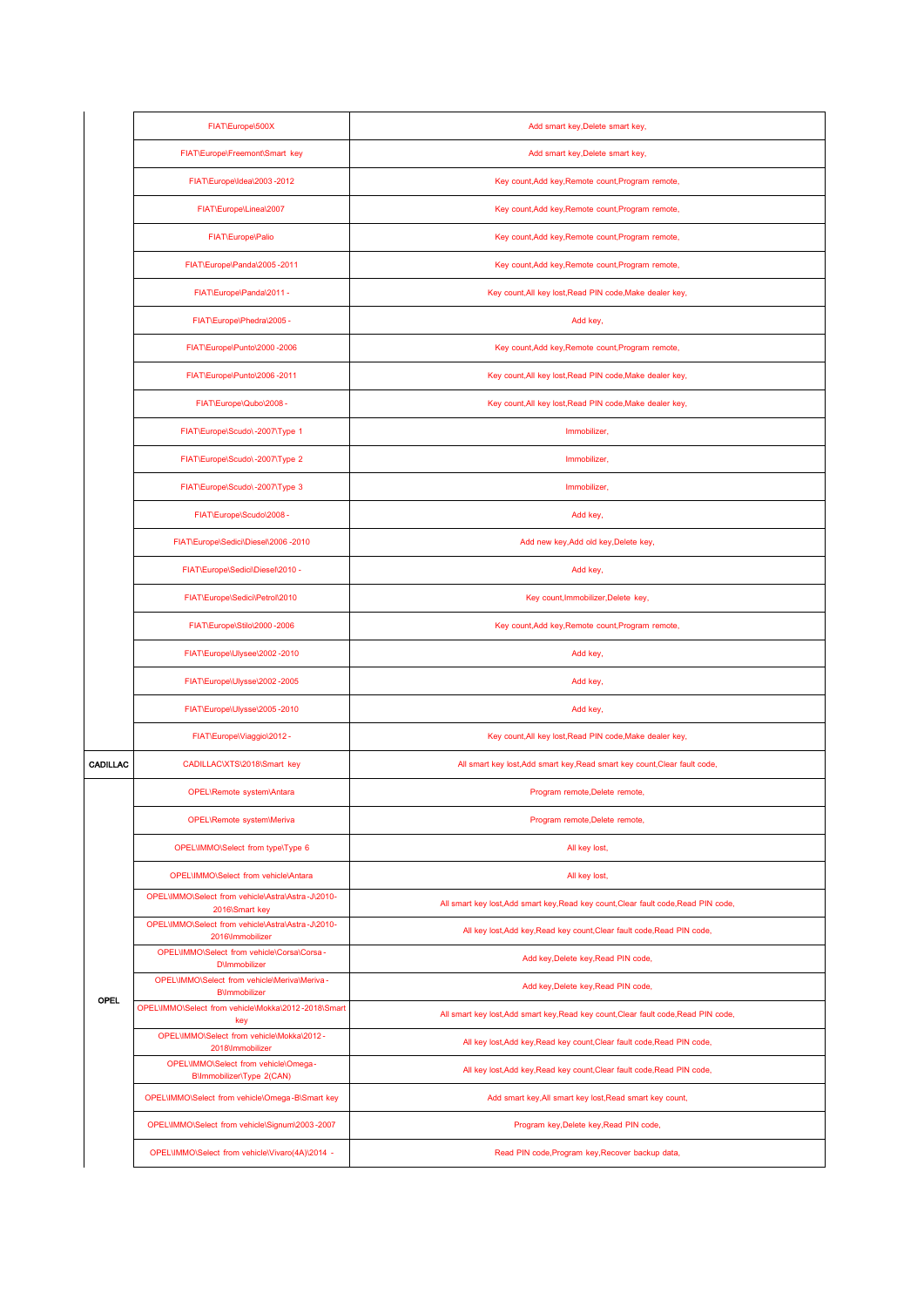|   | OPEL\IMMO\Select_from_vehicle\Zafira\Zafira-C\2012-<br>2016\Smart key      | All smart key lost, Add smart key, Read key count, Clear fault code, Read PIN code,                                                                                |
|---|----------------------------------------------------------------------------|--------------------------------------------------------------------------------------------------------------------------------------------------------------------|
|   | OPEL\IMMO\Select_from_vehicle\Zafira\Zafira-C\2012-<br>2016\Immobilizer    | All key lost, Add key, Read key count, Clear fault code, Read PIN code,                                                                                            |
|   | VW\IMMO 3.5\Read PIN code                                                  | Dashboard, Immobiliser, Engine,                                                                                                                                    |
|   | VW\IMMO 3.5\Remote                                                         | Add remote, Delete remote,                                                                                                                                         |
| w | VW\IMMO 3.5\Immobilizer                                                    | Immobiliser, Dashboard,                                                                                                                                            |
|   | VOLKSWAGEN\IMMO4\NE24C64(2014 -)\Immobilizer                               | Make dealer key, Learn key(OBD), Backup EPROM, Recover EPROM, Delete key, Directly add key, Reset dashboard, Odometer<br>adjustment, Unlock key, Backup immo data, |
|   | VW\IMMO4\Visteon_dashboard\Immobilizer                                     | Backup EEPROM, Recover EEPROM, Read PIN code, Program key(OBD), Odometer adjustment, Reset dashboard,                                                              |
|   | MITSUBISHI\Select from type\Immobilizer\Type 10                            | All key lost, Key count,                                                                                                                                           |
|   | MITSUBISHI\Select from type\Immobilizer\Type 1                             | Program key,                                                                                                                                                       |
|   | MITSUBISHI\Select from type\Immobilizer\Type 12                            | Immobilization,                                                                                                                                                    |
|   | MITSUBISHI\Select from type\Immobilizer\Type 13                            | Immobilization,                                                                                                                                                    |
|   | MITSUBISHI\Select from type\Immobilizer\Type 6                             | Program key,                                                                                                                                                       |
|   | MITSUBISHI\Select from type\Immobilizer\Type 7                             | All key lost,                                                                                                                                                      |
|   | MITSUBISHI\Select from type\Immobilizer\Type 8                             | Add key,                                                                                                                                                           |
|   | MITSUBISHI\Select from type\Immobilizer\Type 9                             | All key lost, Key count,                                                                                                                                           |
|   | MITSUBISHI\Select from type\Smart key\Type 3                               | Program smart key,                                                                                                                                                 |
|   | MITSUBISHI\Select from type\Smart key\Type 4                               | Add smart key, Key count,                                                                                                                                          |
|   | MITSUBISHI\Select from type\Remote\Type 5                                  | Program remote,                                                                                                                                                    |
|   | MITSUBISHI\Select from type\Remote\Type 6                                  | Program remote,                                                                                                                                                    |
|   | MITSUBISHI\Select from type\Remote\Type 7                                  | Program remote,                                                                                                                                                    |
|   | MITSUBISHI\Select from type\Remote\Type 8                                  | Program remote,                                                                                                                                                    |
|   | MITSUBISHI\Select from vehicle\Middle East\Eclipse                         | Add key, Reset immo ECU,                                                                                                                                           |
|   | MITSUBISHI\Select from vehicle\Middle East\Eclipse Dic<br>mmna             | Add key, Reset immo ECU,                                                                                                                                           |
|   | MITSUBISHI\Select from vehicle\Middle East\Endeavor                        | Add key, Reset immo ECU,                                                                                                                                           |
|   | MITSUBISHI\Select from vehicle\Middle<br>East\Galant\E50/EA/DJ1/DJ2/DJ3    | Add key, Reset immo ECU,                                                                                                                                           |
|   | MITSUBISHI\Select from vehicle\Middle East\Grandis                         | Add key, Reset immo ECU,                                                                                                                                           |
|   | MITSUBISHI\Select from vehicle\Middle East\GT3000                          | Add key, Reset immo ECU,                                                                                                                                           |
|   | MITSUBISHI\Select from vehicle\Middle East\L200\-2007                      | Add key, Reset immo ECU,                                                                                                                                           |
|   | MITSUBISHI\Select from vehicle\Middle<br>East\Lancer\ck/cs/sw              | Add key, Reset immo ECU,                                                                                                                                           |
|   | MITSUBISHI\Select from vehicle\Middle<br>East\Lancer\cy/X/Sport/Sport back | Program key,                                                                                                                                                       |
|   | MITSUBISHI\Select from vehicle\Middle East\Magna                           | Add key, Reset immo ECU,                                                                                                                                           |
|   | MITSUBISHI\Select from vehicle\Middle East\Nativa                          | Add key, Reset immo ECU,                                                                                                                                           |
|   | MITSUBISHI\Select from vehicle\Middle<br>East\Outlander\cu/cw              | Add key, Reset immo ECU,                                                                                                                                           |
|   | MITSUBISHI\Select from vehicle\Middle<br>East\Pajero\Q/CK/BK/IO/Sport      | Add key, Reset immo ECU,                                                                                                                                           |
|   | MITSUBISHI\Select from vehicle\Middle East\Sigma                           | Add key, Reset immo ECU,                                                                                                                                           |
|   | MITSUBISHI\Select from vehicle\Middle<br>East\Space\Star/gear/wagon        | Add key, Reset immo ECU,                                                                                                                                           |
|   | MITSUBISHI\Select from vehicle\Middle East\Strada                          | Add key, Reset immo ECU,                                                                                                                                           |
|   | MITSUBISHI\Select from vehicle\China\Attraga\2015 -<br>\Smart key          | Program smart key,                                                                                                                                                 |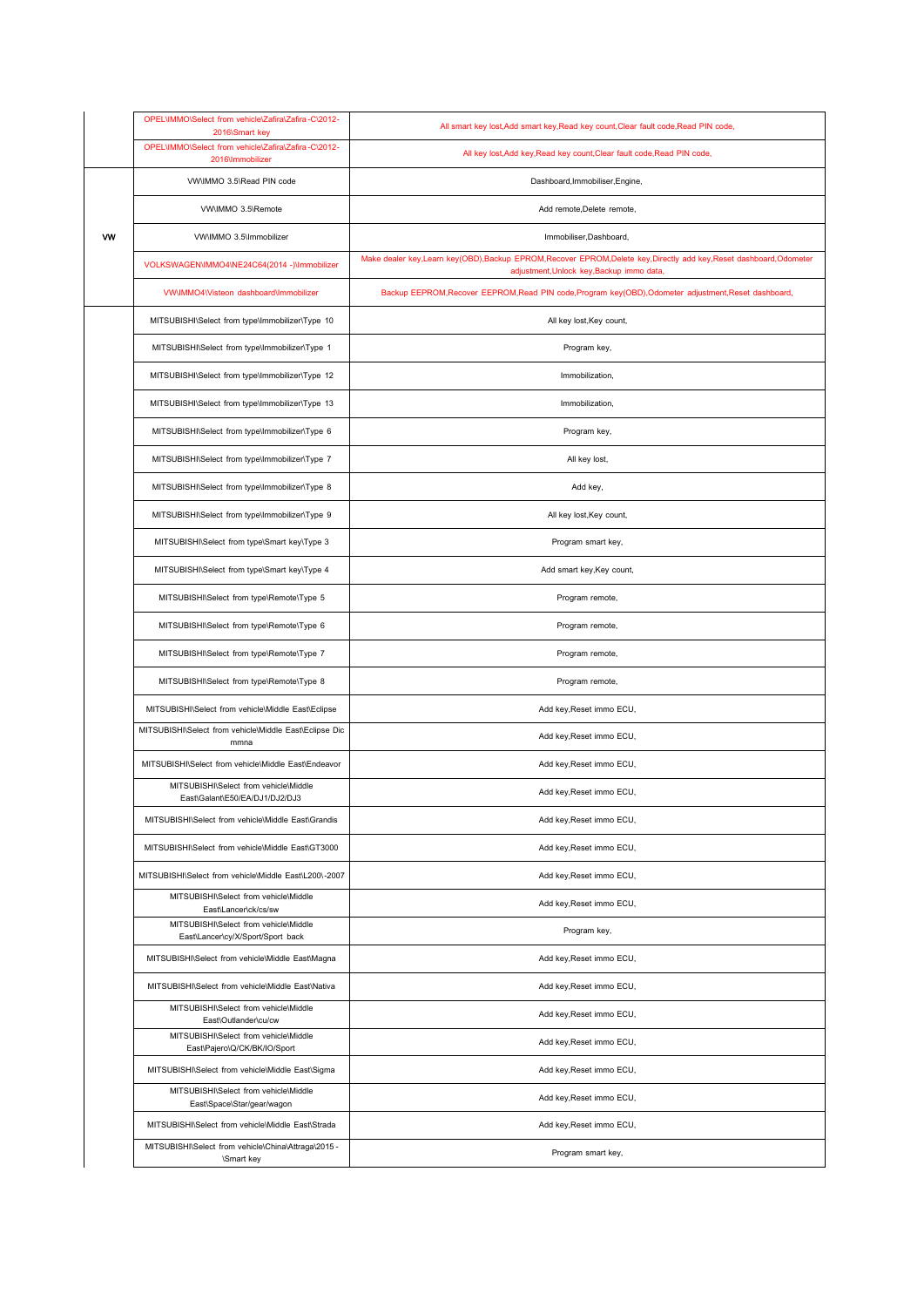| MITSUBISHI\Select from vehicle\China\Mirage\Without<br>smart                 | Add key, Program remote,  |
|------------------------------------------------------------------------------|---------------------------|
| MITSUBISHI\Select from vehicle\China\Mirage\With<br>smart\-2014              | Add smart key, Key count, |
| MITSUBISHI\Select from vehicle\China\TRITON\2017 -<br><b>\Smart key</b>      | Program smart key,        |
| MITSUBISHI\Select from vehicle\China\Pajero Sport\2017-<br><b>\Smart key</b> | Program smart key,        |
| MITSUBISHI\Select from vehicle\China\Outlander\ -<br>2013\Immobilizer        | Immobilizer,              |
| MITSUBISHI\Select from vehicle\China\Outlander\ -<br>2013\Remote             | Remote,                   |
| MITSUBISHI\Select from vehicle\China\Lancer\Immobilizer                      | Program key,              |
| MITSUBISHI\Select from vehicle\China\Lancer\Remote                           | Program remote,           |
| MITSUBISHI\Select from vehicle\Asia\Israel\Carisma                           | Add key, Reset immo ECU,  |
| MITSUBISHI\Select from vehicle\Asia\Israel\Eclipse                           | Add key, Reset immo ECU,  |
| MITSUBISHI\Select from vehicle\Asia\Israel\EclipseDis<br>mmna                | Add key, Reset immo ECU,  |
| MITSUBISHI\Select from vehicle\Asia\Israel\Endeavor                          | Add key, Reset immo ECU,  |
| MITSUBISHI\Select from vehicle\Asia\Israel\Galant\1994 -<br>2004             | Add key, Reset immo ECU,  |
| MITSUBISHI\Select from vehicle\Asia\Israel\Grandis                           | Add key, Reset immo ECU,  |
| MITSUBISHI\Select from vehicle\Asia\Israel\GT3000                            | Add key, Reset immo ECU,  |
| MITSUBISHI\Select from vehicle\Asia\Israel\L200\2011                         | Program key,              |
| MITSUBISHI\Select from vehicle\Asia\Israel\L400                              | Add key, Reset immo ECU,  |
| MITSUBISHI\Select from<br>vehicle\Asia\Israel\Lancer\ck/cs/sw/Sport back     | Add key, Reset immo ECU,  |
| MITSUBISHI\Select from<br>vehicle\Asia\Israel\Lancer\cy/Sport/X              | Program key,              |
| MITSUBISHI\Select from vehicle\Asia\Israel\Mirage                            | Add key, Reset immo ECU,  |
| MITSUBISHI\Select from vehicle\Asia\Israel\Magunm                            | Add key, Reset immo ECU,  |
| MITSUBISHI\Select from vehicle\Asia\Israel\Nativa                            | Add key, Reset immo ECU,  |
| MITSUBISHI\Select from<br>vehicle\Asia\Israel\Outlander[CAN]\With smart      | Program smart key,        |
| MITSUBISHI\Select from<br>vehicle\Asia\Israel\Outlander\2013                 | Add key, Reset immo ECU,  |
| MITSUBISHI\Select from vehicle\Asia\Israel\Pajero                            | Add key, Reset immo ECU,  |
| MITSUBISHI\Select from vehicle\Asia\Israel\Sigma                             | Add key, Reset immo ECU,  |
| MITSUBISHI\Select from<br>vehicle\Asia\Israel\Space\Star/gear                | Add key, Reset immo ECU,  |
| MITSUBISHI\Select from<br>vehicle\Asia\Israel\Spacewagon\Without smart       | Add key, Reset immo ECU,  |
| MITSUBISHI\Select from<br>vehicle\Asia\Israel\Spacewagon\With smart\2013-    | Program smart key,        |
| MITSUBISHI\Select from vehicle\Asia\Israel\Strada                            | Add key, Reset immo ECU,  |
| MITSUBISHI\Select from vehicle\Asia\Other\Delica\2007 -<br>2015              | Program key,              |
| MITSUBISHI\Select from vehicle\Asia\Other\EVO 8                              | Add key, Reset immo ECU,  |
| MITSUBISHI\Select from vehicle\Asia\Other\EVO 9                              | Add key, Reset immo ECU,  |
| MITSUBISHI\Select from vehicle\Asia\Other\EVO10\Smart<br>key                 | Program key,              |
| MITSUBISHI\Select from<br>vehicle\Asia\Other\EVO10\Immobilization\2008 -2010 | Program key,              |
| MITSUBISHI\Select from vehicle\Asia\Other\Grandis                            | Add key, Reset immo ECU,  |
| MITSUBISHI\Select from vehicle\Asia\Other\L200 Triton\-<br>2016              | Add key, Reset immo ECU,  |
| MITSUBISHI\Select from vehicle\Asia\Other\L200<br>Triton\2016-\Type 1        | Program key,              |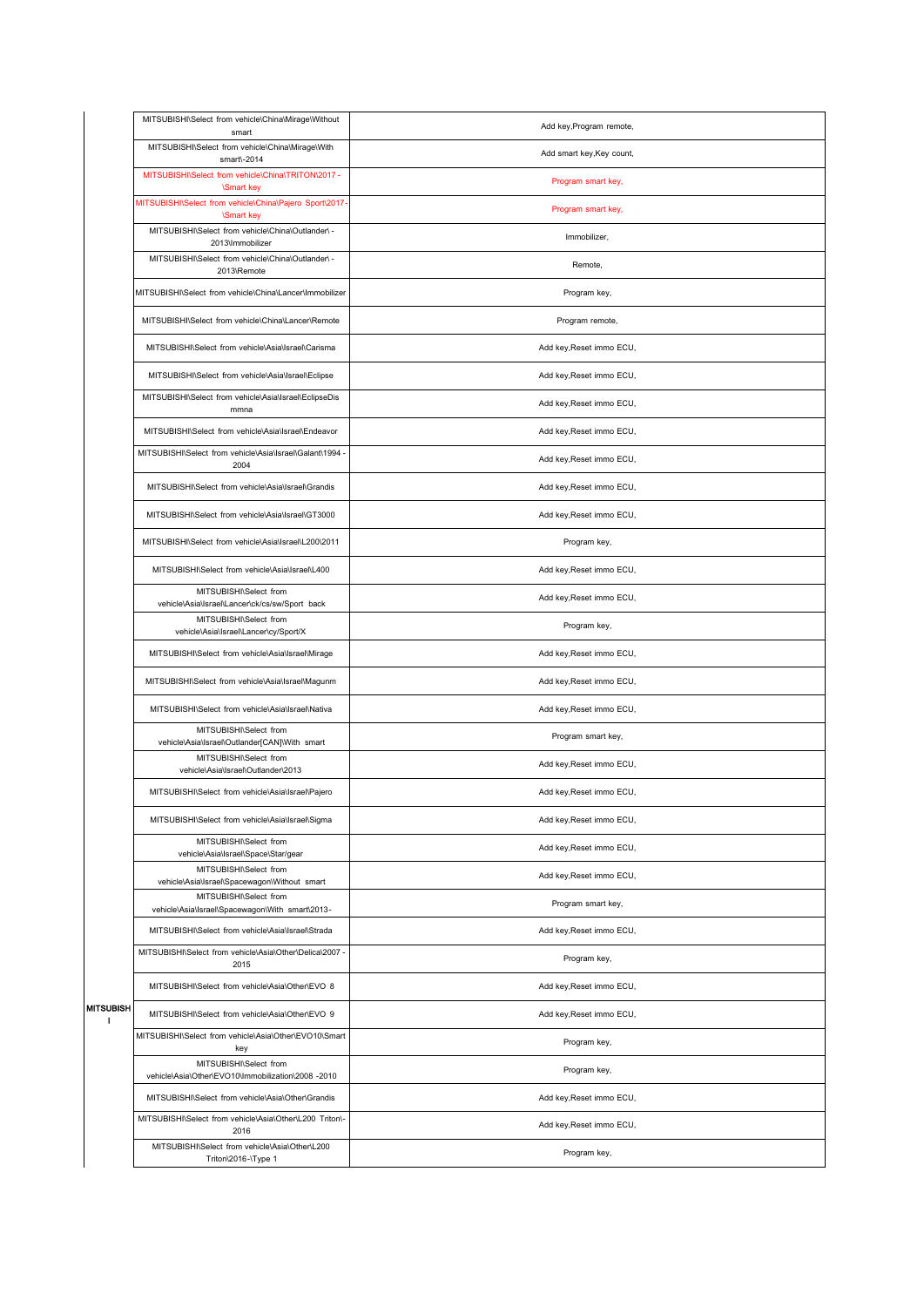| MITSUBISHI\Select from vehicle\Asia\Other\L200<br>Triton\2016-\Type 2                               | Program key,                |
|-----------------------------------------------------------------------------------------------------|-----------------------------|
| MITSUBISHI\Select from vehicle\Asia\Other\L200<br>Triton\2016-\Type 3                               | All key lost,               |
| MITSUBISHI\Select from vehicle\Asia\Other\Lancer\CS                                                 | Add key, Reset immo ECU,    |
| MITSUBISHI\Select from vehicle\Asia\Other\Lancer\CY                                                 | Program key,                |
| MITSUBISHI\Select from<br>vehicle\Asia\Other\Outlander\2005 -2012                                   | Program key,                |
| MITSUBISHI\Select from<br>vehicle\Asia\Other\Pajero\CK\2000 -2010                                   | Add key, Reset immo ECU,    |
| MITSUBISHI\Select from vehicle\Asia\Japan\3000<br>GT\1996-2001                                      | Add key, Reset immobillser, |
| MITSUBISHI\Select from<br>vehicle\Asia\Japan\Carisma\1996 -2004                                     | Add key, Reset immobillser, |
| MITSUBISHI\Select from vehicle\Asia\Japan\Colt\1996 -<br>2000                                       | Add key, Reset immobillser, |
| MITSUBISHI\Select from vehicle\Asia\Japan\Eclipse\1996<br>2003                                      | Add key, Reset immobillser, |
| MITSUBISHI\Select from                                                                              | Add key, Reset immobillser, |
| vehicle\Asia\Japan\Galant[PIN1]\1996 -2003<br>MITSUBISHI\Select from                                | Add key, Reset immobillser, |
| vehicle\Asia\Japan\Galant[PIN2]\1996 -2003<br>MITSUBISHI\Select from vehicle\Asia\Japan\L200\1999 - | Add key, Reset immobillser, |
| 2006<br>MITSUBISHI\Select from vehicle\Asia\Japan\Lancer                                            | Add key, Reset immobillser, |
| SW\1996-2003<br>MITSUBISHI\Select from vehicle\Asia\Japan\Lancer\2003                               | Add key, Reset immobillser, |
| 2006<br>MITSUBISHI\Select from vehicle\Asia\Japan\Lancer\1996                                       |                             |
| 2003<br>MITSUBISHI\Select from vehicle\Asia\Japan\Montero                                           | Add key, Reset immobillser, |
| IO\1999-<br>MITSUBISHI\Select from vehicle\Asia\Japan\Montero                                       | Add key, Reset immobillser, |
| Sport\1999-2004                                                                                     | Add key, Reset immobillser, |
| MITSUBISHI\Select from<br>vehicle\Asia\Japan\Montero\2001 -2006                                     | Add key, Reset immobillser, |
| MITSUBISHI\Select from<br>vehicle\Asia\Japan\Montero\1999 -2000                                     | Add key, Reset immobillser, |
| MITSUBISHI\Select from vehicle\Asia\Japan\Nativa\2001<br>2003                                       | Add key, Reset immobillser, |
| MITSUBISHI\Select from vehicle\Asia\Japan\Pajero<br>IO\1999-                                        | Add key, Reset immobillser, |
| MITSUBISHI\Select from vehicle\Asia\Japan\Pajero<br>PININ\1999-                                     | Add key, Reset immobillser, |
| MITSUBISHI\Select from vehicle\Asia\Japan\Pajero<br>sport\1999-2003                                 | Add key, Reset immobillser, |
| MITSUBISHI\Select from vehicle\Asia\Japan\Pajero\2000<br>2005                                       | Add key, Reset immobillser, |
| MITSUBISHI\Select from vehicle\Asia\Japan\Pajero\1999<br>2000                                       | Add key, Reset immobillser, |
| MITSUBISHI\Select from vehicle\Asia\Japan\Shogun<br>PININ\1999-                                     | Add key, Reset immobillser, |
| MITSUBISHI\Select from vehicle\Asia\Japan\Shogun<br>Sport\1999-2003                                 | Add key, Reset immobillser, |
| MITSUBISHI\Select from<br>vehicle\Asia\Japan\Shogun\2000 -2005                                      | Add key, Reset immobillser, |
| MITSUBISHI\Select from<br>vehicle\Asia\Japan\Shogun\1996 -2000                                      | Add key, Reset immobillser, |
| MITSUBISHI\Select from vehicle\Asia\Japan\Space<br>Gear\1996-                                       | Add key, Reset immobillser, |
| MITSUBISHI\Select from vehicle\Asia\Japan\Space<br>Runner\1998-1999                                 | Add key, Reset immobillser, |
| MITSUBISHI\Select from vehicle\Asia\Japan\Space<br>Runner\1999-2002                                 | Add key, Reset immobillser, |
| MITSUBISHI\Select from vehicle\Asia\Japan\Space                                                     | Add key, Reset immobillser, |
| Start[PIN1]\1999-<br>MITSUBISHI\Select from vehicle\Asia\Japan\Space                                | Add key, Reset immobillser, |
| Start[PIN2]\1999-<br>MITSUBISHI\Select from vehicle\Asia\Japan\Space                                | Add key, Reset immobillser, |
| Wagon\1998-1999<br>MITSUBISHI\Select from vehicle\Asia\Japan\Space                                  | Add key, Reset immobillser, |
| Wagon\1999-2002                                                                                     |                             |
| MITSUBISHI\Select from vehicle\Greece\3000gt\1996 -                                                 | Add key, Reset immobillser, |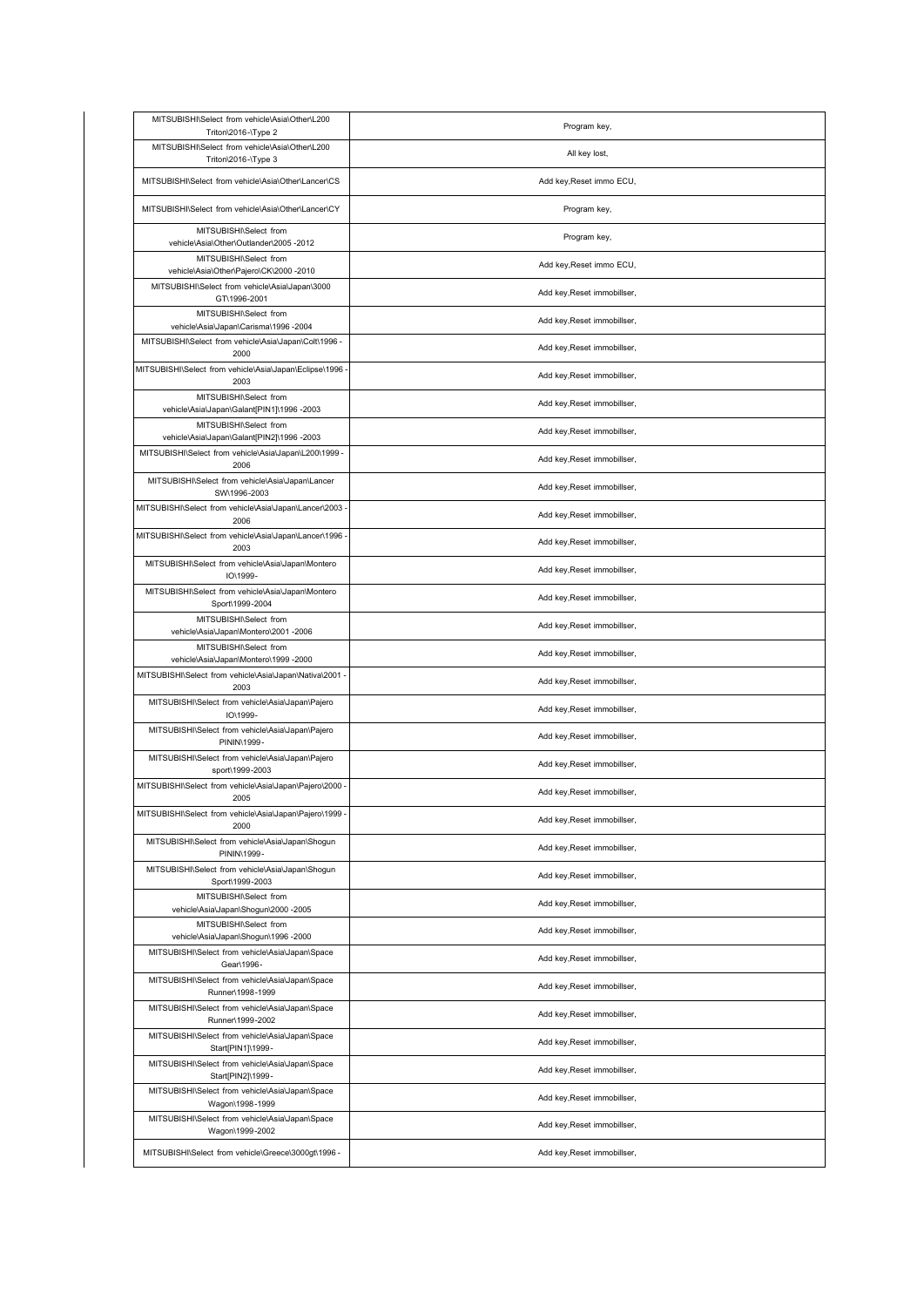|       | MITSUBISHI\Select from vehicle\Greece\Carisma\1996 -<br>2004    | Add key, Reset immobillser,                                                    |
|-------|-----------------------------------------------------------------|--------------------------------------------------------------------------------|
|       | MITSUBISHI\Select from vehicle\Greece\Colt New\2002-            | Add key, Reset immobillser,                                                    |
|       | MITSUBISHI\Select from vehicle\Greece\Colt\1996-2000            | Add key, Reset immobillser,                                                    |
|       | MITSUBISHI\Select from vehicle\Greece\Galant\1996 -<br>2003     | Add key, Reset immobillser,                                                    |
|       | MITSUBISHI\Select from vehicle\Greece\L200\1999-2006            | Add key, Reset immobillser,                                                    |
|       | MITSUBISHI\Select from vehicle\Greece\Lancer SW\1996<br>2003    | Add key, Reset immobillser,                                                    |
|       | MITSUBISHI\Select from vehicle\Greece\Lancer\1996 -<br>2003     | Add key, Reset immobillser,                                                    |
|       | MITSUBISHI\Select from vehicle\Greece\Pajero<br>New\2000-2003   | Add key, Reset immobillser,                                                    |
|       | MITSUBISHI\Select from vehicle\Greece\Pajero<br>PININ\1999-     | Add key, Reset immobillser,                                                    |
|       | MITSUBISHI\Select from vehicle\Greece\Pajero<br>sport\1999-2003 | Add key, Reset immobillser,                                                    |
|       | MITSUBISHI\Select from vehicle\Greece\Pajero\1996 -<br>2000     | Add key, Reset immobillser,                                                    |
|       | MITSUBISHI\Select from vehicle\Greece\Space<br>Gear\1996-       | Add key, Reset immobillser,                                                    |
|       | MITSUBISHI\Select from vehicle\Greece\Space<br>Runner\1998-1999 | Add key, Reset immobillser,                                                    |
|       | MITSUBISHI\Select from vehicle\Greece\Space<br>Runner\1999-2002 | Add key, Reset immobillser,                                                    |
|       | MITSUBISHI\Select from vehicle\Greece\Space<br>Start\1999-      | Add key, Reset immobillser,                                                    |
|       | MITSUBISHI\Select from vehicle\Africa\L200 Triton\2006          | Add key, Reset immobillser,                                                    |
|       | MITSUBISHI\Select from vehicle\Africa\Lancer\2006 -2012         | Program key,                                                                   |
|       | MITSUBISHI\Select from vehicle\Africa\Outlander\2006            | Add key, Reset immo ECU,                                                       |
|       | MITSUBISHI\Select from vehicle\Africa\Pajero\1999-2006          | Add key, Reset immo ECU,                                                       |
|       | MITSUBISHI\Select from vehicle\Africa\Shogun\2001-2006          | Add key, Reset immo ECU,                                                       |
|       | MAZDA\CX-3\2017-\Smart key                                      | Add smart key, All smart key lost, Switch ignition on,                         |
|       | MAZDA\DEMIO\-2001\Immobilizer                                   | Key number, Delete key, Add key,                                               |
|       | MAZDA\DEMIO\2002 -2007\Immobilizer                              | Key number, Delete key, Add key,                                               |
|       | MAZDA\DEMIO\2008-2013\Smart key                                 | Add key, Clear key, Add remote, Delete remote, Key number,                     |
|       | MAZDA\DEMIO\2008 -2013\Immobilizer                              | Key number, Delete key, Add key,                                               |
|       | MAZDA\DEMIO\2014 -\Smart key                                    | Add smark key, All smart key lost, Switch ignition on,                         |
|       | MAZDA\M121\Immobilizer                                          | Key number, Delete key, Add key,                                               |
|       | MAZDA\M2\Type 1\Smart key                                       | Add key, Clear key, Add remote, Delete remote, Key number, Switch ignition on, |
|       | MAZDA\M2\Type 3(2017-)\Smart key                                | Add smart key, All smart key lost, Switch ignition on,                         |
|       | MAZDA\M3\Smart key\Type 2(2017-)                                | Add smart key, All smart key lost, Switch ignition on,                         |
| MAZDA | MAZDA\MX-5 MIATA\2005-2013\Immobilizer                          | Key number, Delete key, Add key,                                               |
|       | MAZDA\MX-5\2017-\Smart key                                      | Add smart key, All smart key lost, Switch ignition on,                         |
|       | MAZDA\PREMACY\2005\Smart key                                    | Key number, Delete key, Add key,                                               |
|       | MAZDA\RX-8\2004-2009\Immobilizer                                | Key number, Delete key, Add key,                                               |
|       | MAZDA\RX-8\2009\Smart key                                       | Add key, Clear key, Add remote, Delete remote, Key number,                     |
|       | MAZDA\RX-8\2009\Immobilizer                                     | Key number, Delete key, Add key,                                               |
|       | MAZDA\Tribute\Immobilizer\2001 -2004                            | Key number, Delete key, Add key,                                               |
|       | MAZDA\Tribute\Immobilizer\2005 -2008                            | Key number, Delete key, Add key,                                               |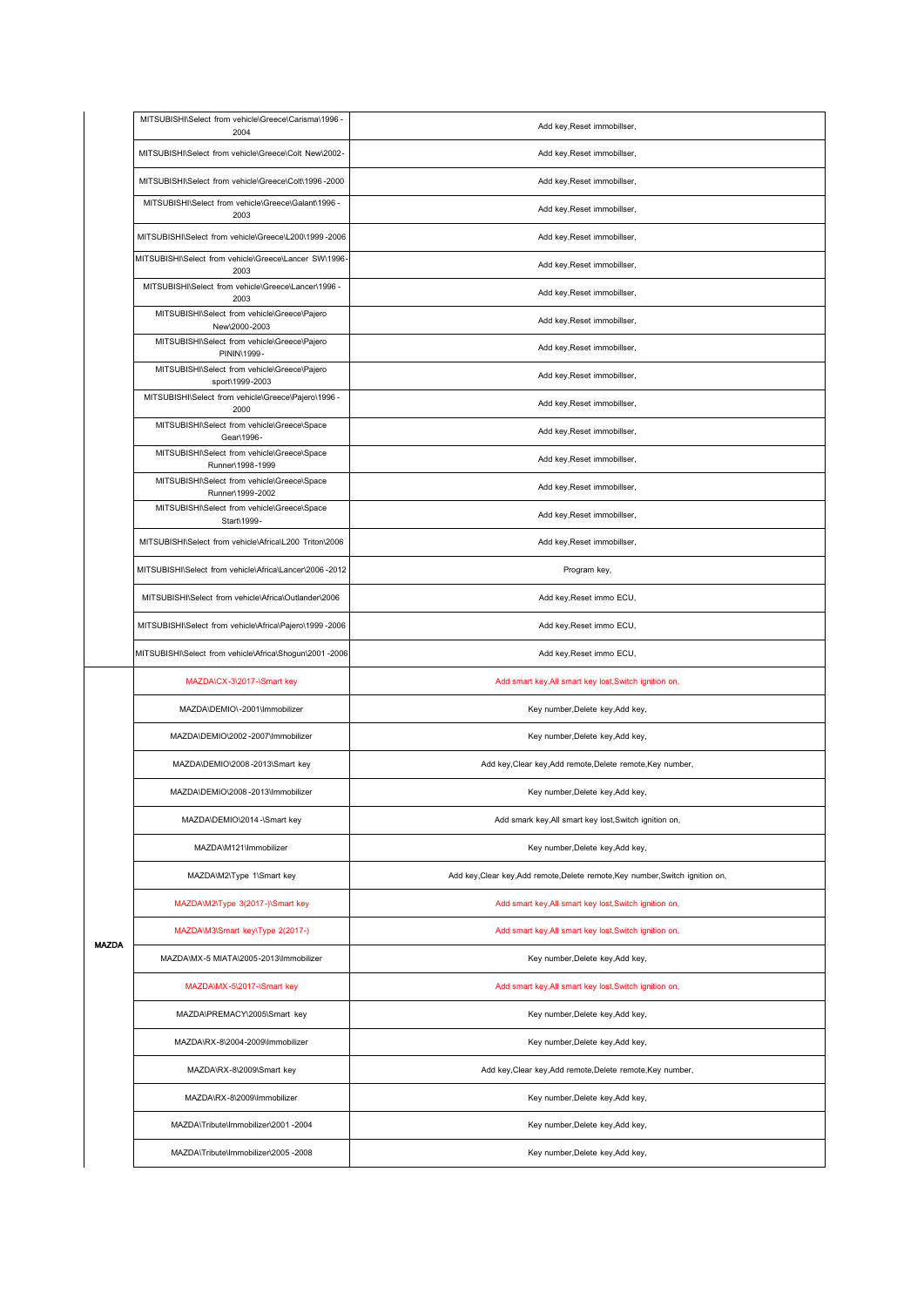|                | MAZDA\Tribute\Immobilizer\2009 -2011                                 | Key number, Delete key, Add key,                       |
|----------------|----------------------------------------------------------------------|--------------------------------------------------------|
|                | MAZDA\Atenza\2018-\Smart key                                         | Add smart key, All smart key lost, Switch ignition on, |
|                | RENAULT\Select from type\All\Type 0                                  | Add key,                                               |
|                | RENAULT\Select from type\All\Type 1                                  | Add key,                                               |
|                | RENAULT\Select from type\All\Type 2                                  | Add key,                                               |
|                | RENAULT\Select from type\All\Type 3                                  | Add key,                                               |
|                | RENAULT\Select from type\All\Type 4                                  | Add key,                                               |
|                | RENAULT\Select from type\All\Type 5                                  | Add key,                                               |
|                | RENAULT\Select from type\All\Type 6                                  | Add key,                                               |
|                | RENAULT\Select from type\All\Type 7                                  | Add key,                                               |
|                | RENAULT\Select from type\All\Type 8                                  | Add key,                                               |
|                | RENAULT\Select from type\All\Type 9                                  | Add key,                                               |
|                | RENAULT\Select from type\All\Type A                                  | Add key,                                               |
|                | RENAULT\Select from type\All\Type B                                  | Read PIN code, Program key, Recover backup data,       |
|                | RENAULT\Select from vehicle\Captur                                   | Add key, Recover data,                                 |
|                | RENAULT\Select from vehicle\Clio\Clio II Ph2.                        | Add key,                                               |
|                | RENAULT\Select from vehicle\Clio\CLIO III.\Without smart             | Add key,                                               |
|                | RENAULT\Select from vehicle\Clio\CLIO III.\With smart                | Add key,                                               |
|                | RENAULT\Select from vehicle\Clio\Clio IV.\2012-                      | Add key, Recover data,                                 |
|                | RENAULT\Select from vehicle\Duster\Duster.\2010 -2012                | Add key,                                               |
|                | RENAULT\Select from vehicle\Espace\Espace IV Ph2.                    | Add key,                                               |
|                | RENAULT\Select from vehicle\Espace\Espace IV.                        | Add key,                                               |
|                | RENAULT\Select_from_vehicle\Fluence\2009-2015.                       | Add key,                                               |
|                | RENAULT\Select from vehicle\Kangoo\Kangoo I.                         | Add key,                                               |
|                | RENAULT\Select from vehicle\Kangoo\Kangoo II.\2007-<br>2012          | Add key,                                               |
|                | RENAULT\Select from vehicle\Koleos\2008 -.                           | Add key,                                               |
|                | RENAULT\Select from vehicle\Laguna\Laguna II Ph2.                    | Add key,                                               |
|                | RENAULT\Select from vehicle\Laguna\Laguna II.                        | Add key,                                               |
| <b>RENAULT</b> | RENAULT\Select from vehicle\Laguna\Laguna III.\2007-<br>2015         | Add key,                                               |
|                | RENAULT\Select from vehicle\Logan\Logan.\Type 1                      | Add key,                                               |
|                | RENAULT\Select from vehicle\Logan\Logan.\Type 2                      | Add key,                                               |
|                | RENAULT\Select from vehicle\Master III\2010-2014                     | Add key,                                               |
|                | RENAULT\Select from vehicle\Master\Master.                           | Add key,                                               |
|                | RENAULT\Select from vehicle\Megane Scenic\-2008.                     | Add key,                                               |
|                | RENAULT\Select from vehicle\Megane Scenic\1999-2002.                 | Read PIN code, Program key,                            |
|                | RENAULT\Select from vehicle\Megane Scenic\Scenic III<br>(2009-2015). | Add key,                                               |
|                | RENAULT\Select from vehicle\Megane\Megane III.\2009-<br>2015         | Add key,                                               |
|                | RENAULT\Select from vehicle\Modus\Modus.\Without<br>smart            | Add key,                                               |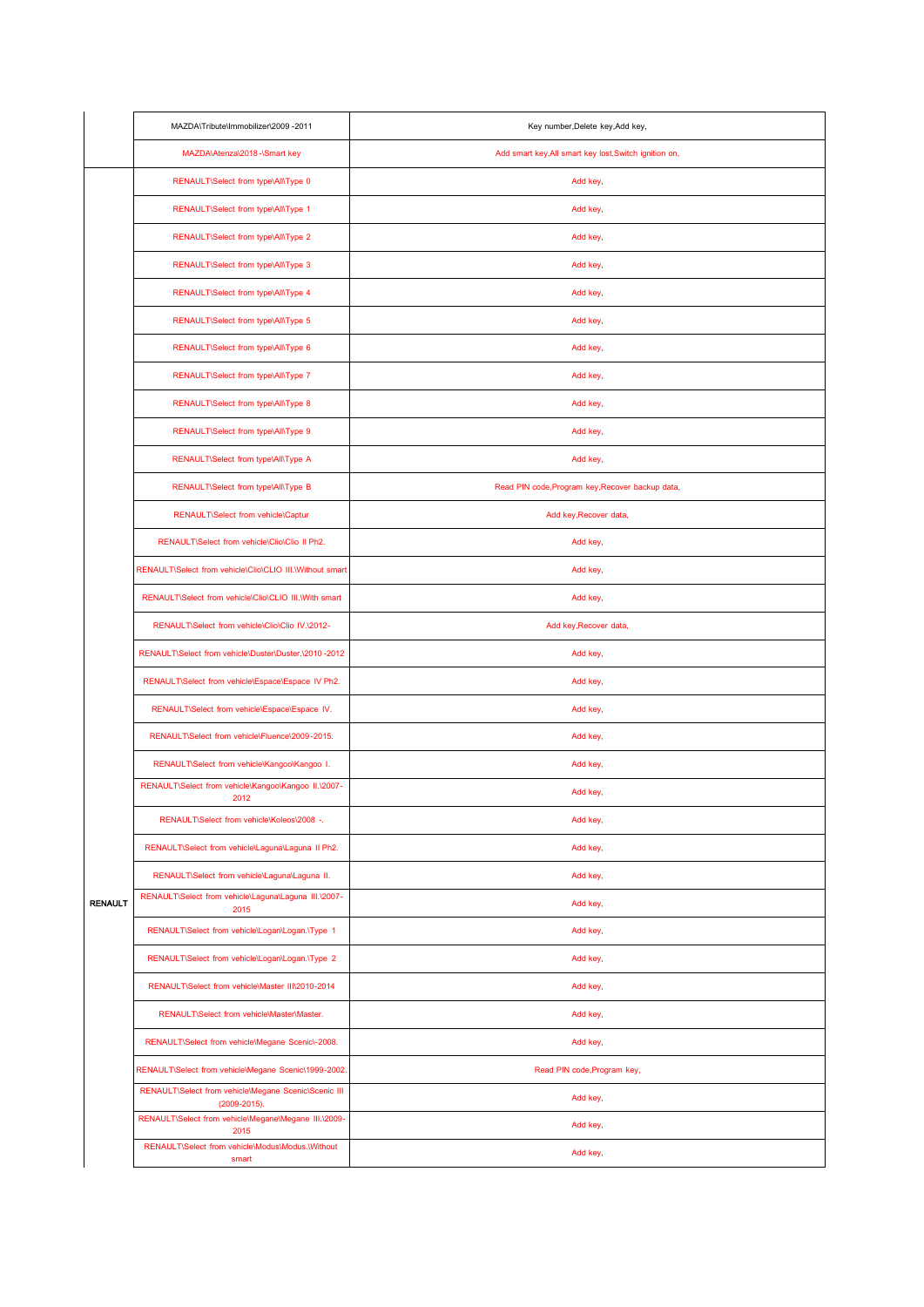|                | RENAULT\Select from vehicle\Primastar\Primastar.                     | Add key,                                                                                                                    |
|----------------|----------------------------------------------------------------------|-----------------------------------------------------------------------------------------------------------------------------|
|                | RENAULT\Select from vehicle\Sandero\-2008.                           | Add key,                                                                                                                    |
|                | RENAULT\Select from vehicle\Sandero\(2008-2012).                     | Add key,                                                                                                                    |
|                | RENAULT\Select from vehicle\Scenic\Scenic III.\2009-<br>2015         | Add key,                                                                                                                    |
|                | RENAULT\Select from vehicle\Symbol\Symbol.\Type 1                    | Add key,                                                                                                                    |
|                | RENAULT\Select from vehicle\Symbol\Symbol.\Type 2                    | Add key,                                                                                                                    |
|                | RENAULT\Select from vehicle\Thalia\Thalia.\Type 1                    | Add key,                                                                                                                    |
|                | RENAULT\Select from vehicle\Thalia\Thalia.\Type 2                    | Add key,                                                                                                                    |
|                | RENAULT\Select from vehicle\Trafic\Trafic II Ph2.                    | Add key,                                                                                                                    |
|                | RENAULT\Select from vehicle\Trafic\Trafic II Ph3.\2010-<br>2014      | Add key,                                                                                                                    |
|                | RENAULT\Select from vehicle\Trafic\Trafic(4A)\2014 -                 | Read PIN code, Program key, Recover backup data,                                                                            |
|                | RENAULT\Select from vehicle\Twingo\Twingo I Ph2.\2001-<br>2006       | Add key,                                                                                                                    |
|                | RENAULT\Select from vehicle\Twingo\Twingo II.\2007-<br>2013          | Add key,                                                                                                                    |
|                | RENAULT\Select from vehicle\Velsatis\-2005.                          | Add key,                                                                                                                    |
|                | RENAULT\Select from vehicle\Velsatis\2005 -.                         | Add key,                                                                                                                    |
|                | RENAULT\Select from vehicle\Vivaro\Vivaro.                           | Add key,                                                                                                                    |
|                | RENAULT\Select from vehicle\Wind\2010-2013.                          | Add key,                                                                                                                    |
|                | BUICK\GL8\2017-\Smart key\Type 2(2.5L)                               | All smart key lost, Add smart key, Read smart key count, Clear fault code,                                                  |
|                | BUICK\Regal\2017-\Smart key                                          | All smart key lost, Add smart key, Read smart key count, Clear fault code,                                                  |
| <b>BUICK</b>   | BUICK\Verano\2017 -\Smart key\Smart key                              | All smart key lost, Add smart eky, Read smart key count,                                                                    |
|                | BUICK\Verano\2017-\Immobilizer                                       | All key lost, Clear fault code, Read key count,                                                                             |
| <b>PEUGEOT</b> | PEUGEOT\Select from type\Replace engine ECU\M745                     | Replace engine ECU,                                                                                                         |
|                | TOYOTA\Select from type\IMMO\Type 8(Avanza)                          | G Immobilizer reset(All key lost), DOT Immobilizer reset(All key lost),                                                     |
|                | TOYOTA\Select from vehicle\AVANZA\All key lost                       | G Immobilizer reset(All key lost), DOT Immobilizer reset(All key lost),                                                     |
| <b>TOYOTA</b>  | TOYOTA\Select from vehicle\corolla EX\Immobilizer\4D                 | Add key, Delete key, All key lost,                                                                                          |
|                | TOYOTA\Select from vehicle\corolla EX\Smart key\Type 1               | Add smart key, Delete smart key, Reset PEPS, Reset PEPS & program smart key,                                                |
|                | TOYOTA\Select from vehicle\corolla EX\Smart key\Type 2               | Smart key registration, Delete smart key, Reset immobox,                                                                    |
| <b>CITROEN</b> | CITROEN\Select from type\Replace engine ECU\M745                     | Replace engine ECU,                                                                                                         |
|                | CITROEN\Select from vehicle\C4\Immobilizer\Type 2                    | Program key,                                                                                                                |
|                | CHERY\Remote\V5 series\Type 3                                        | Program remote, Remote sync mode,                                                                                           |
|                | CHERY\Remote\Eastar\Type 3                                           | Program remote, Remote sync mode,                                                                                           |
|                | CHERY\Remote\Cowin                                                   | Program remote, Remote sync mode,                                                                                           |
| <b>CHERY</b>   | CHERY\Remote\Cowin 2                                                 | Program remote, Remote sync mode,                                                                                           |
|                | CHERY\Remote\Cowin 5\Type 1                                          | Program remote, Remote sync mode,                                                                                           |
|                | CHERY\Remote\Cowin 5\Type 2                                          | Read key count, Program remote, Clear fault code,                                                                           |
|                | CHERY\Remote\Tiggo 3\Type 3                                          | Program remote, Remote sync mode,                                                                                           |
|                | CHERY\Remote\Tiggo Facelift\Type 3                                   | Program remote, Remote sync mode,                                                                                           |
|                | GREAT WALL MOTOR\Hover\H2S\Mechanical<br>key\Industrial traffic IMMO | Immobilization, Program engine, Reset engine, Reset immobiliser, Delete key, Program key, Reset PIN code, Clear fault code, |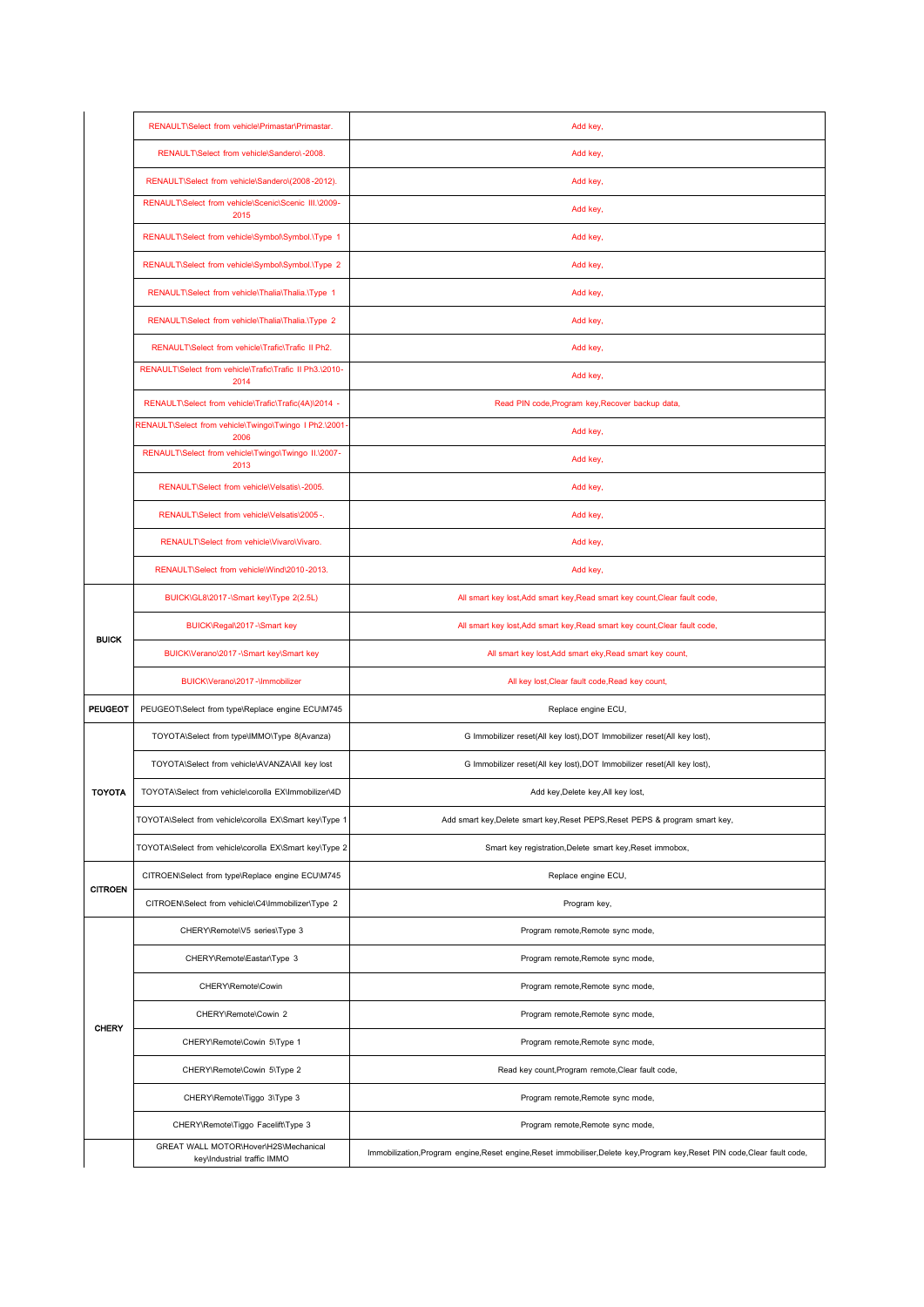|                             | GREAT WALL MOTOR\Hover\H3\Delphi -Remote(CAN)                                                | Program remote,                                                                                                                                                                                                        |
|-----------------------------|----------------------------------------------------------------------------------------------|------------------------------------------------------------------------------------------------------------------------------------------------------------------------------------------------------------------------|
|                             | GREAT WALL MOTOR\Hover\H4\Keyless Entry(PEPS)                                                | Immobilizer, Off line full system programming, Program PEPS, Program ESCL, Program engine ECU, Program T-box,                                                                                                          |
|                             | GREAT WALL MOTOR\Hover\H5(Ann.<br>edition)\Remote(CAN)                                       | Program remote,                                                                                                                                                                                                        |
|                             | GREAT WALL MOTOR\Hover\H6 coupe\2017-\Smart key                                              | Program key after deleting, All key lost, Add key,                                                                                                                                                                     |
|                             | GREAT WALL MOTOR\Hover\H6(bluesign)\Delphi -<br>remote(CAN)                                  | Program remote, Unlocking OBC,                                                                                                                                                                                         |
|                             | GREAT WALL MOTOR\Hover\H6(bluesign)\UMC -<br>remote(CAN)                                     | Program remote, Unlocking OBC,                                                                                                                                                                                         |
|                             | GREAT WALL MOTOR\Hover\H6\2013-2017\Mechanical<br>key\Remote\Type 1                          | Program remote, Unlocking OBC,                                                                                                                                                                                         |
| <b>GREAT</b>                | GREAT WALL MOTOR\Hover\H6\2013-2017\Mechanical<br>key\Remote\Type 2                          | Program remote, Unlocking OBC,                                                                                                                                                                                         |
| <b>WALL</b><br><b>MOTOR</b> | GREAT WALL MOTOR\Hover\H6\2017 -\Smart key                                                   | Add key, All key lost,                                                                                                                                                                                                 |
|                             | GREAT WALL MOTOR\Hover\M6\-2018\Smart key                                                    | Add key, All key lost,                                                                                                                                                                                                 |
|                             | GREAT WALL MOTOR\Hover\M6\2018 -\Button-type<br><b>PEPS</b>                                  | All key lost, Program with working key, Replace solenoid valve, Replace PEPS, Replace EMS, EOL offline learn, Read key count,                                                                                          |
|                             | GREAT WALL MOTOR\Great Wall\C30EV\Remote(CAN)                                                | Program immo and remote,                                                                                                                                                                                               |
|                             | GREAT WALL MOTOR\Great Wall\C50\2014-2015\Smart<br>key\Button-type PEPS                      | All key lost, Program with working key, Replace solenoid valve, Replace PEPS, Replace EMS, EOL offline learn, Read key count,                                                                                          |
|                             | GREAT WALL MOTOR\Great Wall\C50\2014-2015\Smart<br>key\Switch-type PEPS                      | All key lost, Program with working key, Replace solenoid valve, Replace PEPS, Replace EMS, EOL offline learn, Read key count,                                                                                          |
|                             | GREAT WALL MOTOR\Great Wall\Wingle<br>5\2017\Mechanical key/bar key\Remote(CAN)              | Program remote, Unlocking OBC,                                                                                                                                                                                         |
|                             | GREAT WALL MOTOR\Great Wall\Wingle<br>5\2017\Mechanical key/bar key\IMMO\Delphi diesel(Bosch | Read key count, Clear fault code, Reset PIN code, Program key, Delete key, Program immo ECU, Program engine ECU, Program<br>engine VIN code, Program immo VIN code, Reset engine ECU, Reset immo ECU, Read engine VIN, |
|                             | GREAT WALL MOTOR\Great Wall\Wingle<br>5\2017\Mechanical key/bar key\IMMO\Delphi diesel(Bosch | Read key count, Reset PIN code, Program key, Delete all keys, Program immo ECU, Program engine ECU, Program engine VIN<br>code, Program immo VIN code, Reset engine ECU, Reset immo ECU,                               |
|                             | GEELY\Gleagle\GC7\Read Shanghai Industrial IMMO data                                         | Read PIN code,                                                                                                                                                                                                         |
|                             | GEELY\Gleagle\GX2\Read Shanghai Industrial IMMO data                                         | Read PIN code,                                                                                                                                                                                                         |
|                             | GEELY\Gleagle\GX2\IMMO(with joint EMS)                                                       | Immobilization, Program engine, Reset engine, Reset immobiliser, Delete key, Program key, Reset PIN code, Clear fault code,                                                                                            |
|                             | GEELY\Gleagle\GX718\Read Shanghai Industrial IMMO<br>data                                    | Read PIN code,                                                                                                                                                                                                         |
|                             | GEELY\Gleagle\GX718\Continental smart key                                                    | Program remote,                                                                                                                                                                                                        |
|                             | GEELY\Gleagle\GX718\Narn smart key                                                           | Reset EMS, Reset PEPS, Program key, Program EMS, Program ESCL, Delete key, Program PEPS,                                                                                                                               |
|                             | GEELY\Gleagle\GX720\Read Shanghai Industrial IMMO<br>data                                    | Read PIN code,                                                                                                                                                                                                         |
|                             | GEELY\Gleagle\GX725\Read Shanghai Industrial IMMO<br>data                                    | Read PIN code,                                                                                                                                                                                                         |
|                             | GEELY\Gleagle\GX725\Continental smart key                                                    | Program remote,                                                                                                                                                                                                        |
|                             | GEELY\Gleagle\GX725\Industrial_traffic IMMO                                                  | Immobilization, Program engine, Reset engine, Reset immobiliser, Delete key, Program key, Reset PIN code, Clear fault code,                                                                                            |
|                             | GEELY\Gleagle\GX725\Narn smart key                                                           | Reset EMS, Reset PEPS, Program key, Program EMS, Program ESCL, Delete key, Program PEPS,                                                                                                                               |
|                             | GEELY\Gleagle\GX9\Read Shanghai Industrial IMMO data                                         | Read PIN code,                                                                                                                                                                                                         |
|                             | GEELY\Gleagle\GX9\Narn smart key                                                             | Reset EMS, Reset PEPS, Program key, Program EMS, Program ESCL, Delete key, Program PEPS,                                                                                                                               |
|                             | GEELY\Gleagle\Panda\Read Shanghai Industrial IMMO<br>data                                    | Read PIN code,                                                                                                                                                                                                         |
|                             | GEELY\Gleagle\Panda\IMMO(with joint EMS)                                                     | Immobilization, Program engine, Reset engine, Reset immobiliser, Delete key, Program key, Reset PIN code, Clear fault code,                                                                                            |
|                             | GEELY\Maple\Read Shanghai Industrial IMMO data                                               | Read PIN code,                                                                                                                                                                                                         |
|                             | GEELY\Geely\New Free Cruiser\Shanghai Hu Gong<br>BCM(KWP)                                    | Learn remote, Delete remote,                                                                                                                                                                                           |
|                             | GEELY\Geely\New Free Cruiser\IMMO(with joint EMS)                                            | Immobilization, Program engine, Reset engine, Reset immobiliser, Delete key, Program key, Reset PIN code, Clear fault code,                                                                                            |
|                             | GEELY\Gleagle\Vision\Read Shanghai Industrial IMMO<br>data                                   | Read PIN code,                                                                                                                                                                                                         |
|                             | GEELY\Emgrand\EC820\Read Shanghai Industrial IMMO<br>data                                    | Read PIN code,                                                                                                                                                                                                         |
|                             | GEELY\Emgrand\EC825\Read Shanghai Industrial IMMO<br>data                                    | Read PIN code,                                                                                                                                                                                                         |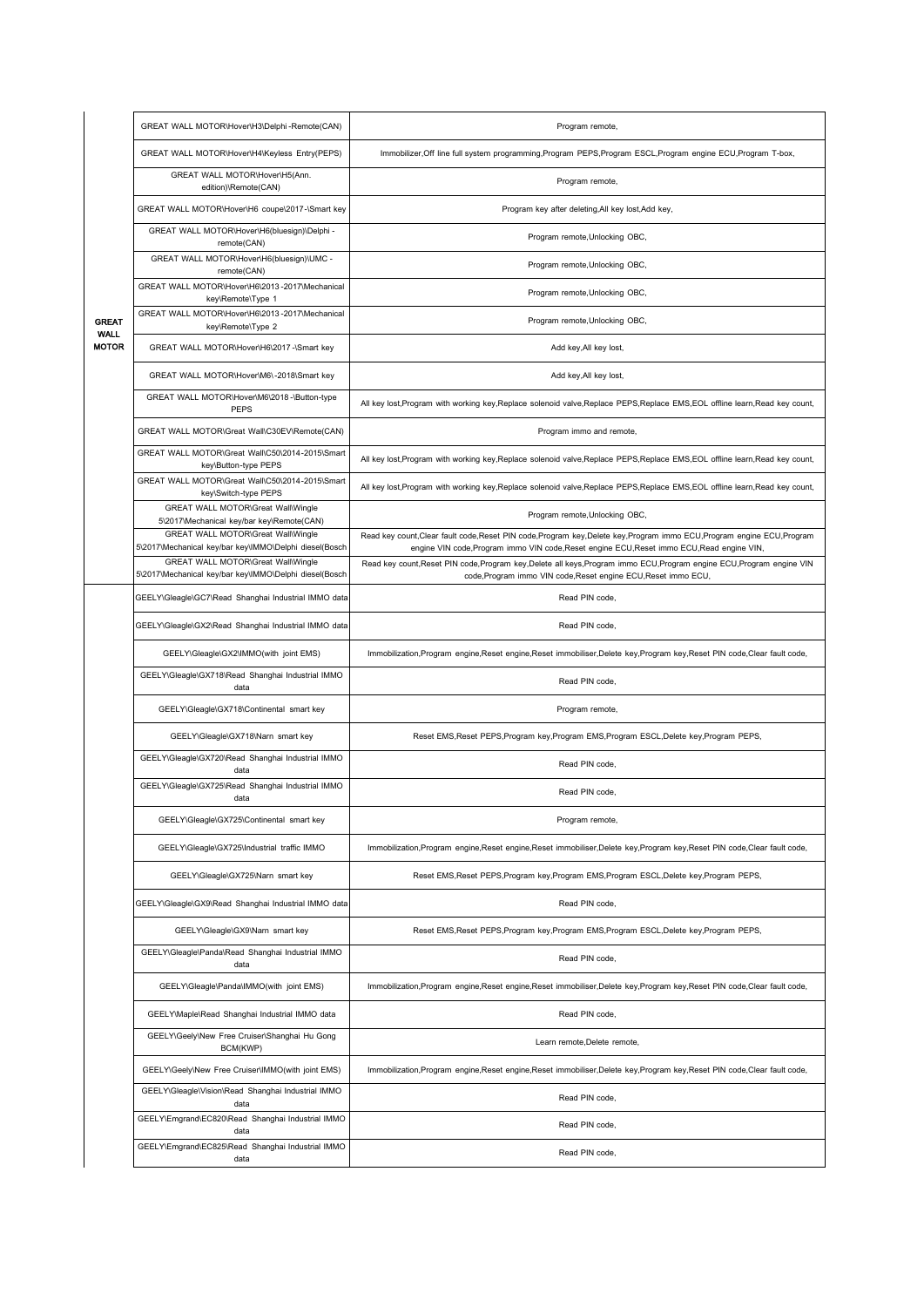|              | GEELY\Emgrand\EX8\Read Shanghai Industrial IMMO<br>data                 | Read PIN code,                                                                                                                             |
|--------------|-------------------------------------------------------------------------|--------------------------------------------------------------------------------------------------------------------------------------------|
|              | GEELY\Emgrand \S1\Smart key system                                      | Key count, Program key, Delete key,                                                                                                        |
|              | GEELY\Emgrand \S1\IMMO                                                  | Program immo ECU, Reset immo ECU,                                                                                                          |
|              | GEELY\Emgrand\X1\Body control system                                    | Program remote, Remote count,                                                                                                              |
|              | GEELY\Emgrand\X3\Smart key                                              | Program remote, Offline key programming,                                                                                                   |
|              | GEELY\Emgrand \X3\Narn smart key                                        | Reset EMS, Reset PEPS, Program key, Program EMS, Program ESCL, Delete key, Program PEPS,                                                   |
|              | GEELY\Emgrand\X3\Body control system                                    | Program remote, Remote count,                                                                                                              |
| <b>GEELY</b> | GEELY\Emgrand\New Emgrand\Continental smart<br>key(2015-32-digit ESK)   | PEPS learning, After-sales mode switch, ESCL erase ESK, PEPS erase ESK, ESCL learning, PEPS configuration, Program key, Read<br>key count, |
|              | GEELY\Emgrand\New Emgrand\Industrial traffic IMMO                       | Immobilization, Program engine, Reset engine, Reset immobiliser, Delete key, Program key, Reset PIN code, Clear fault code,                |
|              | GEELY\Yinglun\SC3\Shanghai Hu Gong BCM(KWP)                             | Learn remote, Delete remote,                                                                                                               |
|              | GEELY\Yinglun\SC5\Read Shanghai Industrial IMMO data                    | Read PIN code,                                                                                                                             |
|              | GEELY\Yinglun\SC6\Read Shanghai Industrial IMMO data                    | Read PIN code,                                                                                                                             |
|              | GEELY\Yinglun\SC7\Read Shanghai Industrial IMMO data                    | Read PIN code,                                                                                                                             |
|              | GEELY\Yinglun\SC7\Shanghai Hu Gong BCM(KWP)                             | Learn remote, Delete remote,                                                                                                               |
|              | GEELY\Yinglun\SX718\Read Shanghai Industrial IMMO<br>data               | Read PIN code,                                                                                                                             |
|              | GEELY\Yinglun\SX718\Industrial_traffic IMMO                             | Immobilization, Program engine, Reset engine, Reset immobiliser, Delete key, Program key, Reset PIN code, Clear fault code,                |
|              | GEELY\Yinglun\SX718\Lear remote                                         | Program remote,                                                                                                                            |
|              | GEELY\Yinglun\SX718\Narn smart key                                      | Reset EMS, Reset PEPS, Program key, Program EMS, Program ESCL, Delete key, Program PEPS,                                                   |
|              | GEELY\Yinglun\SX720\Read Shanghai Industrial IMMO<br>data               | Read PIN code,                                                                                                                             |
|              | GEELY\Yinglun\SX720\Continental smart key                               | Program remote,                                                                                                                            |
|              | GEELY\Yinglun\SX720\Industrial traffic IMMO                             | Immobilization, Program engine, Reset engine, Reset immobiliser, Delete key, Program key, Reset PIN code, Clear fault code,                |
|              | GEELY\Yinglun\SX720\Narn smart key                                      | Reset EMS, Reset PEPS, Program key, Program EMS, Program ESCL, Delete key, Program PEPS,                                                   |
|              | GEELY\Yinglun\SX725\Read Shanghai Industrial IMMO<br>data               | Read PIN code,                                                                                                                             |
|              | GEELY\Yinglun\GX725\Continental remote                                  | Program remote,                                                                                                                            |
|              | GEELY\Yinglun\GX725\Industrial traffic IMMO                             | Immobilization, Program engine, Reset engine, Reset immobiliser, Delete key, Program key, Reset PIN code, Clear fault code,                |
|              | GEELY\Yinglun\GX725\Narn smart key                                      | Reset EMS, Reset PEPS, Program key, Program EMS, Program ESCL, Delete key, Program PEPS,                                                   |
|              | GEELY\Yinglun\New ocean view\Shanghai Hu Gong<br>BCM(KWP)               | Learn remote, Delete remote,                                                                                                               |
|              | GEELY\Yinglun\New Ocean View\IMMO(with joint EMS)                       | Immobilization, Program engine, Reset engine, Reset immobiliser, Delete key, Program key, Reset PIN code, Clear fault code,                |
|              | GEELY\Yinglun\CROSS\Read Shanghai Industrial IMMO<br>data               | Read PIN code,                                                                                                                             |
|              | GEELY\Yinglun\CROSS\Industrial_traffic IMMO                             | Immobilization, Program engine, Reset engine, Reset immobiliser, Delete key, Program key, Reset PIN code, Clear fault code,                |
|              | GEELY\Yinglun\CROSS3\Read Shanghai Industrial IMMO<br>data              | Read PIN code,                                                                                                                             |
|              | GEELY\Yinglun\CROSS3\Industrial_traffic IMMO                            | Immobilization, Program engine, Reset engine, Reset immobiliser, Delete key, Program key, Reset PIN code, Clear fault code,                |
|              | GEELY\Yinglun\CROSS2/ Yinglun SC5\Read Shanghai<br>Industrial IMMO data | Read PIN code,                                                                                                                             |
|              | GEELY\Yinglun\CROSS2/ Yinglun SC5\Industrial traffic<br><b>IMMO</b>     | Immobilization, Program engine, Reset engine, Reset immobiliser, Delete key, Program key, Reset PIN code, Clear fault code,                |
|              | GEELY\Yinglun\Ocean View\Industrial traffic IMMO                        | Immobilization, Program engine, Reset engine, Reset immobiliser, Delete key, Program key, Reset PIN code, Clear fault code,                |
|              | GEELY\Yinglun\CROSS\Read Shanghai Industrial IMMO<br>data               | Read PIN code,                                                                                                                             |
|              | KIA\Select from type\Smart key\General area\Type 1(with<br>slot K)      | Program smart key, ECM neutral mode, SMK neutral mode, ESCL neutral mode, PDM neutral mode,                                                |
|              | KIA\Select from type\Smart key\General area\Type 2(with<br>slot K)      | Program smart key, ECM neutral mode, ESCL neutral mode, PDM neutral mode, SMK neutral mode,                                                |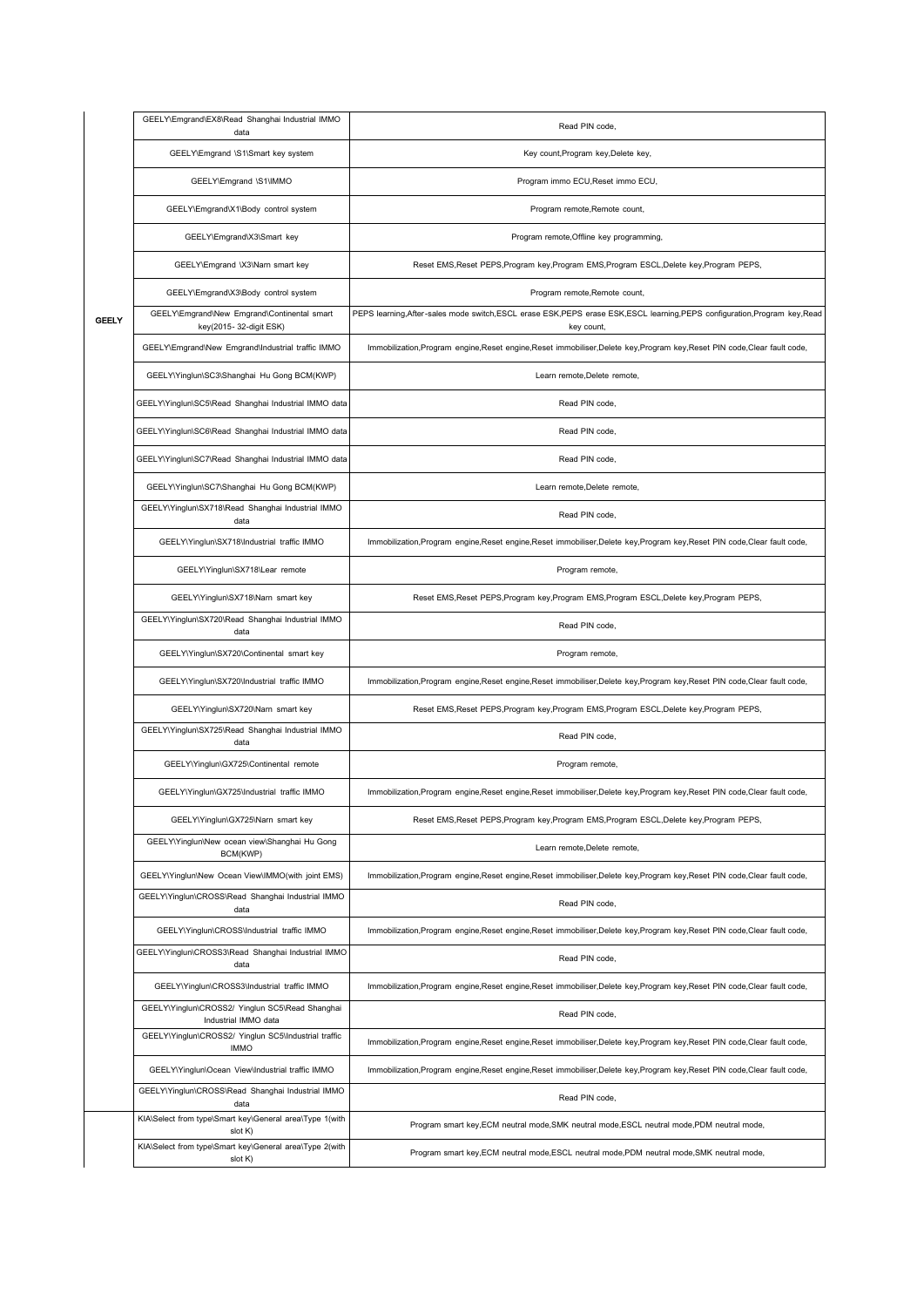| KIA\Select from type\Smart key\General area\Type<br>3(without slot CAN)                                                                                                                     | Program smart key, ECM neutral mode, SMK neutral mode, ESCL neutral mode,                    |
|---------------------------------------------------------------------------------------------------------------------------------------------------------------------------------------------|----------------------------------------------------------------------------------------------|
| KIA\Select from type\Smart key\General area\Type<br>4(without slot K)                                                                                                                       | Program smart key, ECM neutral mode, SMK neutral mode, PDM neutral mode, ESCL neutral mode,  |
| KIA\Select from type\Smart key\USA\Type 1(with slot K)                                                                                                                                      | Program smart key, ECM neutral mode, SMK neutral mode, ESCL neutral mode, PDM neutral mode,  |
| KIA\Select from type\Smart key\USA\Type 2(with slot K)                                                                                                                                      | Program smart key, ECM neutral mode, ESCL neutral mode, PDM neutral mode, SMK neutral mode,  |
| KIA\Select from type\Smart key\USA\Type 3(without slot<br>CAN)                                                                                                                              | Smart key, ECM neutral mode, SMK neutral mode, ESCL neutral mode,                            |
| KIA\Select from type\Smart key\USA\Type 4(without slot<br>K)                                                                                                                                | Program smart key, ECM neutral mode, SMK neutral mode, PDM neutral mode, ESCL neutral mode,  |
| KIA\Select from type\Remote system\16 PIN\Type 6(K)                                                                                                                                         | Program remote,                                                                              |
| KIA\Select from type\Immobilizer\Type 7(K)                                                                                                                                                  | Immobilizer, ECM neutral mode, Read key count,                                               |
| KIA\Select from type\Immobilizer\Type 8(CAN)                                                                                                                                                | Immobilizer, neutral mode,                                                                   |
| KIA\Select from type\Immobilizer\Type 9(CAN)                                                                                                                                                | Immobilizer, neutral mode,                                                                   |
| KIA\Select from vehicle\China\K3(YDC)\2012 -<br>\Remote\Type 2                                                                                                                              | Program remote,                                                                              |
| KIA\Select from vehicle\China\K4(PFC)\2015 -\Remote                                                                                                                                         | Program remote,                                                                              |
| KIA\Select from vehicle\China\K4(PFC)\2015 -\Immobilizer                                                                                                                                    | Program key, ECM neutral mode, Read key count,                                               |
| KIA\Select from vehicle\China\K5 HEV(JFC HEV)\2016-<br>2018\Smart key                                                                                                                       | Program smart key, ECM neutral mode, SMK neutral mode, ESCL neutral mode,                    |
| KIA\Select from vehicle\China\K5 HEV(JFC HEV)\2016-<br>2018\Remote                                                                                                                          | Program remote,                                                                              |
| KIA\Select from vehicle\China\K5 HEV(JFC HEV)\2016-<br>2018\Immobilizer                                                                                                                     | Program key, ECM neutral mode, Read key count,                                               |
| KIA\Select from vehicle\China\K5(JFC)\2015 -2018\Smart<br>key                                                                                                                               | Program smart key, ECM neutral mode, SMK neutral mode, ESCL neutral mode,                    |
| KIA\Select from vehicle\China\K5(JFC)\2015 -2018\Remote                                                                                                                                     | Program remote,                                                                              |
| KIA\Select from vehicle\China\K5(JFC)\2015 -<br>2018\Immobilizer                                                                                                                            | Program key, ECM neutral mode, Read key count,                                               |
| KIA\Select from vehicle\China\KX3(KC)\2015 -\Remote                                                                                                                                         | Program remote,                                                                              |
| KIA\Select from vehicle\China\KX3(KC)\2015 -\Immobilizer                                                                                                                                    | Program key, ECM neutral mode, Read key count,                                               |
| KIA\Select from vehicle\China\KX5(QLC)\2016 -\Remote                                                                                                                                        | Program remote,                                                                              |
| <ia\select -\smart="" from="" key<="" td="" vehicle\china\kx7(qmc)\2017=""><td>Program smart key, ECM neutral mode, SMK neutral mode, ESCL neutral mode, PDM neutral mode,</td></ia\select> | Program smart key, ECM neutral mode, SMK neutral mode, ESCL neutral mode, PDM neutral mode,  |
| KIA\Select from vehicle\China\KX7(QMC)\2017 -\Remote                                                                                                                                        | Program remote,                                                                              |
| KIA\Select from vehicle\China\Rio(LCC)\2004 -<br>2008\Remote                                                                                                                                | Program remote,                                                                              |
| KIA\Select from vehicle\China\Sportage R(SLC)\2010-<br>2014\Remote                                                                                                                          | Program remote,                                                                              |
| KIA\Select from vehicle\China\Sportage R(SLC)\2015-<br>\Remote                                                                                                                              | Program remote,                                                                              |
| KIA\Select from vehicle\China\Sportage(KMC)\2007 -<br>2012\Remote\Type 1                                                                                                                    | Program remote,                                                                              |
| KIA\Select from vehicle\China\Sportage(KMC)\2007 -<br>2012\Remote\Type 2                                                                                                                    | Program remote,                                                                              |
| KIA\Select from vehicle\China\Sportage(KMC)\2007 -<br>2012\Immobilizer\Petrol 2.7 \Type 2                                                                                                   | Program key, ECM neutral mode, Read key count,                                               |
| KIA\Select from vehicle\China\Sportage(KMC)\2013 -<br>2015\Remote\Type 2                                                                                                                    | Program remote,                                                                              |
| KIA\Select from vehicle\China\Sportage(KMC)\2013 -<br>2015\Immobilizer\Type 2                                                                                                               | Program key, ECM neutral mode, Read key count,                                               |
| KIA\Select from vehicle\China\Sportage(KMC)\2013 -<br>2015\Immobilizer\Type 3                                                                                                               | Program key, ECM neutral mode, Read key count,                                               |
| KIA\Select from vehicle\China\Forte(TDC)\2009 -\Smart<br>key                                                                                                                                | Program smart key, ECM neutral mode, SMK neutral mode, ESCL neutral mode, PDM neutral mode,  |
| KIA\Select from vehicle\China\Forte(TDC)\2009 -\Remote                                                                                                                                      | Program remote,                                                                              |
| KIA\Select from vehicle\China\Forte(TDC)\2009 -<br><b>Immobilizer</b>                                                                                                                       | Program key, Read key count, Read PIN code(46 chip), ECM neutral mode, SMARTRA neutral mode, |
| KIA\Select from vehicle\China\Soul(AMC)\2010\Remote                                                                                                                                         | Program remote,                                                                              |
| KIA\Select from<br>vehicle\China\Soul(AMC)\2010\Immobilizer                                                                                                                                 | Program key, Read key count, Read PIN code(46 chip), ECM neutral mode, SMARTRA neutral mode, |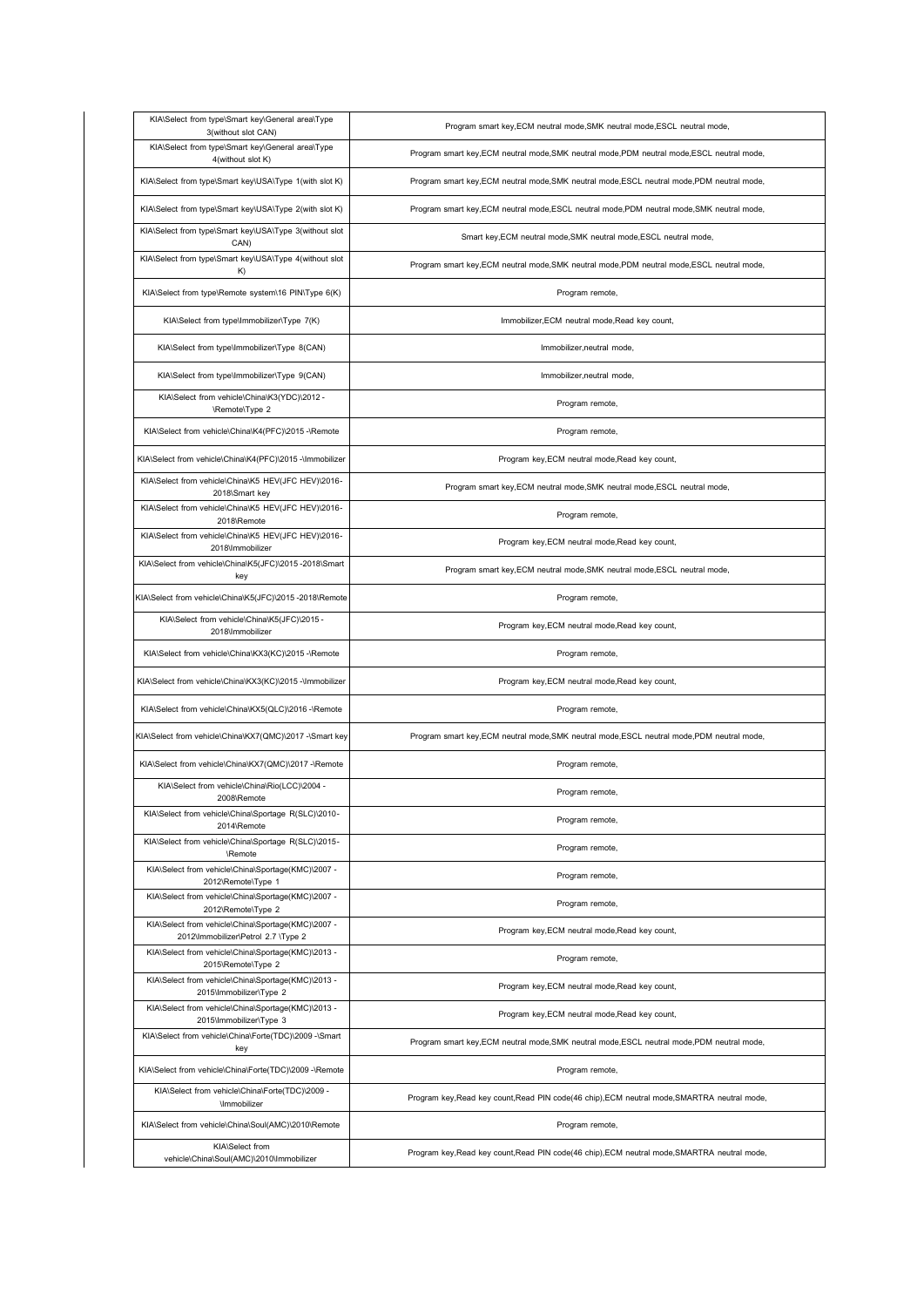| KIA\Select from vehicle\China\Soul(AMC)\2012 -                                            |                                                                                              |
|-------------------------------------------------------------------------------------------|----------------------------------------------------------------------------------------------|
| 2015\Smart key                                                                            | Program smart key, ECM neutral mode, SMK neutral mode, ESCL neutral mode, PDM neutral mode,  |
| KIA\Select from vehicle\China\Soul(AMC)\2012 -<br>2015\Remote                             | Program remote,                                                                              |
| KIA\Select from vehicle\China\Soul(AMC)\2012 -<br>2015\Immobilizer                        | Program key, Read key count, Read PIN code(46 chip), ECM neutral mode, SMARTRA neutral mode, |
| KIA\Select from vehicle\China\Cerato(LDC)\2005 -<br>2017\Remote                           | Program remote,                                                                              |
| KIA\Select from vehicle\China\Optima(MSC)\2004 -<br>2014\Remote\Type 2                    | Program remote,                                                                              |
| KIA\Select from vehicle\China\Rio(JBC)\2007 -<br>2014\Remote                              | Program remote,                                                                              |
| KIA\Select from vehicle\General<br>area\Carnival/Sedona(GQ)\2002 -2006\Remote             | Program remote,                                                                              |
| KIA\Select from vehicle\General<br>area\Carnival/Sedona(GQ)\2002 -2006\Immobilizer\Type 1 | Program key, ECM neutral mode, Read key count,                                               |
| KIA\Select from vehicle\General<br>area\Carnival/Sedona(VQ)\2006 -2014\Remote             | Program remote,                                                                              |
| KIA\Select from vehicle\General<br>area\Carnival/Sedona(VQ)\2006 -                        | Program key, Read key count, Read PIN code(46 chip), ECM neutral mode, SMARTRA neutral mode, |
| KIA\Select from vehicle\General<br>area\Carnival/Sedona(VQ)\2006 -                        | Program key, ECM neutral mode, Read key count,                                               |
| KIA\Select from vehicle\General<br>area\Carnival/Sedona(VQ)\2006 -                        | Program key, ECM neutral mode, Read key count,                                               |
| KIA\Select from vehicle\General<br>area\Carnival/Sedona(VQ)\2006 -                        | Program key, Read key count, Read PIN code(46 chip), ECM neutral mode, SMARTRA neutral mode, |
| KIA\Select from vehicle\General<br>area\Carnival/Sedona(YP)\2015 -2016\Smart key          | Program smart key, ECM neutral mode, SMK neutral mode, ESCL neutral mode,                    |
| KIA\Select from vehicle\General<br>area\Carnival/Sedona(YP)\2015 -2016\Remote             | Program remote,                                                                              |
| KIA\Select from vehicle\General<br>area\Carnival/Sedona(YP)\2015 -2016\Immobilizer        | Program key, ECM neutral mode, Read key count,                                               |
| KIA\Select from vehicle\General area\Cee'd(ED)\2006 -<br>2013\Remote                      | Program remote,                                                                              |
| KIA\Select from vehicle\General area\Cee'd(ED)\2006 -<br>2013\Immobilizer\Type 1          | Program key, Read key count, Read PIN code(46 chip), ECM neutral mode, SMARTRA neutral mode, |
| KIA\Select from vehicle\General area\Cee'd(ED)\2006 -<br>2013\Immobilizer\Type 2          | Program key, ECM neutral mode, Read key count,                                               |
| KIA\Select from vehicle\General area\Cee'd(JD)\2013 -<br>2016\Smart key                   | Program smart key, ECM neutral mode, SMK neutral mode, PDM neutral mode, ESCL neutral mode,  |
| KIA\Select from vehicle\General area\Cee'd(JD)\2013 -<br>2016\Remote                      | Program remote,                                                                              |
| KIA\Select from vehicle\General area\Cee'd(JD)\2013 -<br>2016\Immobilizer                 | Program key, ECM neutral mode, Read key count,                                               |
| KIA\Select from vehicle\General<br>area\K2500/K2700/K3000/K3000S(PU)\2004 -               | Program remote,                                                                              |
| KIA\Select from vehicle\General<br>area\K2500/K2700/K3000/K3000S(PU)\2013 -               | Program remote,                                                                              |
| KIA\Select from vehicle\General<br>area\K2500/K2700/K3000/K3000S(PU)\2013 -               | Program key, Read key count, Read PIN code(46 chip), ECM neutral mode, SMARTRA neutral mode, |
| KIA\Select from vehicle\General<br>area\K2500/K2700/K3000/K3000S(PU)\2013 -               | Program key, ECM neutral mode, Read key count,                                               |
| KIA\Select from vehicle\General<br>area\K2500/K2700/K3000/K3000S(PU)\2013 -               | Program key, Read key count, Read PIN code(46 chip), ECM neutral mode, SMARTRA neutral mode, |
| KIA\Select from vehicle\General area\Optima HEV(JF<br>HEV)\2016\Smart key                 | Program smart key, ECM neutral mode, SMK neutral mode, ESCL neutral mode,                    |
| KIA\Select from vehicle\General area\Optima HEV(TF<br>HEV)\2013-2014\Smart key            | Program smart key, ECM neutral mode, ESCL neutral mode, PDM neutral mode, SMK neutral mode,  |
| KIA\Select from vehicle\General area\Optima HEV(TF<br>HEV)\2013-2014\Remote               | Program remote,                                                                              |
| KIA\Select from vehicle\General area\Optima HEV(TF<br>HEV)\2013-2014\Immobilizer          | Program key, Read key count, Read PIN code(46 chip), ECM neutral mode, SMARTRA neutral mode, |
| KIA\Select from vehicle\General area\Optima HEV(TF<br>HEV)\2015\Smart key                 | Program smart key, ECM neutral mode, SMK neutral mode, ESCL neutral mode,                    |
| KIA\Select from vehicle\General<br>area\Optima(JF)\2016\Smart key                         | Program smart key, ECM neutral mode, SMK neutral mode, ESCL neutral mode,                    |
| KIA\Select from vehicle\General<br>area\Optima(JF)\2016\Remote                            | Program remote,                                                                              |
| KIA\Select from vehicle\General<br>area\Optima(JF)\2016\Immobilizer                       | Program key, ECM neutral mode, Read key count,                                               |
| KIA\Select from vehicle\General area\Optima(TF)\2011 -<br>2013\Smart key                  | Program smart key, ECM neutral mode, ESCL neutral mode, PDM neutral mode, SMK neutral mode,  |
| KIA\Select from vehicle\General area\Optima(TF)\2011 -<br>2013\Remote                     | Program remote,                                                                              |
| KIA\Select from vehicle\General area\Optima(TF)\2011 -<br>2013\Immobilizer                | Program key, Read key count, Read PIN code(46 chip), ECM neutral mode, SMARTRA neutral mode, |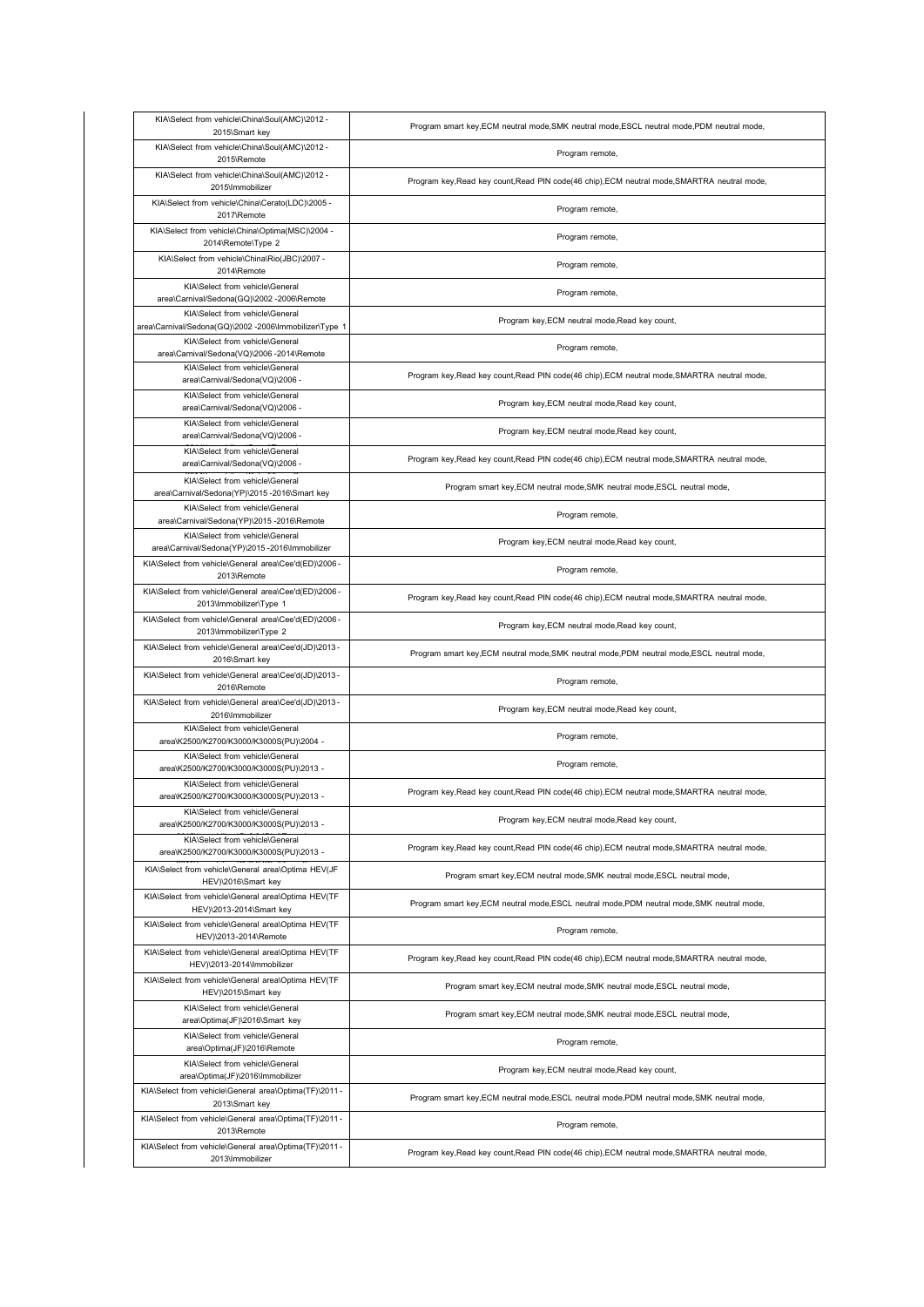| KIA\Select from vehicle\General area\Optima(TF)\2014 -<br>2015\Smart key                         | Program smart key, ECM neutral mode, SMK neutral mode, ESCL neutral mode,                    |
|--------------------------------------------------------------------------------------------------|----------------------------------------------------------------------------------------------|
| KIA\Select from vehicle\General area\Optima(TF)\2014 -<br>2015\Remote                            | Program remote,                                                                              |
| KIA\Select from vehicle\General area\Optima(TF)\2014 -<br>2015\Immobilizer                       | Program key, Read key count, Read PIN code(46 chip), ECM neutral mode, SMARTRA neutral mode, |
| KIA\Select from vehicle\General<br>area\Optima/Magentis(MG)\2006 -2010\Smart key                 | Program smart key, ECM neutral mode, SMK neutral mode, ESCL neutral mode, PDM neutral mode,  |
| KIA\Select from vehicle\General<br>area\Optima/Magentis(MG)\2006 -2010\Remote                    | Program remote,                                                                              |
| KIA\Select from vehicle\General<br>area\Optima/Magentis(MG)\2006 -2010\Immobilizer\Type 3        | Program key, Read key count, Read PIN code(46 chip), ECM neutral mode, SMARTRA neutral mode, |
| KIA\Select from vehicle\General<br>area\Optima/Magentis(MS)\2001 -2002\Remote                    | Program remote,                                                                              |
| KIA\Select from vehicle\General<br>area\Optima/Magentis(MS)\2003 -2006\Remote                    | Program remote,                                                                              |
| KIA\Select from vehicle\General area\Picanto(SA)\2003 -<br>2005\Remote                           | Program remote,                                                                              |
| KIA\Select from vehicle\General area\Picanto(SA)\2003 -<br>2005\Immobilizer                      | Program key, ECM neutral mode, Read key count,                                               |
| KIA\Select from vehicle\General area\Picanto(SA)\2006 -<br>2011\Remote                           | Program remote,                                                                              |
| KIA\Select from vehicle\General area\Picanto(TA)\2012 -<br>2017\Smart key                        | Program smart key, ECM neutral mode, SMK neutral mode, PDM neutral mode, ESCL neutral mode,  |
| KIA\Select from vehicle\General area\Picanto(TA)\2012 -<br>2017\Remote                           | Program remote,                                                                              |
| KIA\Select from vehicle\General area\Picanto(TA)\2012 -<br>2017\Immobilizer                      | Program key, ECM neutral mode, Read key count,                                               |
| KIA\Select from vehicle\General<br>area\Pregio(FP)\2006\Immobilizer\Type 1                       | Program key, ECM neutral mode, Read key count,                                               |
| KIA\Select from vehicle\General area\Quoris(KH)\2013-<br>2017\Smart key                          | Program smart key, ECM neutral mode, SMK neutral mode, ESCL neutral mode,                    |
| KIA\Select from vehicle\General<br>area\Shuma/Spectra(SD)\2002\Immobilizer                       | Program key, ECM neutral mode, Read key count,                                               |
| KIA\Select from vehicle\General<br>area\Shuma/Spectra(SD)\2003 -2004\Remote                      | Program remote,                                                                              |
| KIA\Select from vehicle\General<br>area\Shuma/Spectra(SD)\2003 -2004\Immobilizer                 | Program key, ECM neutral mode, Read key count,                                               |
| KIA\Select from vehicle\General<br>area\Sportage(KM)\Diesel\Remote                               | Program remote,                                                                              |
| KIA\Select from vehicle\General<br>area\Sportage(KM)\Diesel\Immobilizer\Petrol\G 2.0             | Program key, ECM neutral mode, Read key count,                                               |
| KIA\Select from vehicle\General<br>area\Sportage(KM)\Diesel\Immobilizer\Petrol\G 2.7             | Program key, ECM neutral mode, Read key count,                                               |
| KIA\Select from vehicle\General area\Sportage(KM)\2006<br>2010\Remote                            | Program remote,                                                                              |
| KIA\Select from vehicle\General area\Sportage(KM)\2006<br>2010\Immobilizer\Diesel\Type 3         | Program key, Read key count, Read PIN code(46 chip), ECM neutral mode, SMARTRA neutral mode, |
| KIA\Select from vehicle\General area\Sportage(KM)\2006 -<br>2010\Immobilizer\Petrol\G 2.0\Type 2 | Program key, Read key count, Read PIN code(46 chip), ECM neutral mode, SMARTRA neutral mode, |
| KIA\Select from vehicle\General area\Sportage(KM)\2006 -<br>2010\Immobilizer\Petrol\G_2.7\Type 2 | Program key, ECM neutral mode, Read key count,                                               |
| KIA\Select from vehicle\General area\Sportage(QL)\2016 -<br>2017\Smart key                       | Program smart key, ECM neutral mode, SMK neutral mode, ESCL neutral mode,                    |
| KIA\Select from vehicle\General area\Sportage(QL)\2016 -<br>2017\Remote                          | Program remote,                                                                              |
| KIA\Select from vehicle\General area\Sportage(QL)\2016 -<br>2017\Immobilizer                     | Program key, ECM neutral mode, Read key count,                                               |
| KIA\Select from vehicle\General<br>area\Sportage(QLE)\2016-2017\Smart key                        | Program smart key, ECM neutral mode, SMK neutral mode, ESCL neutral mode,                    |
| KIA\Select from vehicle\General<br>area\Sportage(QLE)\2016-2017\Remote                           | Program remote,                                                                              |
| KIA\Select from vehicle\General<br>area\Sportage(QLE)\2016-2017\Immobilizer                      | Program key, ECM neutral mode, Read key count,                                               |
| KIA\Select from vehicle\General area\Sportage(SL)\2011-<br>2013\Smart key                        | Program smart key, ECM neutral mode, ESCL neutral mode, PDM neutral mode, SMK neutral mode,  |
| KIA\Select from vehicle\General area\Sportage(SL)\2011-<br>2013\Remote                           | Program remote,                                                                              |
| KIA\Select from vehicle\General area\Sportage(SL)\2011-<br>2013\Immobilizer                      | Program key, Read key count, Read PIN code(46 chip), ECM neutral mode, SMARTRA neutral mode, |
| KIA\Select from vehicle\General area\Sportage(SL)\2014 -<br>2016\Smart key                       | Program smart key, ECM neutral mode, SMK neutral mode, ESCL neutral mode,                    |
| KIA\Select from vehicle\General area\Sportage(SL)\2014 -<br>2016\Remote                          | Program remote,                                                                              |
| KIA\Select from vehicle\General area\Sportage(SL)\2014 -<br>2016\Immobilizer                     | Program key, Read key count, Read PIN code(46 chip), ECM neutral mode, SMARTRA neutral mode, |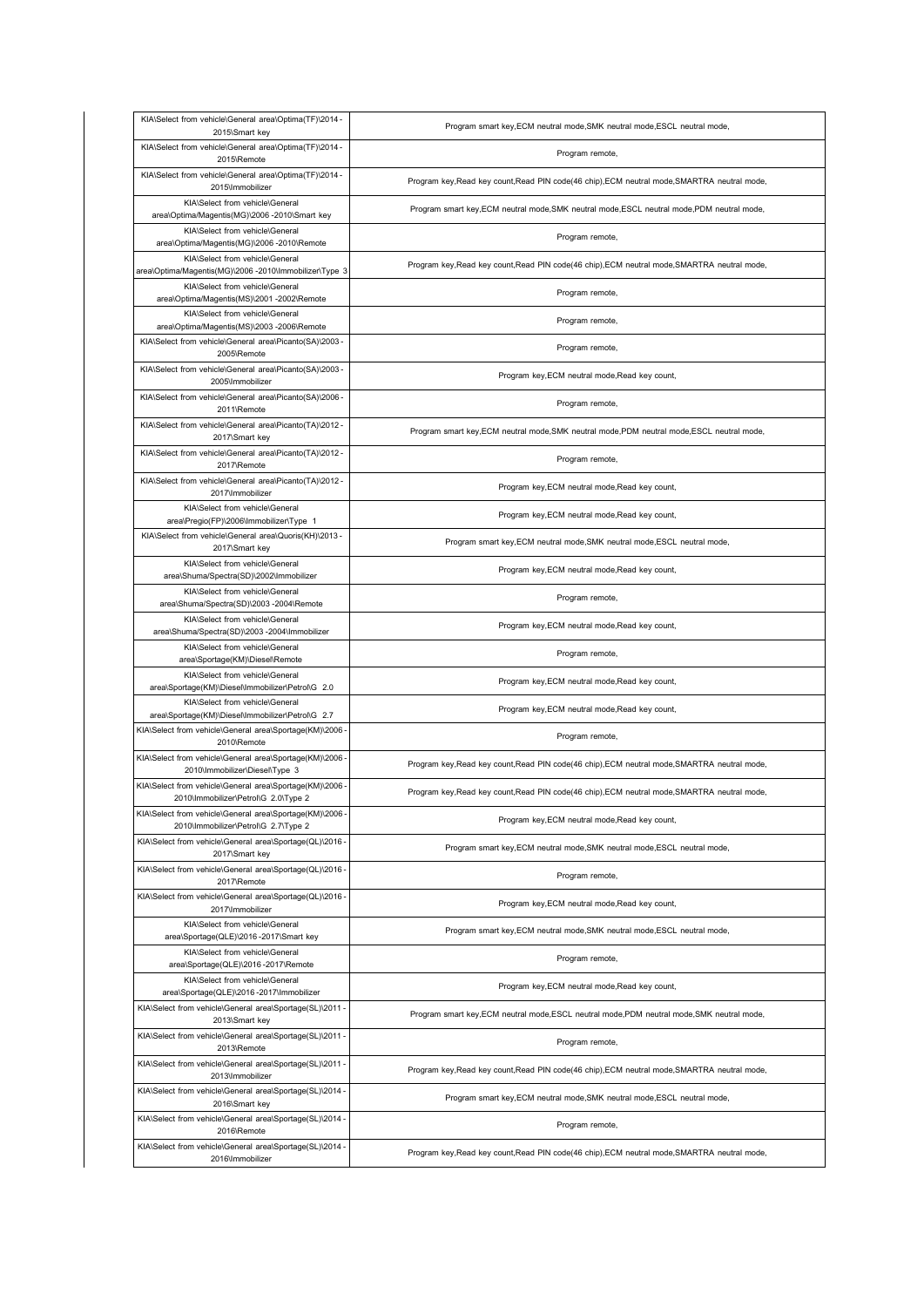| KIA\Select from vehicle\General area\Sportage(SLE)\2011 -<br>2013\Smart key                    | Program smart key, ECM neutral mode, ESCL neutral mode, PDM neutral mode, SMK neutral mode,  |
|------------------------------------------------------------------------------------------------|----------------------------------------------------------------------------------------------|
| KIA\Select from vehicle\General area\Sportage(SLE)\2011<br>2013\Remote                         | Program remote,                                                                              |
| KIA\Select from vehicle\General area\Sportage(SLE)\2011<br>2013\Immobilizer                    | Program key, Read key count, Read PIN code(46 chip), ECM neutral mode, SMARTRA neutral mode, |
| KIA\Select from vehicle\General area\Sportage(SLE)\2014<br>2016\Smart key                      | Program smart key, ECM neutral mode, SMK neutral mode, ESCL neutral mode,                    |
| KIA\Select from vehicle\General area\Sportage(SLE)\2014<br>2016\Remote                         | Program remote,                                                                              |
| KIA\Select from vehicle\General area\Sportage(SLE)\2014<br>2016\Immobilizer                    | Program key, Read key count, Read PIN code(46 chip), ECM neutral mode, SMARTRA neutral mode, |
| KIA\Select from vehicle\General area\Venga(YN)\2010-<br>2012\Smart key                         | Program smart key, ECM neutral mode, SMK neutral mode, ESCL neutral mode, PDM neutral mode,  |
| KIA\Select from vehicle\General area\Venga(YN)\2010-<br>2012\Remote                            | Program remote,                                                                              |
| KIA\Select from vehicle\General area\Venga(YN)\2010-<br>2012\Immobilizer                       | Program key, Read key count, Read PIN code(46 chip), ECM neutral mode, SMARTRA neutral mode, |
| KIA\Select from vehicle\General area\Venga(YN)\2013-<br>2015\Smart key                         | Program smart key, ECM neutral mode, SMK neutral mode, PDM neutral mode, ESCL neutral mode,  |
| KIA\Select from vehicle\General area\Venga(YN)\2013-<br>2015\Remote                            | Program remote,                                                                              |
| KIA\Select from vehicle\General area\Venga(YN)\2013-<br>2015\Immobilizer                       | Program key, Read key count, Read PIN code(46 chip), ECM neutral mode, SMARTRA neutral mode, |
| KIA\Select from vehicle\General area\Carens(FJ)\2003 -<br>2005\Remote                          | Program remote,                                                                              |
| KIA\Select from vehicle\General area\Carens(FJ)\2006 -<br>2007\Remote                          | Program remote,                                                                              |
| KIA\Select from vehicle\General<br>area\Clarus/Forte(YD)\2013 -2017\Smart key                  | Program smart key, ECM neutral mode, SMK neutral mode, ESCL neutral mode,                    |
| KIA\Select from vehicle\General<br>area\Clarus/Forte(YD)\2013 -2017\Remote                     | Program remote,                                                                              |
| KIA\Select from vehicle\General<br>area\Clarus/Forte(YD)\2013 -2017\Immobilizer                | Program key, ECM neutral mode, Read key count,                                               |
| KIA\Select from vehicle\General<br>area\Carens/Rondo(RP)\2014 -2016\Remote                     | Program remote,                                                                              |
| KIA\Select from vehicle\General area\Cadenza(VG)\2010<br>2012\Remote                           | Program remote,                                                                              |
| KIA\Select from vehicle\General area\Cadenza(VG)\2013<br>2016\Remote                           | Program remote,                                                                              |
| KIA\Select from vehicle\General<br>area\Cadenza(YG)\2017\Smart key                             | Program smart key, ECM neutral mode, SMK neutral mode, ESCL neutral mode,                    |
| KIA\Select from vehicle\General<br>area\Cadenza(YG)\2017\Remote                                | Program remote,                                                                              |
| KIA\Select from vehicle\General<br>area\Cadenza(YG)\2017\Immobilizer                           | Program key, ECM neutral mode, Read key count,                                               |
| KIA\Select from vehicle\General area\Rio(JB)\2005 -<br>2011\Remote                             | Program remote,                                                                              |
| KIA\Select from vehicle\General area\Rio(QBR)\2012 -<br>2017\Smart key                         | Program smart key, ECM neutral mode, SMK neutral mode, PDM neutral mode, ESCL neutral mode,  |
| KIA\Select from vehicle\General area\Rio(QBR)\2012 -<br>2017\Remote                            | Program remote,                                                                              |
| KIA\Select from vehicle\General area\Rio(QBR)\2012 -<br>2017\Immobilizer                       | Program key, Read key count, Read PIN code(46 chip), ECM neutral mode, SMARTRA neutral mode, |
| KIA\Select from vehicle\General area\Rio(UB)\2012 -<br>2016\Smart key                          | Program smart key, ECM neutral mode, SMK neutral mode, PDM neutral mode, ESCL neutral mode,  |
| KIA\Select from vehicle\General area\Rio(UB)\2012 -<br>2016\Remote                             | Program remote,                                                                              |
| KIA\Select from vehicle\General area\Rio(UB)\2012 -<br>2016\Immobilizer                        | Program key, ECM neutral mode, Read key count,                                               |
| KIA\Select from vehicle\General area\Carens(UN)\2007 -<br>2013\Immobilizer\Diesel\D 1.6 TCI-U2 | Program key, Read key count, Read PIN code(46 chip), ECM neutral mode, SMARTRA neutral mode, |
| KIA\Select from vehicle\General area\Opirus(GH)\2007 -<br>2008\Remote                          | Program remote,                                                                              |
| KIA\Select from vehicle\General area\Opirus(GH)\2007 -<br>2008\Immobilizer\Type 1              | Program key, Read key count, Read PIN code(46 chip), ECM neutral mode, SMARTRA neutral mode, |
| KIA\Select from vehicle\General area\Opirus(GH)\2007 -<br>2008\Immobilizer\Type 2              | Program key, ECM neutral mode, Read key count,                                               |
| KIA\Select from vehicle\General area\Opirus(GH)\2009-<br>2010\Smart key                        | Program smart key, ECM neutral mode, SMK neutral mode, ESCL neutral mode, PDM neutral mode,  |
| KIA\Select from vehicle\General area\Opirus(GH)\2009-<br>2010\Remote                           | Program remote,                                                                              |
| KIA\Select from vehicle\General area\Opirus(GH)\2009 -<br>2010\Immobilizer\Type 1              | Program key, Read key count, Read PIN code(46 chip), ECM neutral mode, SMARTRA neutral mode, |
| KIA\Select from vehicle\General area\Opirus(GH)\2009 -<br>2010\Immobilizer\Type 2              | Program key, ECM neutral mode, Read key count,                                               |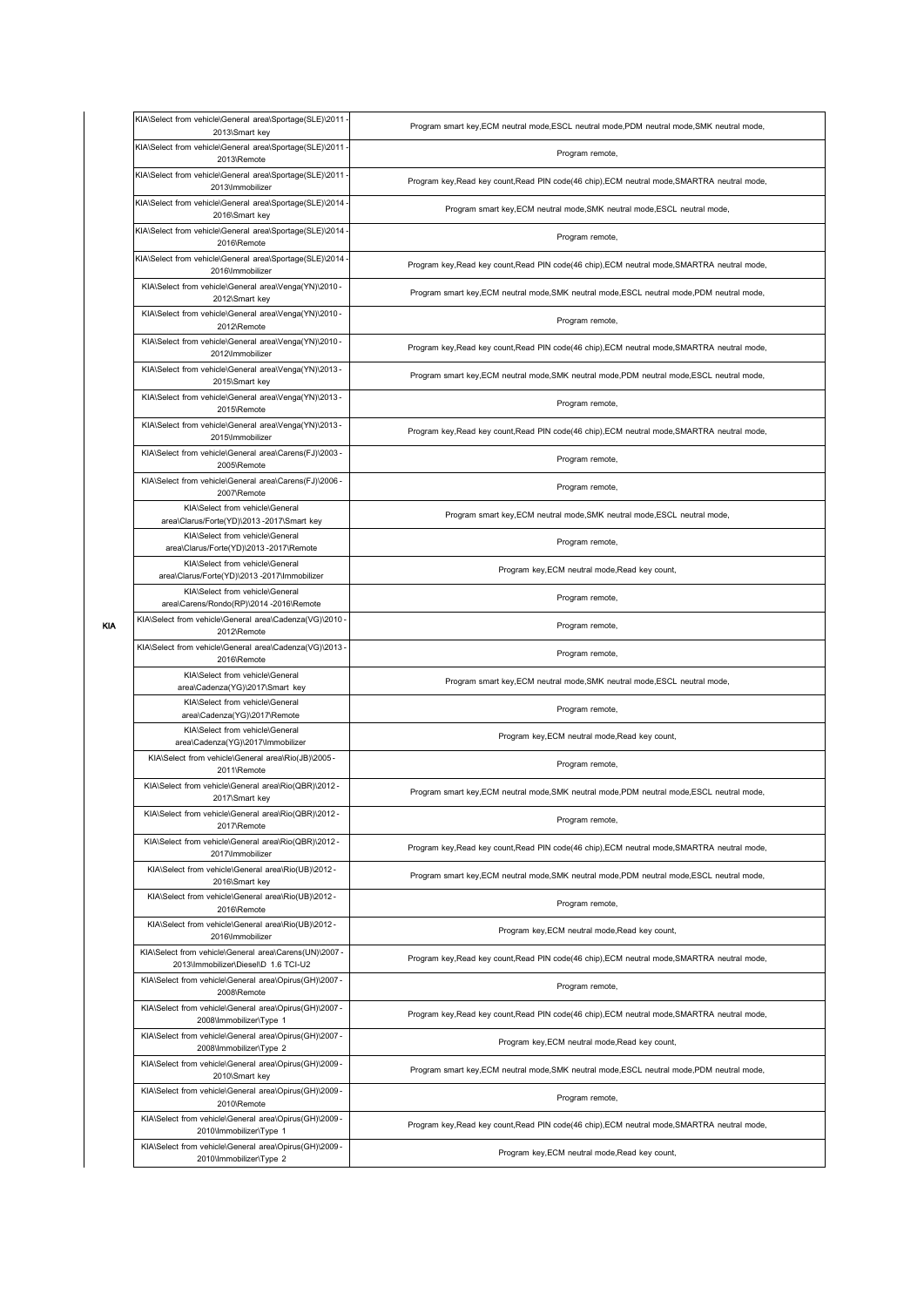| KIA\Select from vehicle\General area\Soul EV(PS<br>EV)\2015-2016\Smart key         | Program smart key, ECM neutral mode, SMK neutral mode, ESCL neutral mode,                    |
|------------------------------------------------------------------------------------|----------------------------------------------------------------------------------------------|
| KIA\Select from vehicle\General area\Soul(AM)\2009 -<br>2010\Remote                | Program remote,                                                                              |
| KIA\Select from vehicle\General area\Soul(AM)\2009 -<br>2010\Immobilizer           | Program key, Read key count, Read PIN code(46 chip), ECM neutral mode, SMARTRA neutral mode, |
| KIA\Select from vehicle\General area\Soul(AM)\2011-<br>2014\Immobilizer            | Program key, Read key count, Read PIN code(46 chip), ECM neutral mode, SMARTRA neutral mode, |
| KIA\Select from vehicle\General area\Soul(PS)\2013-<br>2016\Smart key              | Program smart key, ECM neutral mode, SMK neutral mode, ESCL neutral mode,                    |
| KIA\Select from vehicle\General area\Soul(PS)\2013-<br>2016\Remote                 | Program remote,                                                                              |
| KIA\Select from vehicle\General area\Soul(PS)\2013-<br>2016\Immobilizer            | Program key, ECM neutral mode, Read key count,                                               |
| KIA\Select from vehicle\General area\Sorento(BL)\2002 -<br>2005\Remote             | Program remote,                                                                              |
| KIA\Select from vehicle\General area\Sorento(BL)\2006 -<br>2009\Remote             | Program remote,                                                                              |
| KIA\Select from vehicle\General area\Sorento(BL)\2006 -<br>2009\Immobilizer\Type 2 | Program key, ECM neutral mode, Read key count,                                               |
| KIA\Select from vehicle\General area\Sorento(UM)\2015 -<br>2016\Remote             | Program remote,                                                                              |
| KIA\Select from vehicle\General area\Sorento(UMA) -<br>Mexico\2016\Smart key       | Program smart key, ECM neutral mode, SMK neutral mode, ESCL neutral mode,                    |
| KIA\Select from vehicle\General area\Sorento(UMA) -<br>Mexico\2016\Remote          | Program remote,                                                                              |
| KIA\Select from vehicle\General area\Sorento(UMA) -<br>Mexico\2016\Immobilizer     | Program key, ECM neutral mode, Read key count,                                               |
| KIA\Select from vehicle\General area\Sorento(XM)\2009 -<br>2012\Remote             | Program remote,                                                                              |
| KIA\Select from vehicle\General area\Sorento(XM)\2013 -<br>2015\Remote             | Program remote,                                                                              |
| KIA\Select from vehicle\General<br>area\Mohave/Borrego(HM)\2009 -2016\Remote       | Program remote,                                                                              |
| KIA\Select from vehicle\General<br>area\Mohave/Borrego(HM)\2017\Smart key          | Program smart key, ECM neutral mode, SMK neutral mode, ESCL neutral mode,                    |
| KIA\Select from vehicle\General<br>area\Mohave/Borrego(HM)\2017\Remote             | Program remote,                                                                              |
| KIA\Select from vehicle\General<br>area\Mohave/Borrego(HM)\2017\Immobilizer\Type 1 | Program key, Read key count, Read PIN code(46 chip), ECM neutral mode, SMARTRA neutral mode, |
| KIA\Select from vehicle\General<br>area\Mohave/Borrego(HM)\2017\Immobilizer\Type 2 | Program key, ECM neutral mode, Read key count,                                               |
| KIA\Select from vehicle\General area\Cerato(LD)\2003-<br>2006\Remote               | Program remote,                                                                              |
| KIA\Select from vehicle\General area\Cerato(LD)\2007 -<br>2009\Remote              | Program remote,                                                                              |
| KIA\Select from vehicle\General area\Cerato(LD)\2007 -<br>2009\Immobilizer         | Program key, ECM neutral mode, Read key count,                                               |
| KIA\Select from vehicle\USA\AMANTI(GH)\2009\Smart<br>key                           | Program smart key, ECM neutral mode, SMK neutral mode, ESCL neutral mode, PDM neutral mode,  |
| KIA\Select from<br>vehicle\USA\AMANTI(GH)\2009\Immobilizer                         | Program key, Read key count, Read PIN code(46 chip), ECM neutral mode, SMARTRA neutral mode, |
| KIA\Select from vehicle\USA\Forte/Forte koup(TD)\2009-<br>2013\Remote              | Program remote,                                                                              |
| KIA\Select from vehicle\USA\K900(KH)\2015 -2017\Smart<br>key                       | Smart key, ECM neutral mode, SMK neutral mode, ESCL neutral mode,                            |
| KIA\Select from vehicle\USA\OPTIMA(MS)\2001 -<br>2002\Remote                       | Program remote,                                                                              |
| KIA\Select from vehicle\USA\OPTIMA(MS)\2003 -<br>2006\Remote                       | Program remote,                                                                              |
| KIA\Select from vehicle\USA\RIO(BC)\2003 -2005\Remote                              | Program remote,                                                                              |
| KIA\Select from vehicle\USA\RIO(JB)\2006 -2012\Remote                              | Program remote,                                                                              |
| KIA\Select from<br>vehicle\USA\Sedona(VQ)\2006\Immobilizer                         | Program key, ECM neutral mode, Read key count,                                               |
| KIA\Select from vehicle\USA\Sedona(VQ)\2007 -<br>2014\Immobilizer                  | Program key, Read key count, Read PIN code(46 chip), ECM neutral mode, SMARTRA neutral mode, |
| KIA\Select from vehicle\USA\Sedona(YP)\2015 -<br>2016\Smart key                    | Smart key, ECM neutral mode, SMK neutral mode, ESCL neutral mode,                            |
| KIA\Select from vehicle\USA\Sedona(YP)\2015 -                                      |                                                                                              |
| 2016\Remote                                                                        | Program remote,                                                                              |
| KIA\Select from vehicle\USA\Sedona(YP)\2015 -<br>2016\Immobilizer                  | Program key, ECM neutral mode, Read key count,                                               |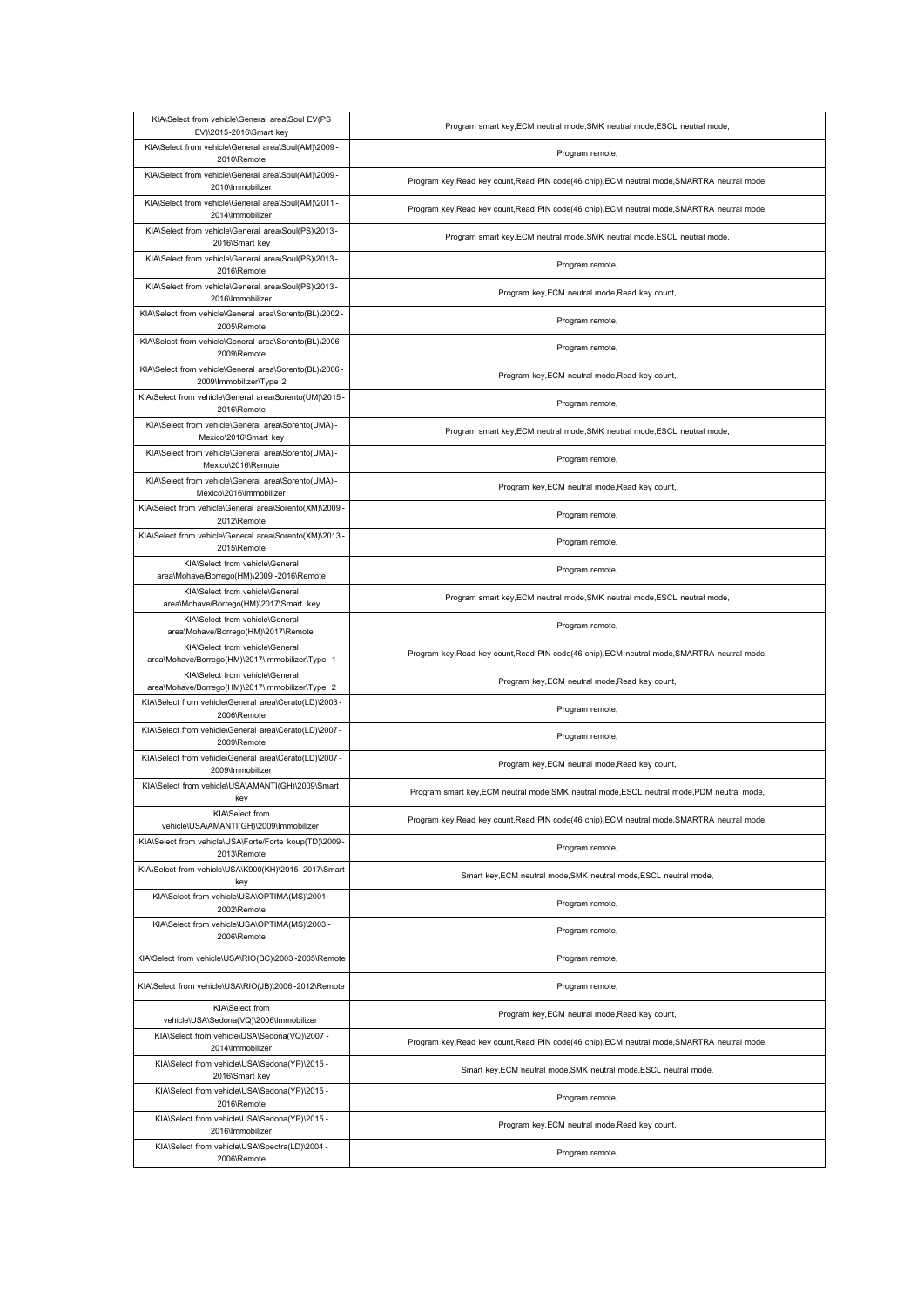| KIA\Select from vehicle\USA\Spectra(LD)\2007 -<br>2009\Remote       | Program remote,                                                                              |
|---------------------------------------------------------------------|----------------------------------------------------------------------------------------------|
| KIA\Select from vehicle\USA\Spectra(LD)\2007 -<br>2009\Immobilizer  | Program key, Read key count, Read PIN code(46 chip), ECM neutral mode, SMARTRA neutral mode, |
| KIA\Select from vehicle\USA\Sportage(KM)\2005 -<br>2006\Remote      | Program remote,                                                                              |
| KIA\Select from vehicle\USA\Sportage(KM)\2007 -<br>2010\Remote      | Program remote,                                                                              |
| KIA\Select from vehicle\USA\Sportage(KM)\2007 -<br>2010\Immobilizer | Program key, Read key count, Read PIN code(46 chip), ECM neutral mode, SMARTRA neutral mode, |
| KIA\Select from vehicle\USA\Sportage(QL)\2017\Smart<br>key          | Smart key, ECM neutral mode, SMK neutral mode, ESCL neutral mode,                            |
| KIA\Select from vehicle\USA\Sportage(QL)\2017\Remote                | Program remote,                                                                              |
| KIA\Select from<br>vehicle\USA\Sportage(QL)\2017\Immobilizer        | Program key, ECM neutral mode, Read key count,                                               |
| KIA\Select from vehicle\USA\Sportage(SL)\2011 -<br>2013\Smart key   | Program smart key, ECM neutral mode, ESCL neutral mode, PDM neutral mode, SMK neutral mode,  |
| KIA\Select from vehicle\USA\Sportage(SL)\2011 -<br>2013\Remote      | Program remote,                                                                              |
| KIA\Select from vehicle\USA\Sportage(SL)\2011 -<br>2013\Immobilizer | Program key, Read key count, Read PIN code(46 chip), ECM neutral mode, SMARTRA neutral mode, |
| KIA\Select from vehicle\USA\Sportage(SL)\2014 -<br>2016\Smart key   | Smart key, ECM neutral mode, SMK neutral mode, ESCL neutral mode,                            |
| KIA\Select from vehicle\USA\Sportage(SL)\2014 -<br>2016\Remote      | Program remote,                                                                              |
| KIA\Select from vehicle\USA\Sportage(SL)\2014 -<br>2016\Immobilizer | Program key, Read key count, Read PIN code(46 chip), ECM neutral mode, SMARTRA neutral mode, |
| KIA\Select from vehicle\USA\Rondo(UN)\2007 -<br>2010\Remote         | Program remote,                                                                              |
| KIA\Select from vehicle\USA\Rondo(UN)\2007 -<br>2010\Immobilizer    | Program key, Read key count, Read PIN code(46 chip), ECM neutral mode, SMARTRA neutral mode, |
| KIA\Select from vehicle\USA\Cadenza(VG)\2014 -<br>2016\Smart key    | Smart key, ECM neutral mode, SMK neutral mode, ESCL neutral mode,                            |
| KIA\Select from vehicle\USA\Cadenza(VG)\2014 -<br>2016\Remote       | Program remote,                                                                              |
| KIA\Select from vehicle\USA\Cadenza(VG)\2014 -<br>2016\Immobilizer  | Program key, Read key count, Read PIN code(46 chip), ECM neutral mode, SMARTRA neutral mode, |
| KIA\Select from vehicle\USA\Rio(UB)\2012 -2017\Smart<br>key         | Program smart key, ECM neutral mode, SMK neutral mode, PDM neutral mode, ESCL neutral mode,  |
| KIA\Select from vehicle\USA\Rio(UB)\2012 -2017\Remote               | Program remote,                                                                              |
| KIA\Select from vehicle\USA\Rio(UB)\2012 -<br>2017\Immobilizer      | Program key, ECM neutral mode, Read key count,                                               |
| KIA\Select from vehicle\USA\Forte(YD)\2014 -2016\Smart<br>key       | Smart key, ECM neutral mode, SMK neutral mode, ESCL neutral mode,                            |
| KIA\Select from vehicle\USA\Forte(YD)\2014 -<br>2016\Remote         | Program remote,                                                                              |
| KIA\Select from vehicle\USA\Forte(YD)\2014 -<br>2016\Immobilizer    | Program key, ECM neutral mode, Read key count,                                               |
| KIA\Select from vehicle\USA\Soul EV(PS EV)\2015-<br>2016\Smart key  | Smart key, ECM neutral mode, SMK neutral mode, ESCL neutral mode,                            |
| KIA\Select from vehicle\USA\Soul(AM)\2010\Remote                    | Program remote,                                                                              |
| KIA\Select from vehicle\USA\Soul(AM)\2010\Immobilizer               | Program key, Read key count, Read PIN code(46 chip), ECM neutral mode, SMARTRA neutral mode, |
| KIA\Select from vehicle\USA\Soul(AM)\2011-2013\Smart<br>key         | Program smart key, ECM neutral mode, SMK neutral mode, ESCL neutral mode, PDM neutral mode,  |
| KIA\Select from vehicle\USA\Soul(AM)\2011-2013\Remote               | Program remote,                                                                              |
| KIA\Select from vehicle\USA\Soul(AM)\2011 -<br>2013\Immobilizer     | Program key, Read key count, Read PIN code(46 chip), ECM neutral mode, SMARTRA neutral mode, |
| KIA\Select from vehicle\USA\Soul(PS)\2014 -2016\Smart<br>key        | Smart key, ECM neutral mode, SMK neutral mode, ESCL neutral mode,                            |
| KIA\Select from vehicle\USA\Soul(PS)\2014 -2016\Remote              | Program remote,                                                                              |
| KIA\Select from vehicle\USA\Soul(PS)\2014 -<br>2016\Immobilizer     | Program key, ECM neutral mode, Read key count,                                               |
| KIA\Select from vehicle\USA\Sorento(BL)\2003 -<br>2006\Remote       | Program remote,                                                                              |
| KIA\Select from vehicle\USA\Sorento(BL)\2007 -<br>2009\Remote       | Program remote,                                                                              |
| KIA\Select from vehicle\USA\Sorento(BL)\2007 -<br>2009\Immobilizer  | Program key, Read key count, Read PIN code(46 chip), ECM neutral mode, SMARTRA neutral mode, |
| KIA\Select from vehicle\USA\Sorento(UMA)\2016 -<br>2017\Smart key   | Smart key, ECM neutral mode, SMK neutral mode, ESCL neutral mode,                            |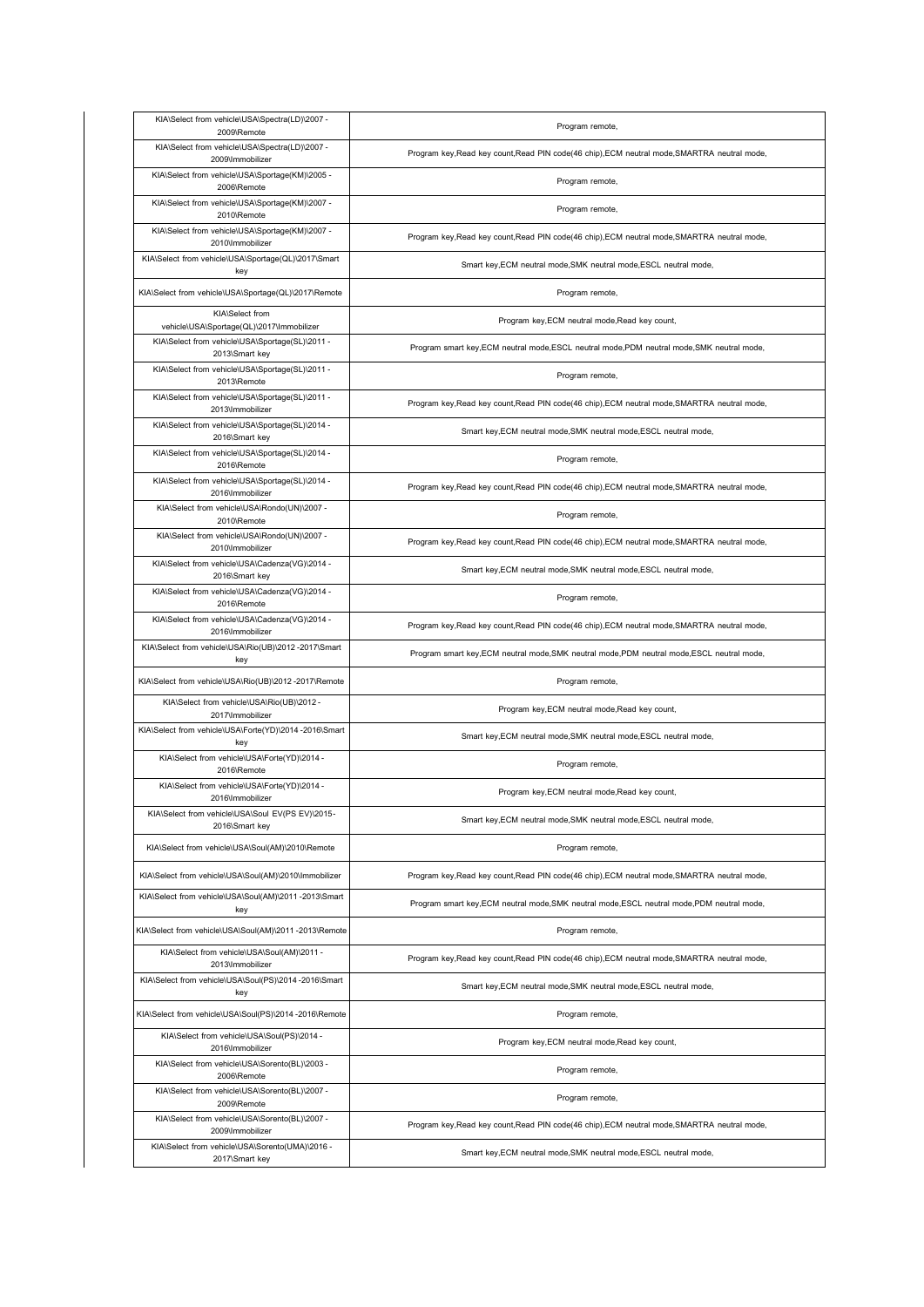| KIA\Select from vehicle\USA\Sorento(UMA)\2016 -<br>2017\Remote                                                     | Program remote,                                                                              |
|--------------------------------------------------------------------------------------------------------------------|----------------------------------------------------------------------------------------------|
| KIA\Select from vehicle\USA\Sorento(UMA)\2016 -<br>2017\Immobilizer                                                | Program key, ECM neutral mode, Read key count,                                               |
| KIA\Select from vehicle\USA\Sorento(XM)\2011 -<br>2013\Smart key                                                   | Program smart key, ECM neutral mode, SMK neutral mode, ESCL neutral mode, PDM neutral mode,  |
| KIA\Select from vehicle\USA\Sorento(XM)\2011 -<br>2013\Remote                                                      | Program remote,                                                                              |
| KIA\Select from vehicle\USA\Sorento(XM)\2011 -<br>2013\Immobilizer                                                 | Program key, Read key count, Read PIN code(46 chip), ECM neutral mode, SMARTRA neutral mode, |
| KIA\Select from vehicle\USA\Sorento(XM)\2014 -<br>2015\Smart key                                                   | Program smart key, ECM neutral mode, SMK neutral mode, PDM neutral mode, ESCL neutral mode,  |
| KIA\Select from vehicle\USA\Sorento(XM)\2014 -<br>2015\Remote                                                      | Program remote,                                                                              |
| KIA\Select from vehicle\USA\Sorento(XM)\2014 -<br>2015\Immobilizer                                                 | Program key, Read key count, Read PIN code(46 chip), ECM neutral mode, SMARTRA neutral mode, |
| KIA\Select from vehicle\USA\Optima(JF)\2016\Smart key                                                              | Smart key, ECM neutral mode, SMK neutral mode, ESCL neutral mode,                            |
| KIA\Select from vehicle\USA\Optima(JF)\2016\Remote                                                                 | Program remote,                                                                              |
| KIA\Select from vehicle\USA\Optima(JF)\2016\Immobilizer                                                            | Program key, ECM neutral mode, Read key count,                                               |
| KIA\Select from vehicle\USA\Optima(JFA)\2016\Smart key                                                             | Smart key, ECM neutral mode, SMK neutral mode, ESCL neutral mode,                            |
| KIA\Select from vehicle\USA\Optima(JFA)\2016\Remote                                                                | Program remote,                                                                              |
| KIA\Select from<br>vehicle\USA\Optima(JFA)\2016\Immobilizer                                                        | Program key, ECM neutral mode, Read key count,                                               |
| KIA\Select from vehicle\USA\Optima(MG)\2006\Remote                                                                 | Program remote,                                                                              |
| KIA\Select from<br>vehicle\USA\Optima(MG)\2006\Immobilizer                                                         | Program key, ECM neutral mode, Read key count,                                               |
| KIA\Select from vehicle\USA\Optima(MG)\2007 -<br>2008\Remote                                                       | Program remote,                                                                              |
| KIA\Select from vehicle\USA\Optima(MG)\2007 -<br>2008\Immobilizer\Type 1                                           | Program key, Read key count, Read PIN code(46 chip), ECM neutral mode, SMARTRA neutral mode, |
| KIA\Select from vehicle\USA\Optima(MG)\2007 -<br>2008\Immobilizer\Type 2                                           | Program key, ECM neutral mode, Read key count,                                               |
|                                                                                                                    |                                                                                              |
| KIA\Select from vehicle\USA\Optima(MG)\2009\Remote                                                                 | Program remote,                                                                              |
| KIA\Select from<br>vehicle\USA\Optima(MG)\2009\Immobilizer                                                         | Program key, Read key count, Read PIN code(46 chip), ECM neutral mode, SMARTRA neutral mode, |
| KIA\Select from vehicle\USA\Optima(MG)\2010\Smart<br>key\Without ESCL                                              | Program smart key, ECM neutral mode, SMK neutral mode, ESCL neutral mode, PDM neutral mode,  |
| KIA\Select from vehicle\USA\Optima(MG)\2010\Smart<br>key\With ESCL                                                 | Program smart key, ECM neutral mode, SMK neutral mode, ESCL neutral mode, PDM neutral mode,  |
| KIA\Select from vehicle\USA\Optima(MG)\2010\Remote                                                                 | Program remote,                                                                              |
| KIA\Select from<br>vehicle\USA\Optima(MG)\2010\Immobilizer                                                         | Program key, Read key count, Read PIN code(46 chip), ECM neutral mode, SMARTRA neutral mode, |
| KIA\Select from vehicle\USA\Optima(TF/QF)\2011 -<br>2013\Smart key                                                 | Program smart key, ECM neutral mode, ESCL neutral mode, PDM neutral mode, SMK neutral mode,  |
| KIA\Select from vehicle\USA\Optima(TF/QF)\2011 -<br>2013\Remote                                                    | Program remote,                                                                              |
| KIA\Select from vehicle\USA\Optima(TF/QF)\2011 -<br>2013\Immobilizer                                               | Program key, Read key count, Read PIN code(46 chip), ECM neutral mode, SMARTRA neutral mode, |
| KIA\Select from vehicle\USA\Optima(TF/QF)\2014 -<br>2015\Smart key                                                 | Smart key, ECM neutral mode, SMK neutral mode, ESCL neutral mode,                            |
| KIA\Select from vehicle\USA\Optima(TF/QF)\2014 -<br>2015\Remote                                                    | Program remote,                                                                              |
| KIA\Select from vehicle\USA\Optima(TF/QF)\2014 -<br>2015\Immobilizer                                               | Program key, Read key count, Read PIN code(46 chip), ECM neutral mode, SMARTRA neutral mode, |
| KIA\Select from vehicle\USA\Optima hybrid(TFHEV)\2011-<br>2012\Remote                                              | Program remote,                                                                              |
| KIA\Select from vehicle\USA\Optima<br>hybrid(TFHEV)\2013\Smart key                                                 | Program smart key, ECM neutral mode, SMK neutral mode, ESCL neutral mode, PDM neutral mode,  |
| KIA\Select from vehicle\USA\Optima<br>hybrid(TFHEV)\2013\Remote                                                    | Program remote,                                                                              |
| KIA\Select from vehicle\USA\Optima<br>hybrid(TFHEV)\2013\Immobilizer                                               | Program key, Read key count, Read PIN code(46 chip), ECM neutral mode, SMARTRA neutral mode, |
| KIA\Select from vehicle\USA\Optima hybrid(TFHEV)\2014-<br>2016\Smart key                                           | Smart key, ECM neutral mode, SMK neutral mode, ESCL neutral mode,                            |
| KIA\Select from vehicle\USA\Borrego(HM)\2009 -<br>2011\Smart key<br>KIA\Select from vehicle\USA\Borrego(HM)\2009 - | Program smart key, ECM neutral mode, SMK neutral mode, ESCL neutral mode, PDM neutral mode,  |